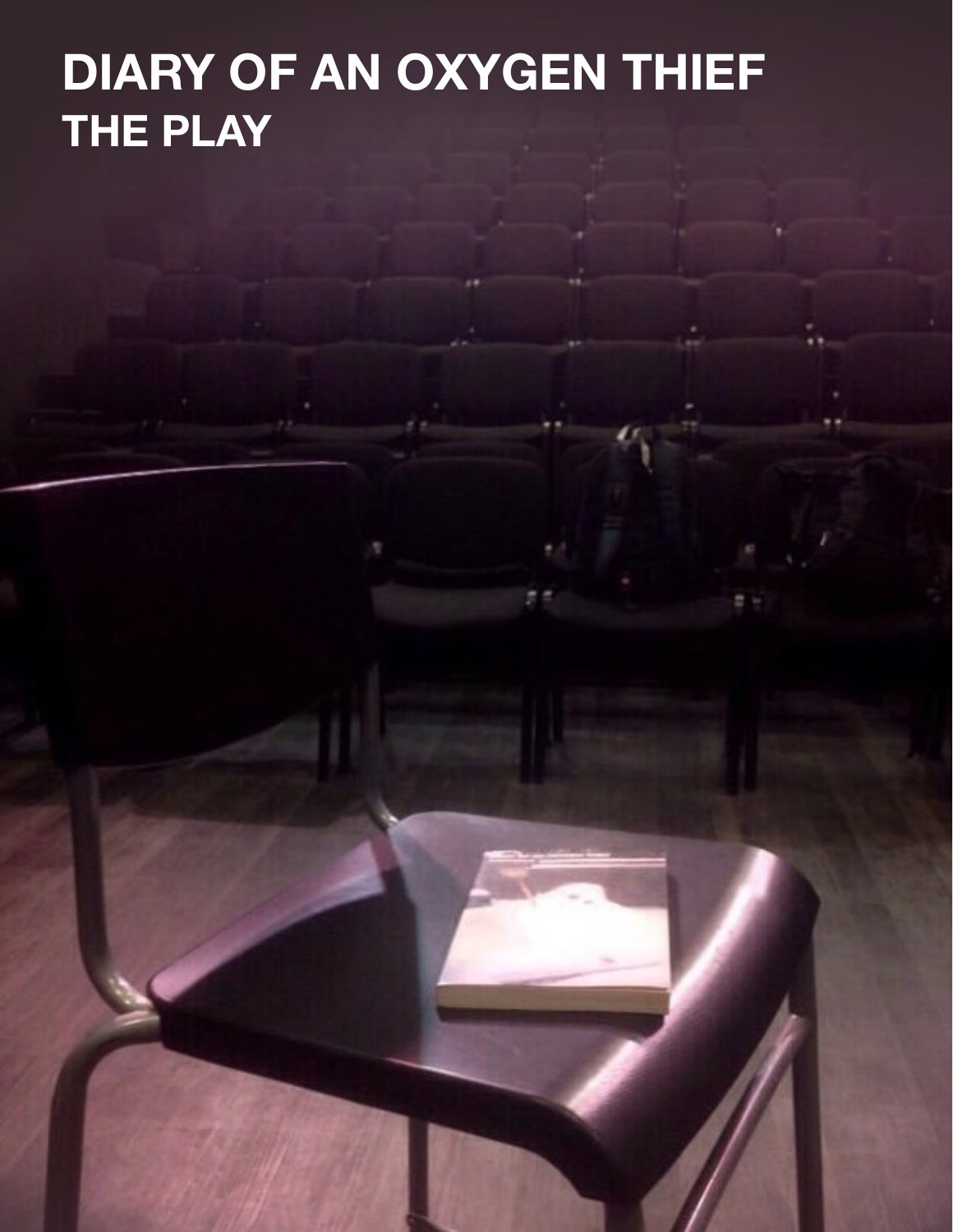# **ACT 1**

*The set is a shabby-chic East Village apartment crammed with framed pictures, oddities and objet d'arts. There is a widescreen TV and an open laptop which at various points throughout the evening will be used to project images and videos.* 

# **A MAN IN HIS LATE THIRTIES IS ALREADY ON STAGE WHEN THE LIGHTS COME UP. HE IS HOLDING A BOOK.**

*ANONYMOUS* "I'm the actor who will be playing the part of Anonymous tonight. Think of me as a stand-in...a stuntman...a body-double. A mouthpiece regurgitating the witticisms and wishes of someone not present. Or at least not present onstage. I might be sitting in front of you or behind you, or yes, I might even be that guy sat beside you... not him...that's a her...the other one...never mind.

I'm here, or not here as the case may be because some people thought it might be a nice idea to make a play out of my book."

# **HE PLACES THE BOOK OPEN ON THE KITCHEN WORKTOP**

*ANONYMOUS* "And you're here because you'll decide whether it was a good idea. After all, there isn't going to be any play without an audience and so in this case you're very much part of the story. I wouldn't say I've broken the fourth wall so much as built an extension..."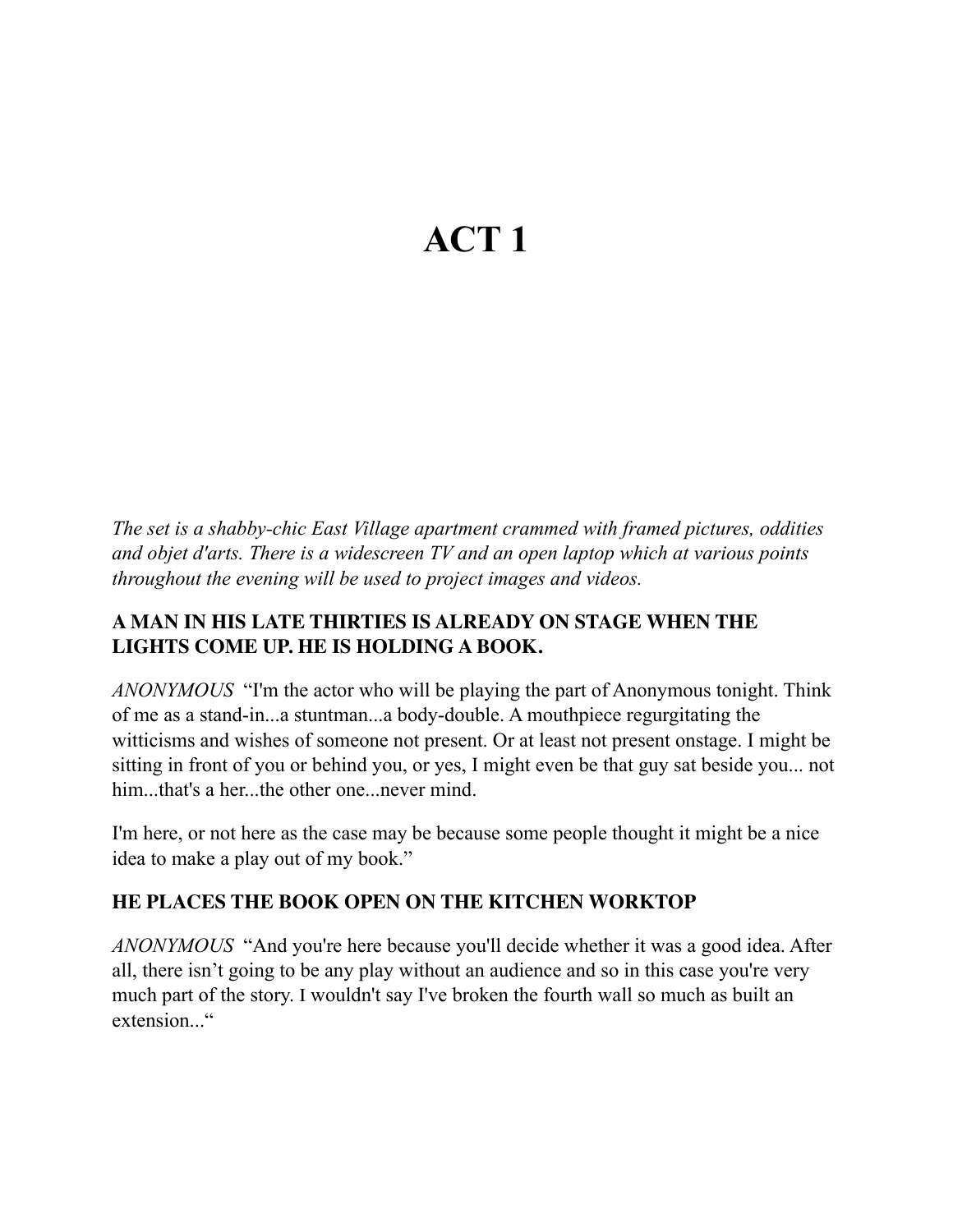# **WHILE ANONYMOUS TALKS HE IS PREPARING SOME SORT OF DOUGH MIXTURE IN A LARGE BOWl, HE ADDS MILK AND STIRS IT WITH A WOODEN SPOON.**

*ANONYMOUS* "And yes... the infamous first line is absolutely true."

# **HE READS FROM THE BOOK AS IF IT'S A RECIPE, EMPTIES THE MIXTURE INTO A BAKING TRAY AND SLIDES IT INTO THE PREHEATED OVEN. AFTER WIPING HIS HANDS HE LOBS THE CLOTH ONTO THE COUNTERTOP AND PICKING UP HIS COPY OF** *DIARY OF AN OXYGEN THIEF* **FLOPS INTO HIS LEATHER CLUB CHAIR.**

*ANONYMOUS* "I liked hurting girls..."

# **HE CLOSES THE BOOK AND RECITES THE REST BY HEART**

*ANONYMOUS* "...mentally not physically. I never hit a girl in my life. Well once. But that was a mistake. I'll tell you about it later. The thing is I got off on it. I really enjoyed it. It's like when you hear serial killers say they feel no regret no remorse for all the people they killed. I was like that. Loved it. And I didn't care how long it took. I'd wait until they were totally in love with me, till the big saucer eyes were looking at me. I loved the shock on their faces and then the glaze as they tried to hide how much I was hurting them. But the best part of it all?

# **HE GETS UP AND APPROACHES THE EDGE OF THE STAGE AND PAUSING FOR EFFECT ADDRESSES THE AUDIENCE DIRECTLY**

*ANONYMOUS* "..it was legal."

# **HE COMPOSES HIMSELF BEFORE CONTINUING** AND **OPENS THE OVEN TO CHECK ON HIS BREAD....HE GESTURES TOWARDS THE COOKER**

*ANONYMOUS "*By the way...never start a fight in a kitchen. There are just too many utensils. It happened to me in Limerick once...or "Stab City" as it's affectionately known.. I was lucky to get out of that house alive. And while we're at it you should always wear a dark-colored shirt."

# **IN THE STYLE OF A WASHING POWDER COMMERCIAL HE POURS RED LIQUID OVER A WHITE SHIRT AND HOLDS IT UP FOR INSPECTION. HE THEN POURS THE SAME RED LIQUID OVER A BLACK SHIRT**

*ANONYMOUS "*It's much easier to walk home wearing a blood-stained black-shirt because taxis and cops cars won't slow down to look at you. Anyway the reason the guy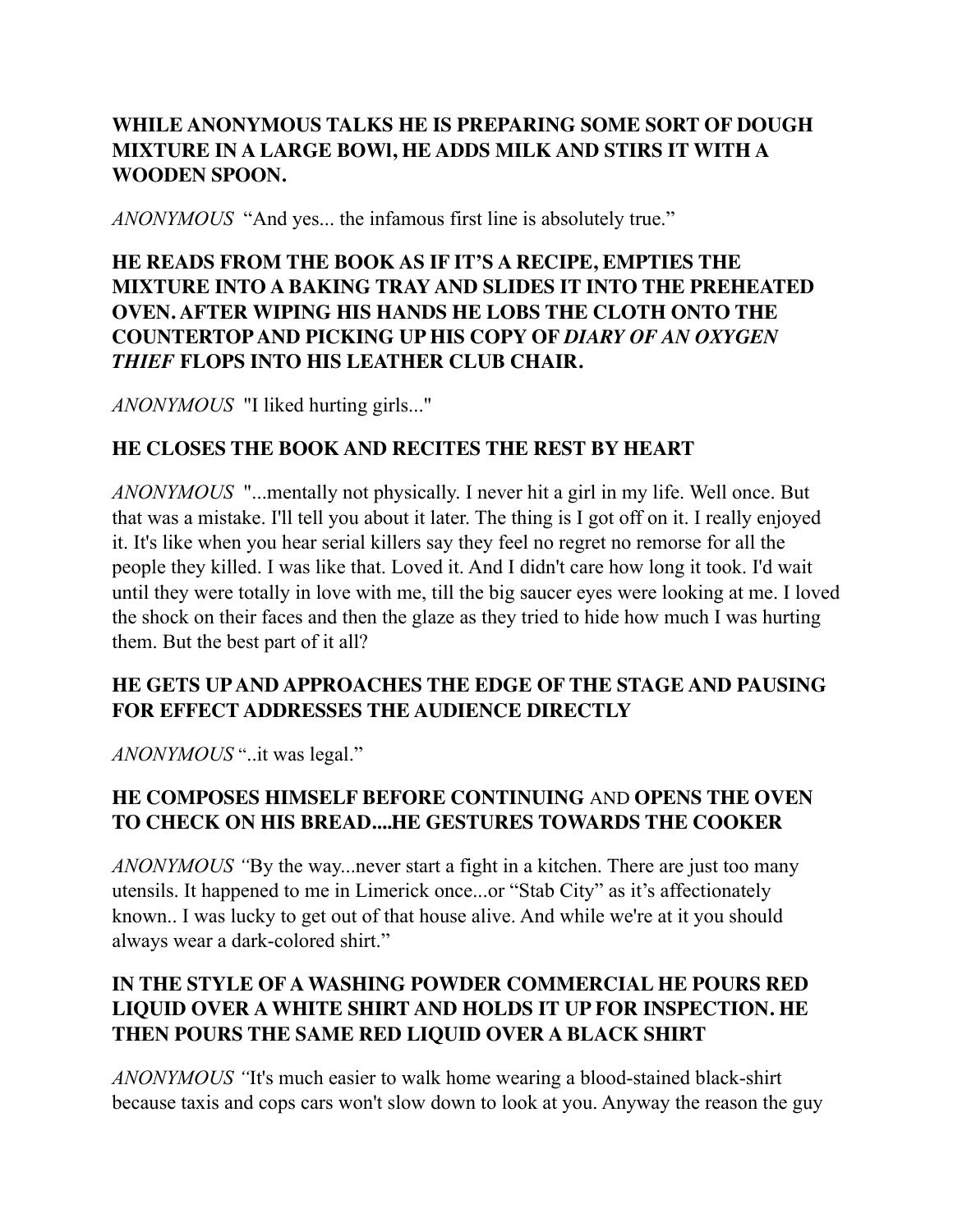in Limerick lost it and almost killed me was because I took the pith out of hiths listhp. That's why I moved on to girls. More sophisticated, doncha know. And girls didn't hit you. They just stared at you."

# **HE SMILES HAPPILY**

*ANONYMOUS "*All the pretense dissolves away. There is just the two of you and the pain. All those intimate moments, every little sigh, those gentle touches, the lovemaking, the confidences, the orgasms, the attempted orgasms, all mere fuel. But they're not totally stupid you have to lure them in...

# **HE TAPS A KEY ON HIS COMPUTER AND A SQUARE OF WHITE LIGHT APPEARS ON THE WALL BEHIND HIM. A LIVE WEBCAM IMAGE OF HIS FACE APPEARS IN THE FRAME AS HE MIMICS THE FOLLOWING EMOTIONS:**

# **INTEREST**

# **HE RAISES ONE EYEBROW AND RAISES AND LOWERS THE OTHER**

# **SYMPATHY**

# **HE CRINKLES HIS FOREHEAD AND NODS GENTLY**

# **ATTRACTION**

*ANONYMOUS* "Try to blush. Not easy this (but thoughts of what you're going to do to her later will help) and a blush usually begot a blush. If you could muster a blush, she was more than likely to blush back."

# **CHARM**

# **HE COCKS HIS HEAD TO ONE SIDE AND SMILES APOLOGETICALLY.**

*ANONYMOUS "*I'd supply these masks on cue. It was easy. Enjoyable even. Most guys did it to get laid. I did it to get even. I felt better when I saw someone else in pain. But because they hid how much I was hurting them it became necessary to condense everything into the one demonstrative moment."

# **(ON SCREEN) IN CLOSE-UP WE SEE HIS BLUE EYES.**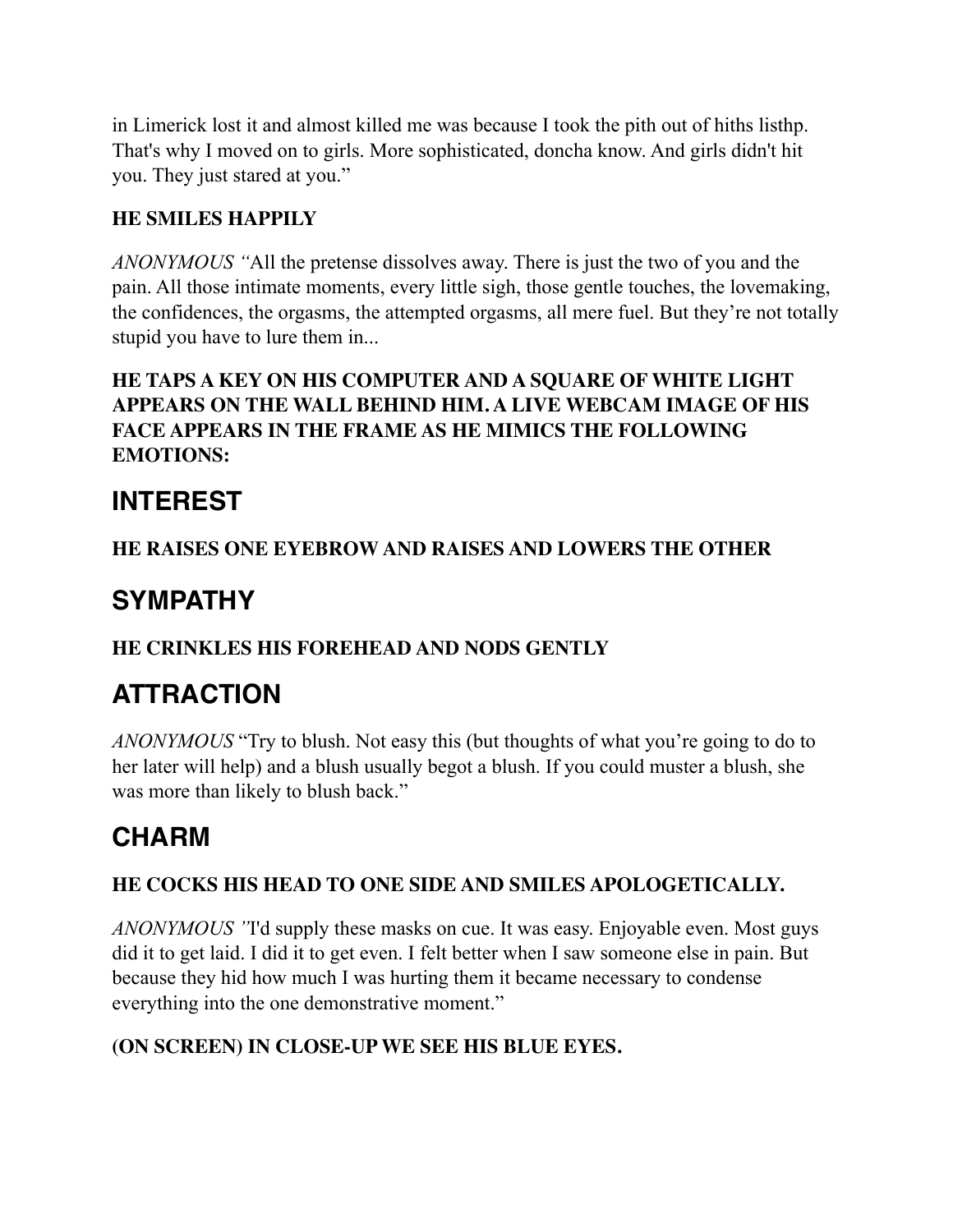# **HE TAPS THE COMPUTER AGAIN AND A TOPLESS GIRL APPEARS WITH HER FACE BLURRED TO HIDE HER IDENTITY**

*ANONYMOUS* (flicking though the book) "Let's see...Sophie was from South London. She was a make-up artist for Angus Brady on the comedy show "Aren't You Glad To See Me?" I met her at a Camberwell Art School party I crashed. After her, there was that designer girl (whose name I honestly can't remember... "

# **(ON SCREEN) ANOTHER PHOTO OF A HALF-DRESSED GIRL**

*ANONYMOUS"*...who I'm sure I hurt very deeply because she never called me back. Funny that because even though I never met her again or even heard her say another word I knew she had it bad. How do I know? I know."

# **(ON SCREEN) ANOTHER PHOTO OF A GIRL WITH HER FACE COVERED**

*ANONYMOUS "*There was Jenny. She was the one who threw the beer in my face. I was thrilled to have caused so much rage."

# **(ON SCREEN) ANOTHER PHOTO OF A GIRL WITH HER FACE COVERED**

*ANONYMOUS* "Then there was Emily. But she doesn't really count because she was as good if not better at whatever this is than I was. In fact, I kind of fell for her."

#### **(ON SCREEN) ANOTHER PHOTO OF A HALF DRESSED GIRL**

*ANONYMOUS "*Laura was somewhere in there. An ex-band-manager with a superb arse that had survived a young son. I woke up one morning and there was an eight-year-old boy looking on as I tried to extricate myself from the freckled tentacles of his comatose mother. After he guilted me into walking him to school I got the feeling that mother and son made full use of the men that passed through their lives. Like the Native American and the Buffalo, The Eskimo and the Seal, The Welfare Mother and Me."

#### **(ON SCREEN) ANOTHER PHOTO OF A GIRL...THIS ONE IS DRESSED**

*ANONYMOUS "*And then there was the one who started it all. Penelope Arlington. I'd been going out with her for four and a half years. Long time. She'd been nice to me. I began with something like this."

# **THE LIGHTS GO DOWN AND WHEN THEY COME BACK UP THERE'S A PRETTY BLONDE GIRL SITTING IN FRONT OF HIM**

*ANONYMOUS* (only slightly drunk) "How can I dismantle four years?"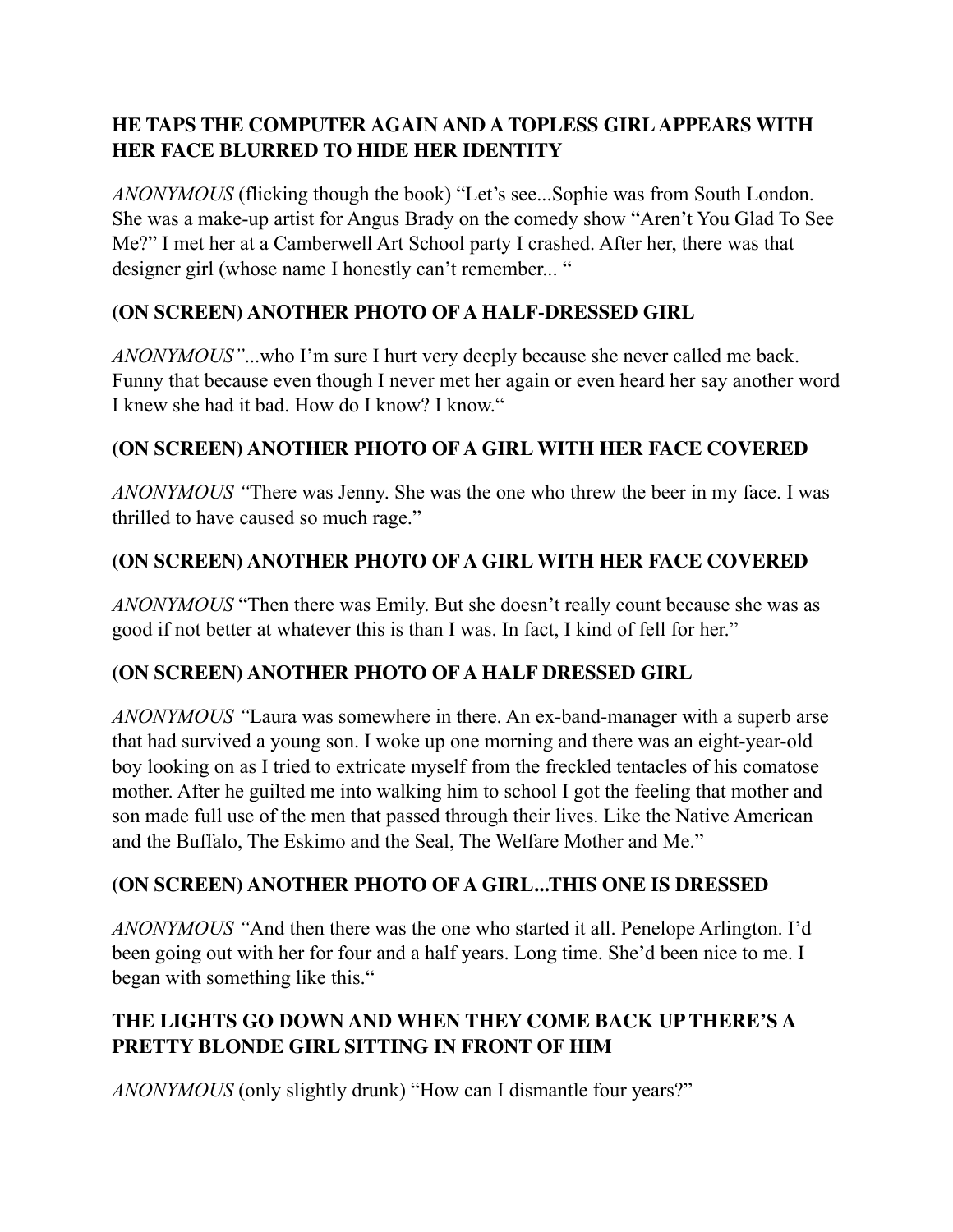*PENNY* "Like my new blouse?"

*ANONYMOUS* "Looks. Like. A. Table. Cloth.

*PENNY* Another?

*ANONYMOUS "*Girlfriend? Yes please."

*PENNY "*Let's go somewhere else."

ANONYMOUS (to audience) "This would usually work but I've decided that tonight it isn't going to. Not tonight. Tonight we're going all the way. This was just the perimeter, the initial sandbags of defense. My svelte band of emotional terrorists skipped mischievously over these insults to their training."

*ANONYMOUS* (to Penny) "Sure. Let's go somewhere else."

*ANONYMOUS* (to audience)"I resolved to say nothing between this pub and the next. I succeeded. She was trembling now. Unsure. I was trembling, too. From excitement."

#### **AGAIN WE SEE HIS FACE IN WEBCAM ON THE SCREEN BEHIND.**

*ANONYMOUS "*This is what I look like when I'm pretending to listen to your boring conversation."

# **ONSCREEN HE FREEZES HIS SWEETEST EXPRESSION AS HIS EYES WIDE IN MOCK-INTEREST.**

# **AFTER A PAUSE HE TURNS HIS HEAD AWAY LIKE AN IMPRESSIONIST READYING HIMSELF FOR HIS NEXT CHARACTER.**

*ANONYMOUS* "This is what I look like when I'm pretending to be in love with you."

#### **HE GAZES UPWARDS LOVINGLY BUT RESPECTFUL**

*ANONYMOUS* "Here's what I look like when I'm pretending you are even slightly witty just so I can get laid later on."

# **HE THROWS HIS HEAD BACK IN A CONVINCING GUFFAW COMBINED WITH A HEAD TILT AND A SNEAKY LOOK SIDEWAYS OUT OF HIS EYES.**

*ANONYMOUS* "And this is me."

#### **HIS FACE IS NOW RELAXED AND EXPRESSIONLESS**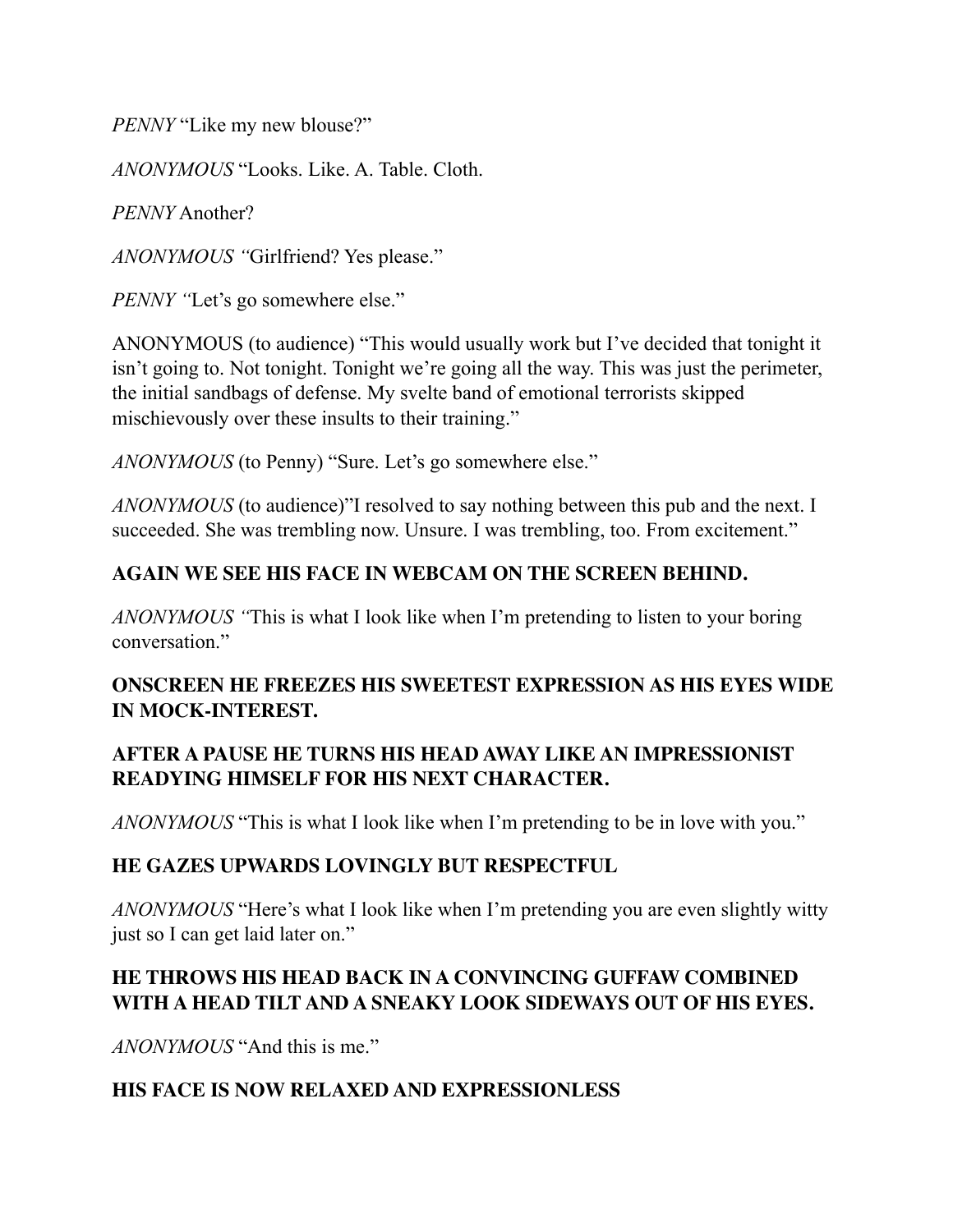*ANONYMOUS* (to Penny) "You think I'm joking. Don't you?"

# **PENNY IS SILENT UNSURE WHAT TO SAY**

*ANONYMOUS* (continues) "I'm going to dismantle us tonight. And there's nothing you can do about it. You'll have to sit there and listen while I wrench the U from the S. You'll question your own judgment. Maybe you'll never really trust yourself again. I hope so. Because if I don't want you, and believe me I don't, then I don't want you being happy with someone else when there's any doubt that I might get another girl."

#### **PENNY REMAINS SILENT.**

# **HE PAUSES FOR EFFECT.**

*ANONYMOUS* "Your cunt is loose."

*ANONYMOUS "*Let me put it another way. Your vagina is baggy...feels overused."

*ANONYMOUS* "Your tits sag."

# **HE LEANS BACK IN HIS CHAIR THE BETTER TO VIEW THE EFFECT.**

*ANONYMOUS "*They're too big and they hang too low."

*ANONYMOUS "*To get a hard-on I have to think of some girl I've seen on the bus."

*ANONYMOUS* "By the way, I had sex with another girl other than the one I told you

about."

*ANONYMOUS* "Had enough?"

# **NO HESITATION FROM PENNY. A NOD. DOWN AND UP AGAIN.**

ANONYMOUS (to audience) "She was so much in shock now there was no point in continuing."

#### **PENNY SITS FROZEN IN TIME**

*ANONYMOUS "*So there's me. My baby'd left me and I was entering a world of pain...not all of it mine. Cue the country music."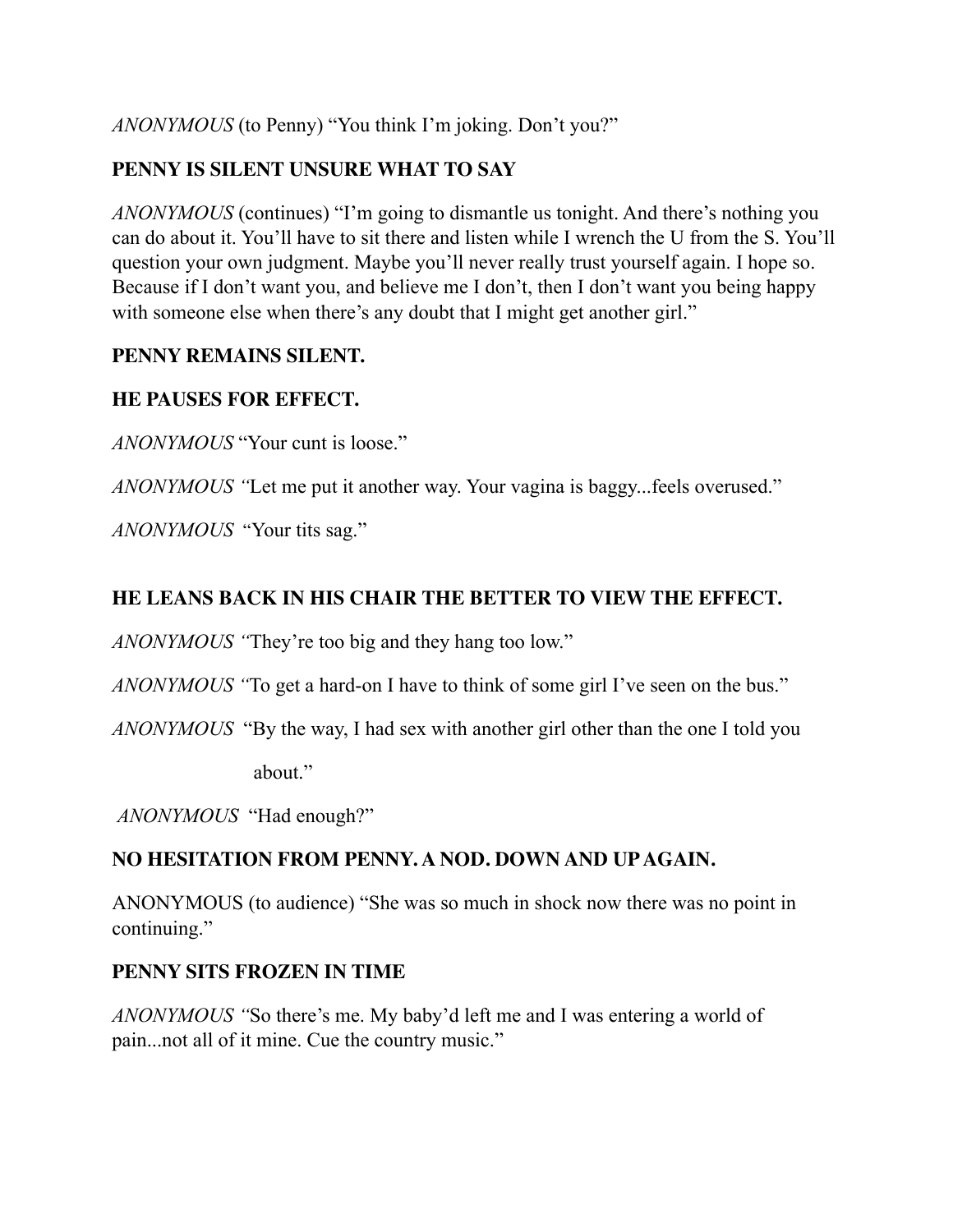# **BUT INSTEAD OF COUNTRY MUSIC WE HEAR SOME DISTURBING INDUSTRIAL ELECTRONIC MUSIC. IT'S VERY LOUD AND TUNELESS.**

# **ANONYMOUS NODS TO THE MUSIC AND THEN MAKING A WIPING JESTURE IT STOPS ABRUPTLY AS THE LIGHTS CHANGE AND PENNY EXITS**

*ANONYMOUS* "So now I was ready to pass on my learning to the uninitiated. The unhurt. The innocents. With the girlfriend out of the way I'd be better able to dedicate myself. I was seriously pissed off and all I wanted was for others to feel this too. Especially girls. A girl had caused this so a girl would have to pay.

I wanted to hurt. It was a whole new world to me. I'd never known it was possible to be hurt so much. I'd been beaten up lots of times but it was nothing like this. I hadn't expected physical pain. A burning sensation in my chest as if a large smoldering boulder had somehow lodged there overnight. A kind of drawn-out slowly unfolding panic. The exact opposite of excitement."

Accompanying this were shooting pains running downward along the back of my arms. What was this? Rejection? Was it really this tangible? If I could be hurt like this then surely I could also cause it in others."

This consoled me.

I studied and stored away each new flinch of discomfort. I recorded what happened and how it affected me. I called and asked her answering machine to hurt me.

In order to be free I needed to hate her. I knew it was over but I couldn't bear the fact that

I still needed her. So I begged her to hurt me, which she did by refusing to. Meanwhile, I stumbled into the night in search of hearts to stab."

# **1) A NAKED SPOT-LIT GIRL LIES FROZEN ON THE COUCH WITH HER BODY ARCHED IN ESCTACY AS ANONYMOUS EXPLAINS:**

*ANONYMOUS* "An English teacher.Twenty-five-ish. A virgin. No, really... she said I had "an enviable command of the English language." I wasn't sure what I was going to do to her but the answer came to me when I slipped into her bed after cooking my special boned chicken the preparation of which scared even me because it involved so much tearing of flesh from bone. She was engaged to be married (I hated her for that) it emerged in conversation that being a virgin embarrassed her. She didn't want her fiancé to find her still intact on their wedding night."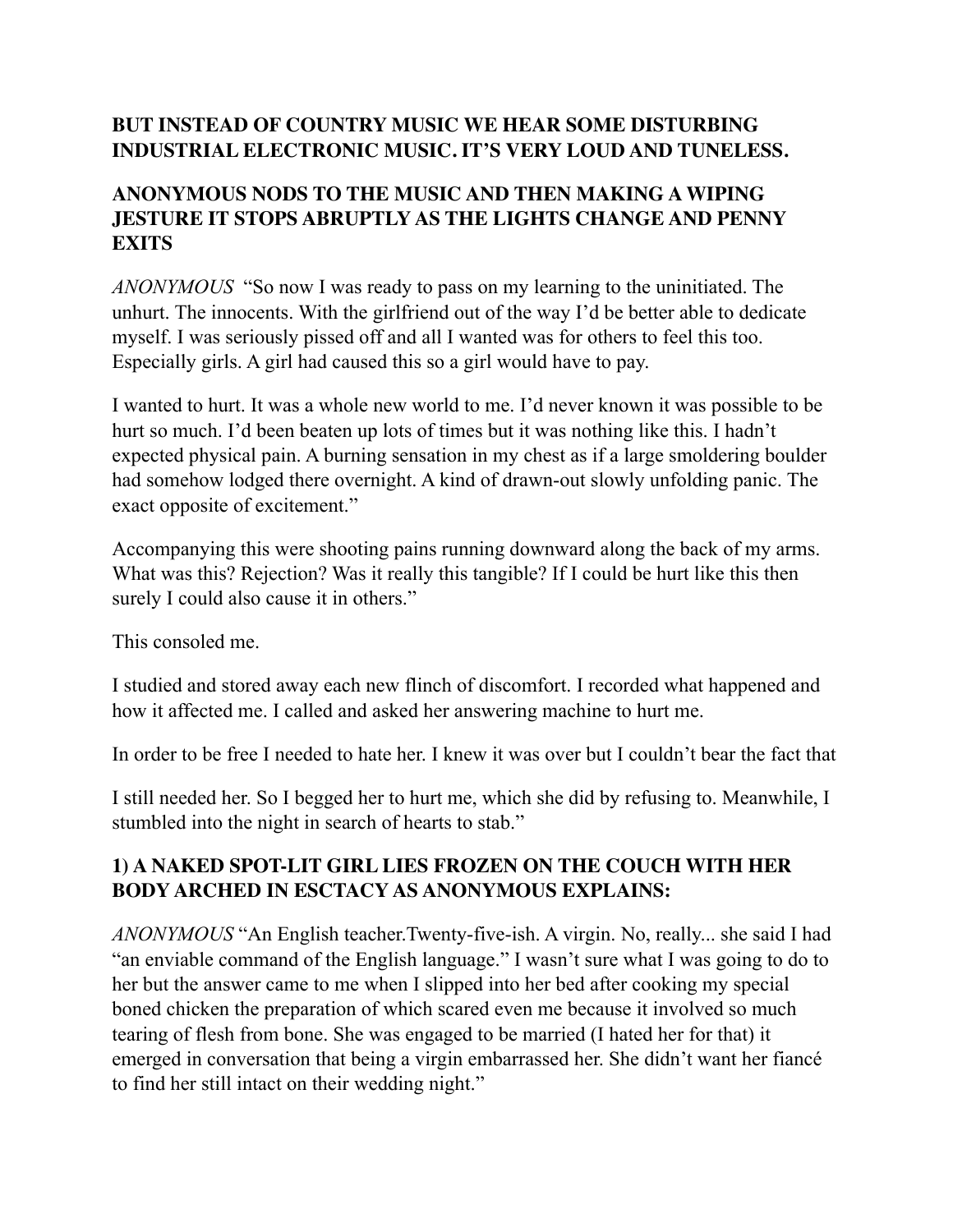#### **ANONYMOUS WALKS AROUND HER AS HE SPEAKS**

*ANONYMOUS "*Should I teach her some filthy tricks that would sow seeds of doubt in the mind of the groom? It seemed obvious that I should leave her virginity intact. It became about him How to hurt him through her. Fuck her in the ass? That would still leave her a virgin. After a huge bottle of wine, most of which I drank straight from the bottle, I agreed to sleep on the couch which I did until 4am when I awoke with a stiffy. Feeling compelled to introduce to her I found only token resistance. She really did want to lose her cherry. But I didn't like the idea of me as sexual plumber. I wanted to be present on her wedding night. I wanted her body to remember mine in the same way I remembered Penelope's."

#### **ANONYMOUS KNEELS DOWN AND POSITIONS HIS HEAD BETWEEN HER LEGS THE GIRL WHO AFTER ARRANGING HERSELF ON HER ELBOWS BEGINS TO LIP SYNCH ANONYMOUS' MONOLOGUE**

*NAKED GIRL SPEAKING* (ventriloquizing Anonymous' voice) "I began licking her out. For two hours. When she became too sensitive I waited and started lapping again very gently. I occasionally stopped to tell her how beautiful she looked. I blew cool air on her. I stroked the insides of her thighs and tried to imagine I was in love with her so I could behave accordingly. I pushed a finger in and could feel the stalactite of her hymen. I was careful not to break it. At one point, I had a finger either side of it. Raising her hips she offered her pelvic cup to me and I sipped and drank noisily satisfied that her wedding night would be the first of many nights of sexual frustration as she tried to communicate her sexual needs to hubbykins without inferring a lack of sexual prowess on his part. It would provide an incentive to develop her own "enviable command of the English language."

#### **THE LIGHTS GO DOWN AND THEN UP AGAIN**

#### **WE'RE NOW IN A HOUSE PARTY...THERE ARE YOUNG PEOPLE STANDING AROUND DRINKING AND CHATTING**

#### **ANONYMOUS USES A NAPKIN TO WIPE HIS MOUTH BEFORE RESUMING.**

*ANONYMOUS* (picks up the book again) "From the moment I met Jenny, I knew I was going to hurt her. It was just a matter of where and when. I suppose it was no fault of hers that she even looked a little like Pen. It was that fact that seemed to sanction my actions. After being out all night, I was reluctantly heading in the general direction of what I mockingly referred to as home, when I realized I needed more booze. There was never enough of the stuff. I even dreamt about it. One night I was drinking whiskey and even as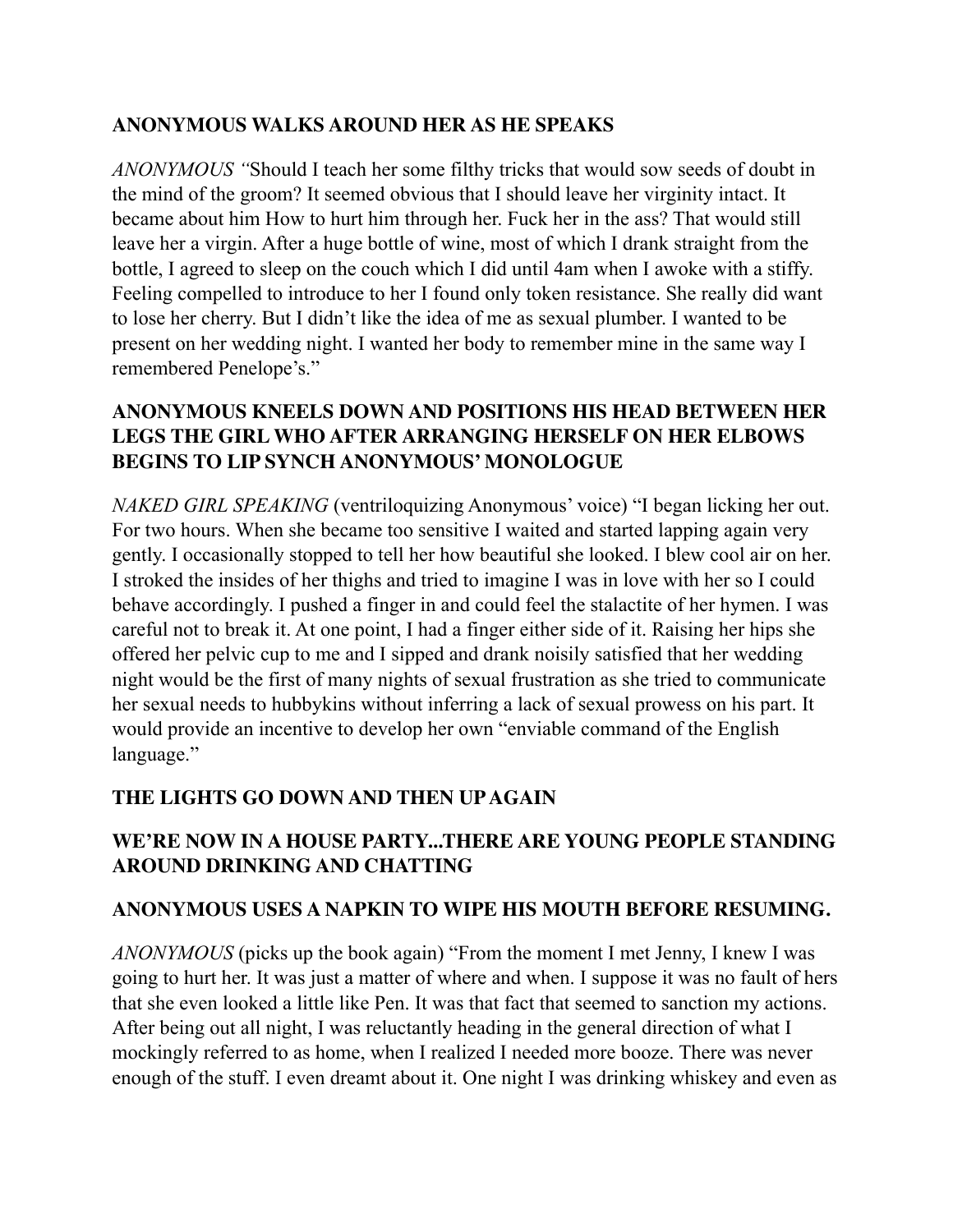it was going down my throat I was thinking, "I want a drink." Tricky one. But by this time I'd became quite adept at gate-crashing parties. I'd press the buzzer and say…"

#### **2) THE DOORBELL SOUNDS...WE HEAR ANONYMOUS'S VOICE THROUGH THE TANNOY:**

*ANONYMOUS* "Sorry I'm late."

#### **THERE IS A BUZZING SOUND AS ANONYMOUS ENTERS STAGES LEFT AND MAKES STRAIGHT FOR THE FRIDGE WHICH UPON OPENING HAS AN UNNATURAL HEAVENLY GLOW**

# **SFX (SOUND OF JOYOUS ANGELS SINGING)**

*ANONYMOUS* "The clink of music as it opened. The glow from within. There. A full and as yet unopened. A bottle of cheap wine with some assorted cans of beer, stragglers from six-packs. Get the wine into a pint glass fast so you're not clutching any bottle that might be recognized by its owner. "

# **NOTICING A PRETTY GIRL ON THE COUCH HE SITS DOWN BESIDE HER**

*ANONYMOUS* "And there she was. Sitting on a couch all alone. Alone on a couch at 4am at a party where there were only three people standing and I was one of them. Longlegged and elegant and definitely out of place she reminded me of a Vogue photo shoot. Beautiful upmarket girl in dingy surroundings. Turned out she he was the rich and wellread daughter of a local politician."

#### **ANONYMOUS MAKES A BIG SHOW GETTING UP OUT OF THE COUCH**

*ANONYMOUS "*Yes I knew that asking her to dance while not being able to get out of the couch, was endearing. And that dancing with a pint of wine in one hand and a joint in the other was mischievous. Before we knew it we were kissing. Yes we eventually went to her place and fucked I fucked her from every angle I could think of. Yes, including that one. She was so apologetic that she had to go away that following week. How would we manage without seeing each other for all that time. I assured her I'd find something to do. Or someone."

# **3) THE LIGHTS GO DOWN AND WHEN THEY COME UP AGAIN ANOTHER GIRL (LIZZIE) IS LYING ON THE KITCHEN FLOOR. HER SKIRT IS DOWN AROUND HER ANKLES AND HER SWEATER IS PUSHED UP OVER HER FACE EXPOSING HER HEAVING BREASTS.**

#### **ANONYMOUS EXPLAINS**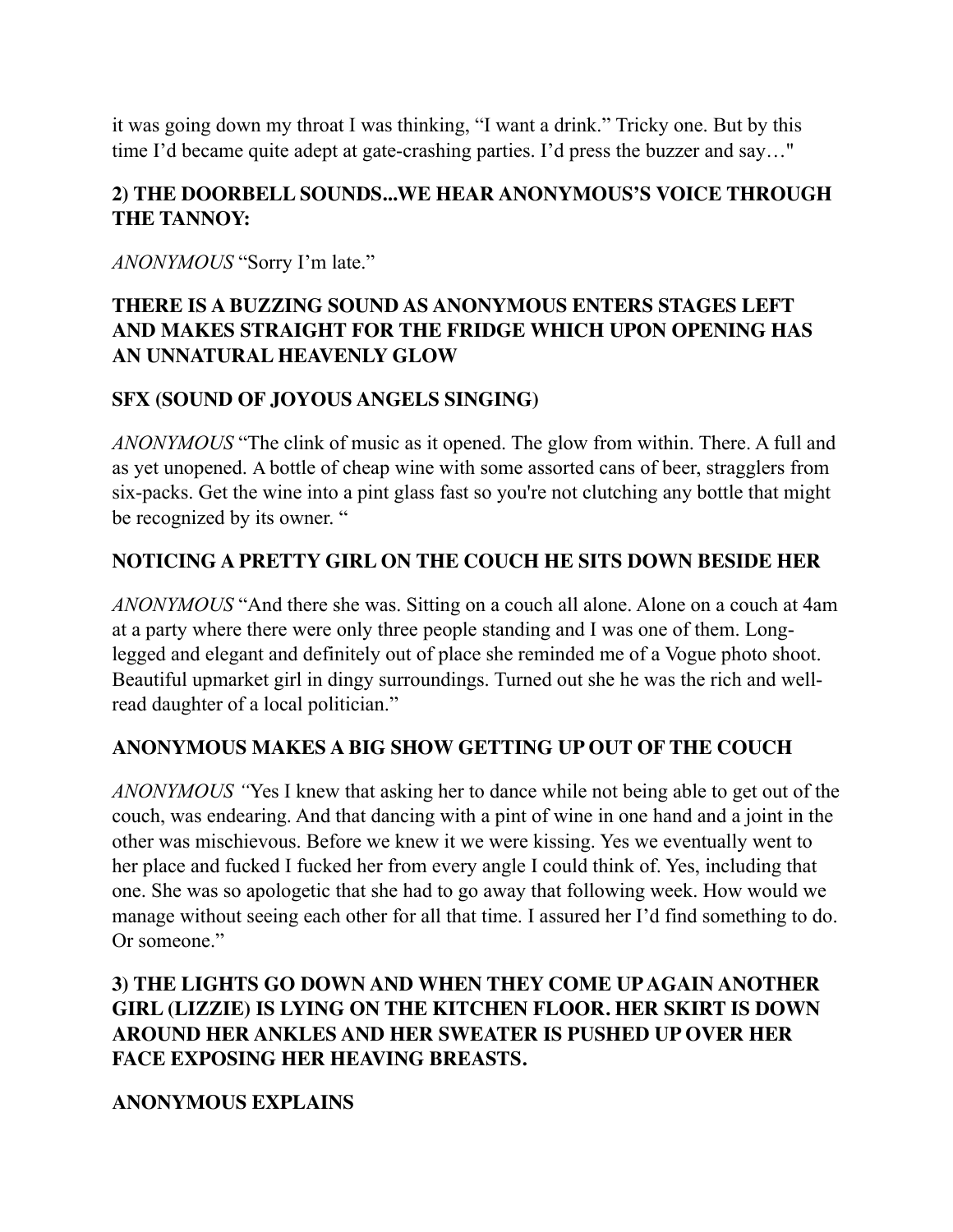*ANONYMOUS "*Lizzie owned her own flat. Beautiful hardwood floors and lovely high ceilings. She also had hairs on her arse. That was bad enough but her real crime was that she really liked me. I soon took care of that. We ended up having sex on the kitchen floor in the middle of her making some bullshit vegetarian meal. On the dirty linoleum as the pots boiled symbolically overhead. Her face. Looking up at me in disbelief.

I left her there like that. I never saw her again. Later she left a message on my machine

saying I'd raped her. Emotionally speaking maybe I did, but physically she was up for it. No question about it. She was loving it. I could see her already storing away the memories as I fucked her. Her face scanning up and down recording the images like a flesh-covered camera; Close-up of my face... pan down for a wide-shot of the action below...cut...FADE TO BLACK"

# **LIGHTS GO TO BLACK AND WHEN THEY COME UP WE SEE JENNY AGAIN WITH LUGGAGE FRESH BACK FROM HER TRIP**

*JENNY* "How was your week?"

*ANONYMOUS* "Not bad. Got laid."

# **REACTING TO HIS PROVOKING GRIN SHE EMPTIES HER GLASS INTO HIS FACE**

*ANONYMOUS* (to audience) "I thought she'd slapped me. I'd never had beer thrown in my face before. It was so... …flattering."

# **PENNY WHIPS HER JACKET FROM THE BACK OF THE CHAIR AND EXITS STAGE LEFT. ANONYMOUS LICKS HIS LIPS MISCHIEVOUSLY AND TURNS TO THE AUDIENCE.**

*ANONYMOUS* "Chicks! Mind you, I hadn't just delivered the line I'd accompanied with the The Smirk. Penny had felt the thrust of its girth and now Jenny knew it's effect. Speaking of slapping and the art of The Smirk, it had been a long time since I begged to be beaten up. The Swan in South London was the ideal setting for just such a beating."

# **ANONYMOUS ARRANGES SOME CHAIRS TO IMITATE A COUNTER IN A PUB AND DONS A COAT AS A TALL RED HAIRED MAN JOINS HIM AT THE "COUNTER"**

*ANONYMOUS "*Very Irish, very fist-happy. Many many bouncers. They'd stand on stools, the better to police the goings-on which consisted mostly of heavily drinking Irish exiles like myself. I was deep in conversation with a tall red-haired man from Dublin.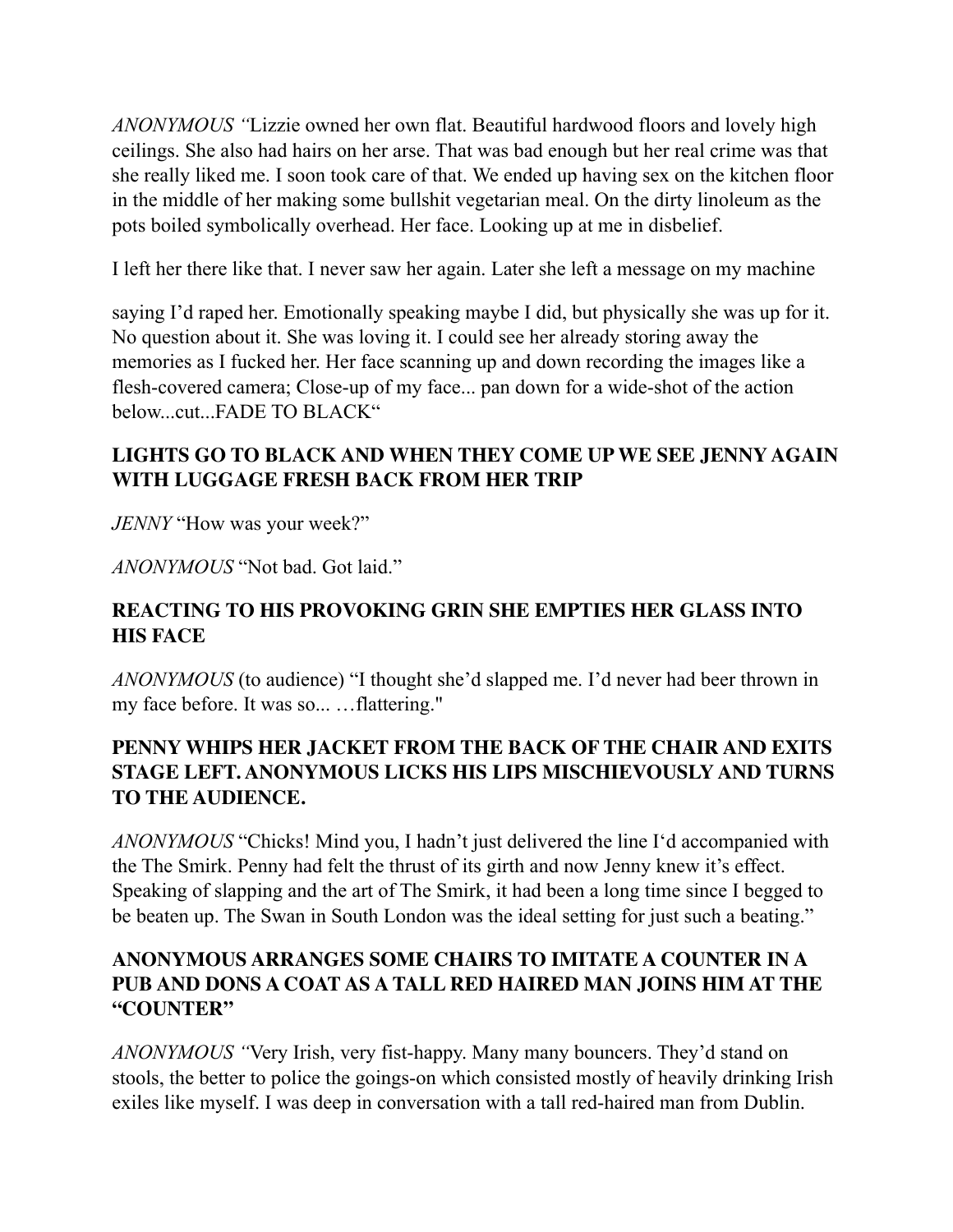There was much jostling for position as the other exiles attempted to get a little closer to their beloved homeland via Guinness. The spot that the Dub and I occupied was sacred. Right in front of the counter. It was necessary to get there at 3pm in the afternoon to occupy such a position. I'd been there since 1pm. So I turn to the Dub and inform him quite truthfully."

*ANONYMOUS* (to Dubliner) "I've been listening to your shit all day and I'm fucking sick of it. I wouldn't mind but to top it all off you have to be from Dublin."

# **WITHOUT HESITATING THE DUBLINER HEAD-BUTTS HIM**

*ANONYMOUS* "I saw blood dollop into my pint glass and I debated whether I should try to strain this blood through my teeth in order to salvage the inch of cider left in the bottom of the glass. I began to see it as important to contain the dripping blood within the glass. Mustn't for some reason get the place all bloody. It had taken me this long to realize I'd been head-butted. There was no pain. Just a dimming of lights. Like someone turning down one of those knobs inside a living-room door."

# **THE LIGHTS GO DOWN AND UP AGAIN AS IF TO DEMOSTRATE**

*ANONYMOUS* "Yes... thank you. I decided instead to make an announcement."

*ANONYMOUS* (to bar) "One of us is going to leave this bar and it isn't going to be me."

*DUBLINER "*No. We'll keep it clean. No glasses."

# **HORRIFIC PICTURE OF GLASS-VICTIMS APPEAR ONSCREEN**

*ANONYMOUS* (to audience) "To be "glassed" is to receive a pint-glass in the face. The mouth of the glass is positioned around the chin and under the nose and a great deal of force is then applied with the ball of the hand to the base of the glass. The handsome features that hover over the writing of these words can only wince at the thought of what might have occurred that evening."

# **TWO HEAVY LOOKING BOUNCERS GRAB THE DUBLINER AND BEGIN TO DRAG HIM AWAY JUST AS THE DUBLINER GRABS ANONYMOUS BY THE COAT. BUT ANONYMOUS STEPS GINGERLY OUT OF HIS COAT AND CONTINUES TALKING TO THE AUDIENCE.**

*ANONYMOUS* "And so it transpired that one of us did leave the bar that night, and it wasn't me.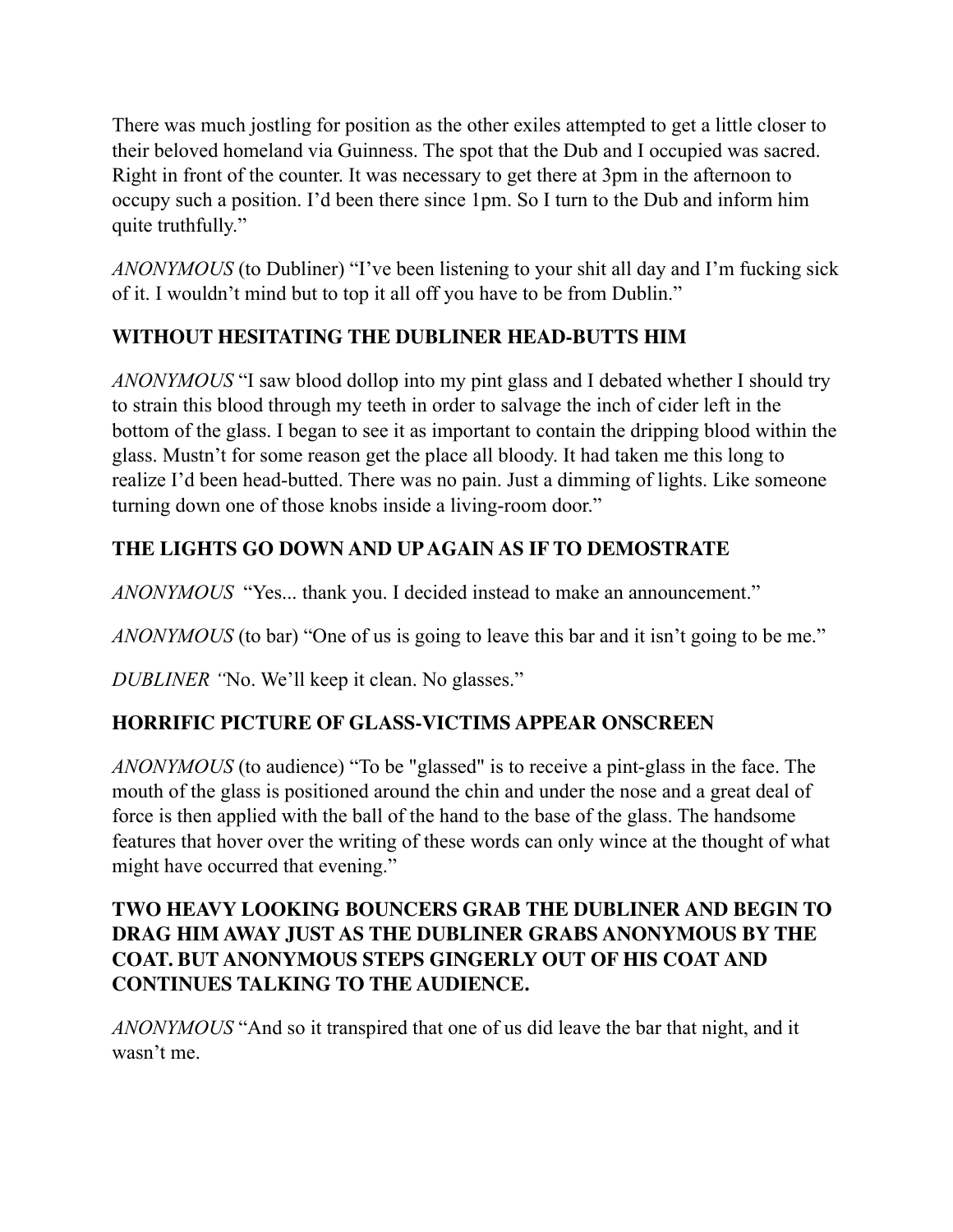*ANONYMOUS* "And that was when I met ...let's see...I still can't remember her name. She was, or claimed to be, a designer. Wild curly brown hair. Shiny. Attractive. Thirtythree, looked thirty-eight. Old when you're twenty-nine. But mind you, I felt eighty."

# **4) SPOTLIGHT ON A REDHAIRED GIRL ON A STOOL**

*ANONYMOUS* (to Girl) "You like trees?"

*ANONYMOUS* (to audience) "That was all I said to her. She told me later that my question enthralled her. She had just broken up with her live-in boyfriend and had a young son. She'd had some emotional problems. Attempts at suicide were touched upon. A mental ward was mentioned. My ears perked up. I heard "Kill me." I hoped to excel myself here. If I could hurt her enough I might be able to nudge her over the edge. After all I'd only be helping her do what she wanted to do. It'd be assisted suicide. And more to the point it'd be a good test of my powers."

# **WE SEE THEM BOTH COMATOSE HALF COVERED BY A SHEET**

# **A YOUNG BOY DRESSED IN A DUFFEL COAT ENTERS AND LOOKS AT THEM.**

*LITTLE BOY* "Mum?

# **ANONYMOUS WAKES BUT SHE DOESN'T. ANONYMOUS GETS AN IDEA. HE LIFTS THE SHEET SO THAT HER SON CAN SEE HIS SPREAD-EAGLED MOTHER**

*LITTLE BOY* (ignoring this shocking sight) "I need someone to walk me to school."

# **ANONYMOUS RELUCTANTLY GETS OUT OF BED AND TAKES THE BOY'S HAND**

*ANONYMOUS* (to audience) "It thrilled me to think I could cause a death by proxy, but she proved too strong or stupid or both. It was from her that I learned the technique that would later save me. She continued to call and inquire after my well-being. It was the way to win. I had to hand it to her. I couldn't quite accept her nonchalance, but there it was. In retrospect, I think she just wanted to show how well she was taking it. Otherwise why call?"

# **HE WAVES GOODBYE TO THE BOY WHO EXITS STAGE LEFT TO GO TO SCHOOL AS ANONYMOUS FLOPS DOWN EXHAUSTED INTO THE COUCH**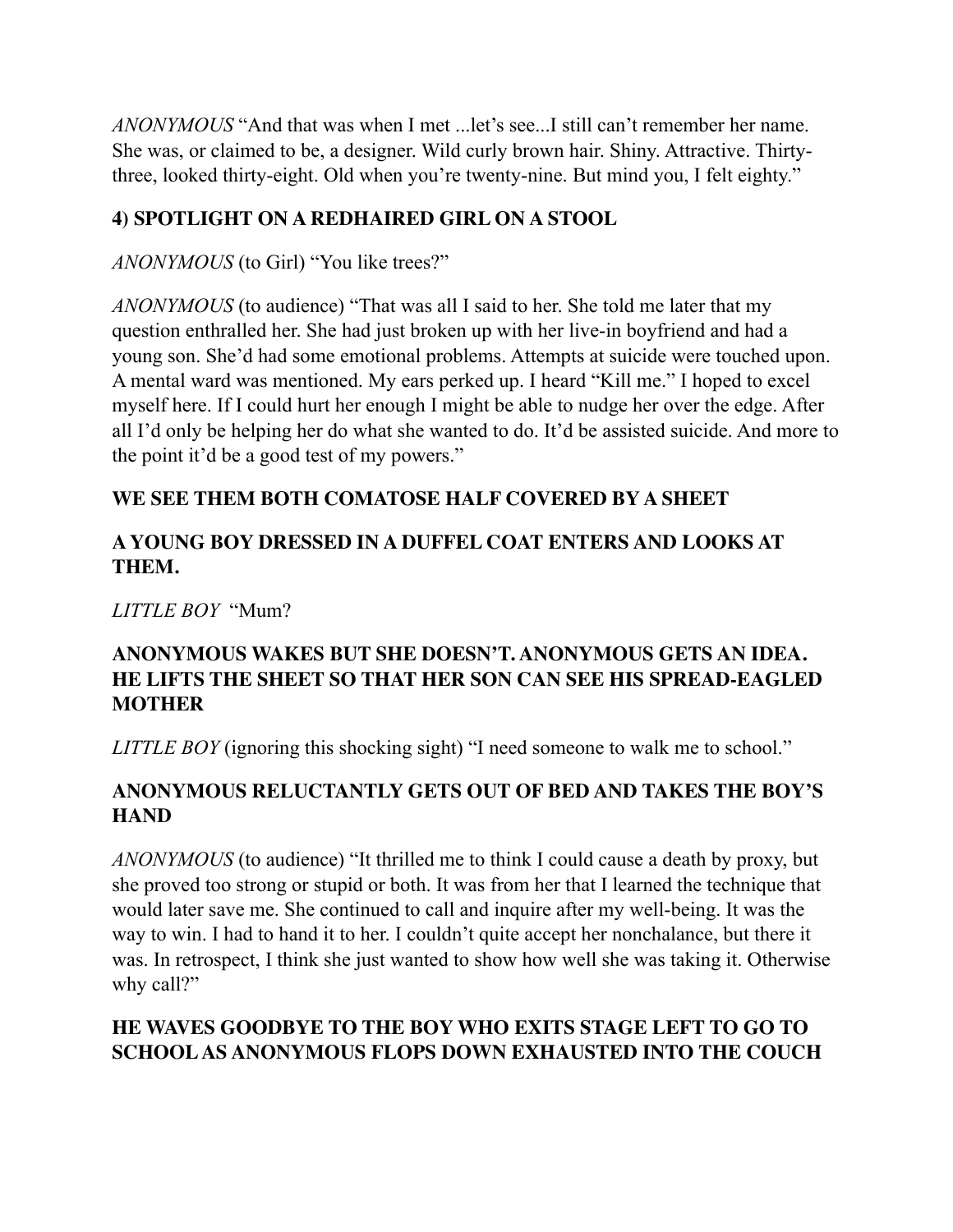*ANONYMOUS* "I could talk about how I was abused by a De La Salle Brother when I was nine…"

# **A DE LA SALLES BOTHER ENTERS STAGE RIGHT AND SITS BESIDE ANONYMOUS ON THE COUCH...HIS HAND SNEAKS OUT OF HIS HABIT AND TRIES TO PULL DOWN ANONYMOUS'S FLY AS HE SPEAKS.**

*ANONYMOUS* "...how I felt the row of desks shaking behind me as he played with his star pupil in the back. How I'd had to put a safety pin through the fly of my short pants to prevent this young Brother's religious fervor. And when he went up the leg instead I begged my mother to let me wear long trousers. "I wasn't old enough," she said, "and anyway it was summer and surely to God, Brother Eddie was only being friendly." Yes friendly."

*ANONYMOUS* "But It wasn't serious abuse...I mean, I never took it in the arse…"

# **THE DE LA SALLE BROTHER EXITS...DISGRUNTLED**

*ANONYMOUS* "Brother Eddie was later prosecuted for his crime and in a way, so was I for mine. And if you like that, here's another one."

#### **THE LIGHTS GO DOWN ANONYMOUS IS SPOTLIT. THERE'S AN IMAGE ON THE WALL BEHIND HIM LIKE A MEMORY OVER HIS HEAD**

#### **A MAN IN HIS LATE FORTIES IS SHAVING HIS LOWER FACE IS COVERED IN SHAVING FOAM.**

*ANONYMOUS* "It was a cold morning in Deelford. My father is shaving. The light is on above the bathroom mirror, so it must be winter."

*ANONYMOUS* (to Father in a little boy's voice) "If you don't get me a new set of soldiers, I'll never speak to you again."

#### **HIS FATHER LEANS IN UNTIL HIS FACE FILLS THE SCREEN**

*FATHER* "I. Don't. Care."

*ANONYMOUS "*He said it very quietly. As if he wanted to make sure the message was for me only. Or maybe he was afraid my mother would hear. Not much fear of that."

#### ANONYMOUS STEPS BACK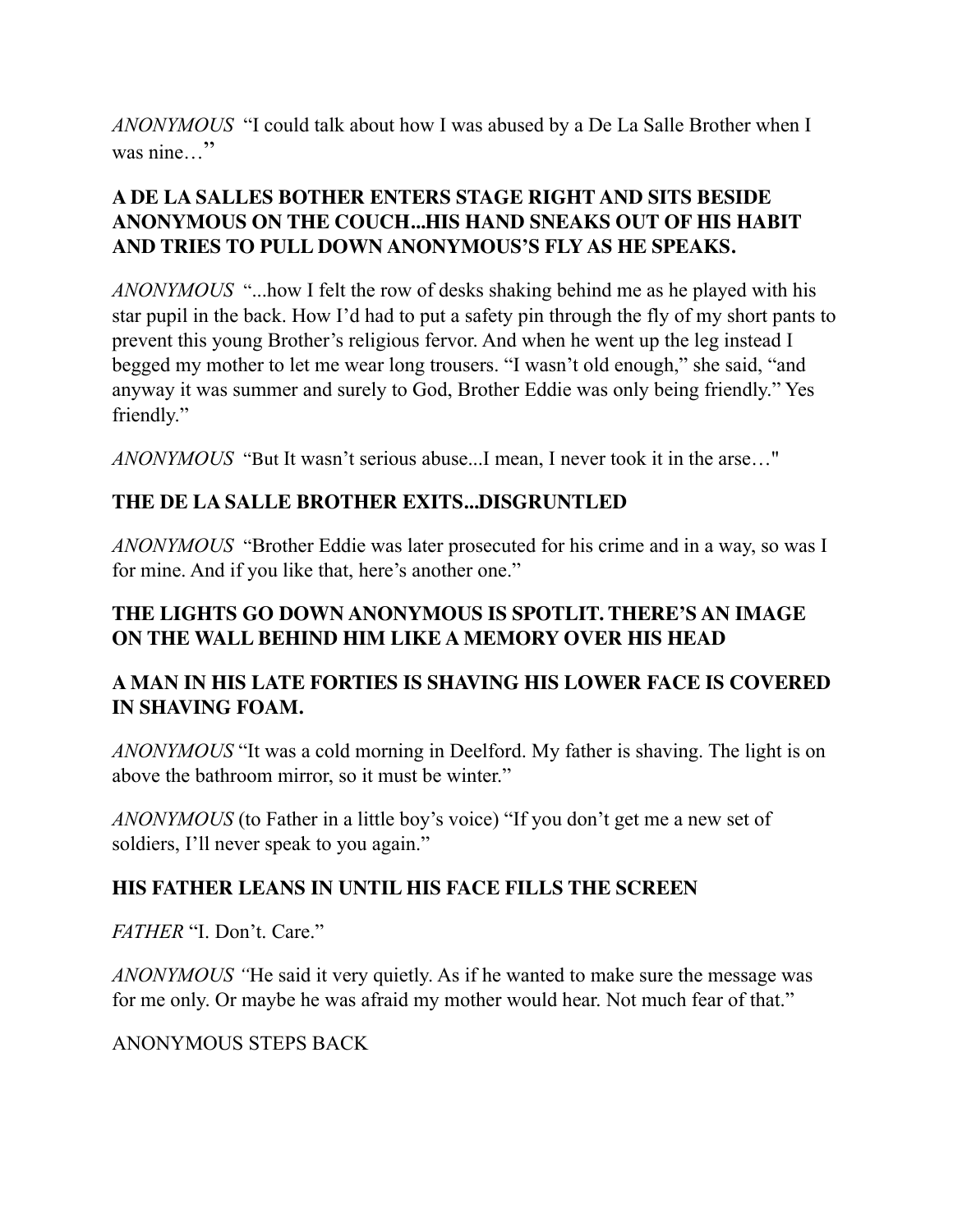*ANONYMOUS "* Seeds were sown. Maybe this stuff has links to other stuff that happened later. Maybe not. Maybe I was emulating the only relationship I'd ever had by gaining trust and then breaking it abruptly. But hang on…"

#### **A POSTCARD IMAGE OF A PUB IN DEELFORD APPEARS ON THE SCREEN**

# **ON STAGE - ANONYMOUS AND ANOTHER GUY ARE TRYING TO PUSH THROUGH A CROWD OF PEOPLE. THE GUY IN FRONT REACHES DOWN AND PUTS HIS HAND UNDER THE SKIRT OF AN ATTRACTIVE GIRL AS HE PASSES BY. THE GIRL SEES ANONYMOUS AND SLAPS HIM HARD ACROSS THE FACE. IN A REFLEX ACTION ANONYMOUS PUNCHES HER.**

*ANONYMOUS* "I waited outside the pub for the beating I knew I was about to receive. Didn't matter what the extenuating circumstances were. I'd hit a girl."

# **FIVE GUYS AND THE GIRL ASSEMBLE ON THE STAGE AROUND HIM AFTER MUCH APOLOGIZING AND WRINGING OF HANDS THEY PROCEED TO HALF HEARTEDLY PUNCH AND KICK ANONYMOUS BUT THEIR HEARTS AREN'T IN IT.**

*ANONYMOUS* (to gang) "Jesus Christ I can see up your dresses....What are you doing? Dancing around your handbags? You're like a gang of faggots..".

# **THE MEN ARE RELUCTANT TO START. THEY ARE ALMOST SHY.**

*ANONYMOUS "..British* faggots."

# **HEARING THIS THEY ENERGETICALLY POUNCE AND JUST AS THE KICKING BEGINS THE ACTION FREEZES**

*ANONYMOUS* (to audience) "It was over in seconds."

# **ANONYMOUS STILL BLEEDING SHAKES HANDS WITH EACH OF THEM. ONE REFUSES BECAUSE HE'S STILL HURT BY WHAT WAS SAID.**

*ANONYMOUS* (picking up the book again) "Ok so ...I began to go to Alcoholics Anonymous and slowly very slowly I got better. I still go to meetings today. I hope I will always go to them. And I stayed away from the dreaded female for the next five years. Five and a half actually."

# **MONTAGE OF IMAGES ON THE BACK WALL SHOW BILLBOARDS AND GENERIC TV COMMERCIALS...A BUSINESS CARD WITH THE NAME AND**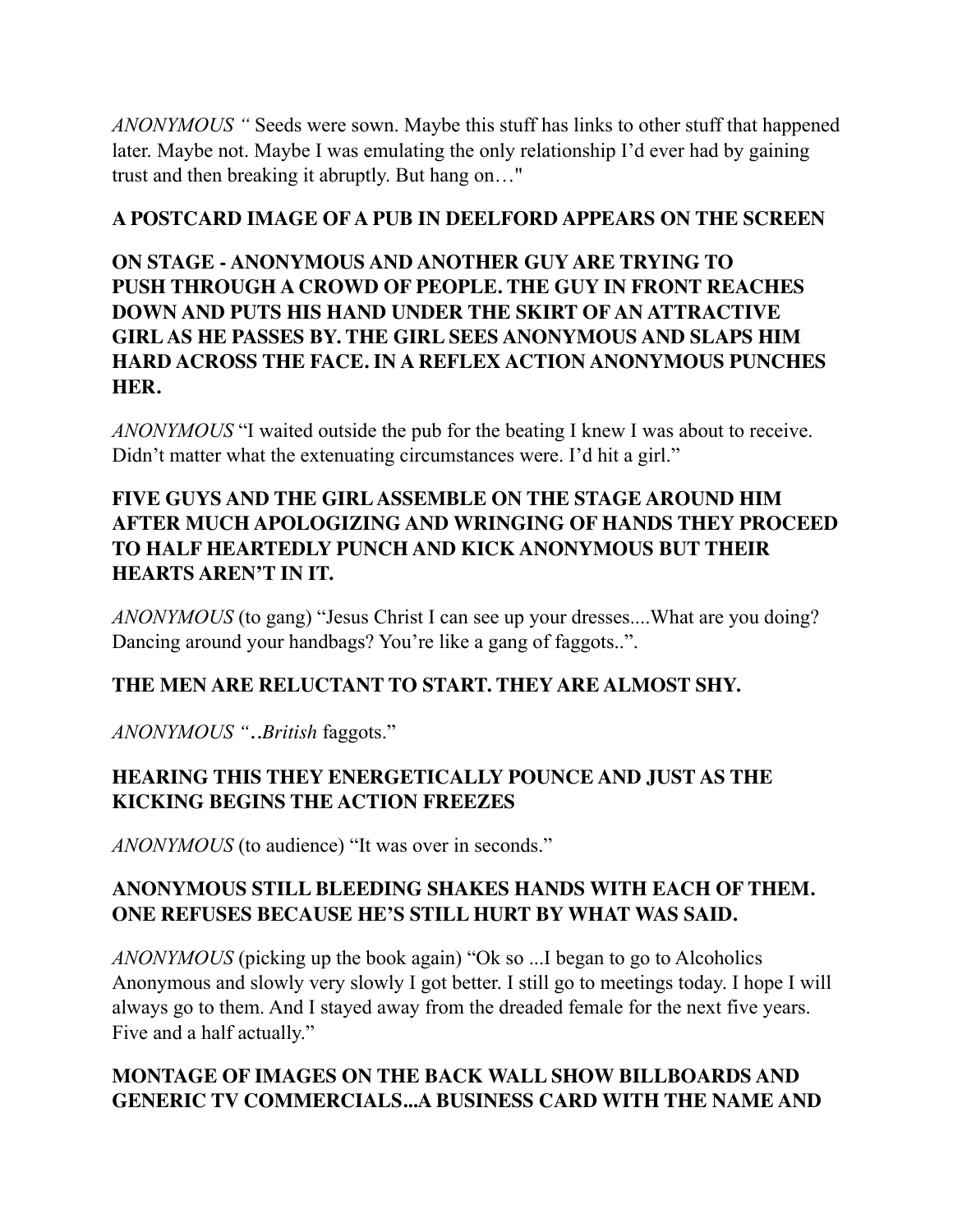# **COMPANY BLANKED OUT....AWARDS....EXOTIC LOCATIONS WITH CAMERA CREWS... AND FAT WADS OF ENGLISH 20 POUND NOTES.**

*ANONYMOUS* "And my career took off. Big time. I got a job in one of London's most renowned advertising agencies and together with my creative partner we won awards and earned the respect within the business. We were quite famous at one point. You'd probably recognize some of the ads we did. We worked hard during the day and I attended AA meetings at night. I never really found it difficult to come up with ideas.

It was the awful corporate politeness I found so draining. I didn't know that London's corporate world was virtually anarchic compared to its American counterpart.

But the more I got sober the more I began to feel my creative wasn't pulling his weight I began to see myself as the talented one. He was dead weight. We'd been staring at each other across a desk for four years and I couldn't count the times I'd had to resist diving across and burying my thumbs in his larynx. We ended amicably though. We really did. He ended up with another partner in the same agency and I was approached by a headhunter who represented one of the few very good agencies in the States...well sort of...in the states. They were based in St Lacroix. The moment she said the company's name I knew it was the right thing to do. I was due for two weeks holiday in France with some of my AA friends so I said we'd talk when I got back. But she didn't want to wait. She was keen that I call from France. So I did. Killallon Fitzpatrick's creative director was visiting London for a few days, doing interviews."

#### **DURING THE TELEPHONE CONVERSATION WITH GRAHAM ANONYMOUS PUTS THE PHONE ON HOLD WHEN HE ADDRESSES US**

*ANONYMOUS "*The conversation that started the ball rolling on the events of the following three years took place in the rattling hallway of an old French farm house in the Dordogne with dogs barking and the Mistral shaking the windows trying to get in.

I had no idea what he looked like but his voice sounded hilariously American. Like one of my friends was taking the piss out of me. The smell of cooking surrounded me, and it must have made me feel more homely than I had a right to because I pitched myself to this American as the Irish equivalent of Jimmy Stewart, only half his height and talent. It was exactly what he wanted to hear. He virtually fell in love with me."

*ANONYMOUS* "Is that the Graham? Hi Graham so glad you could take my call."

*GRAHAM'S VOICE* (Very American accent) "They talk about the cold a lot but I imagine for someone coming from Ireland it shouldn't be that bad. I mean it's not LA but then who wants to live in LA? And you can buy a house by the lake... "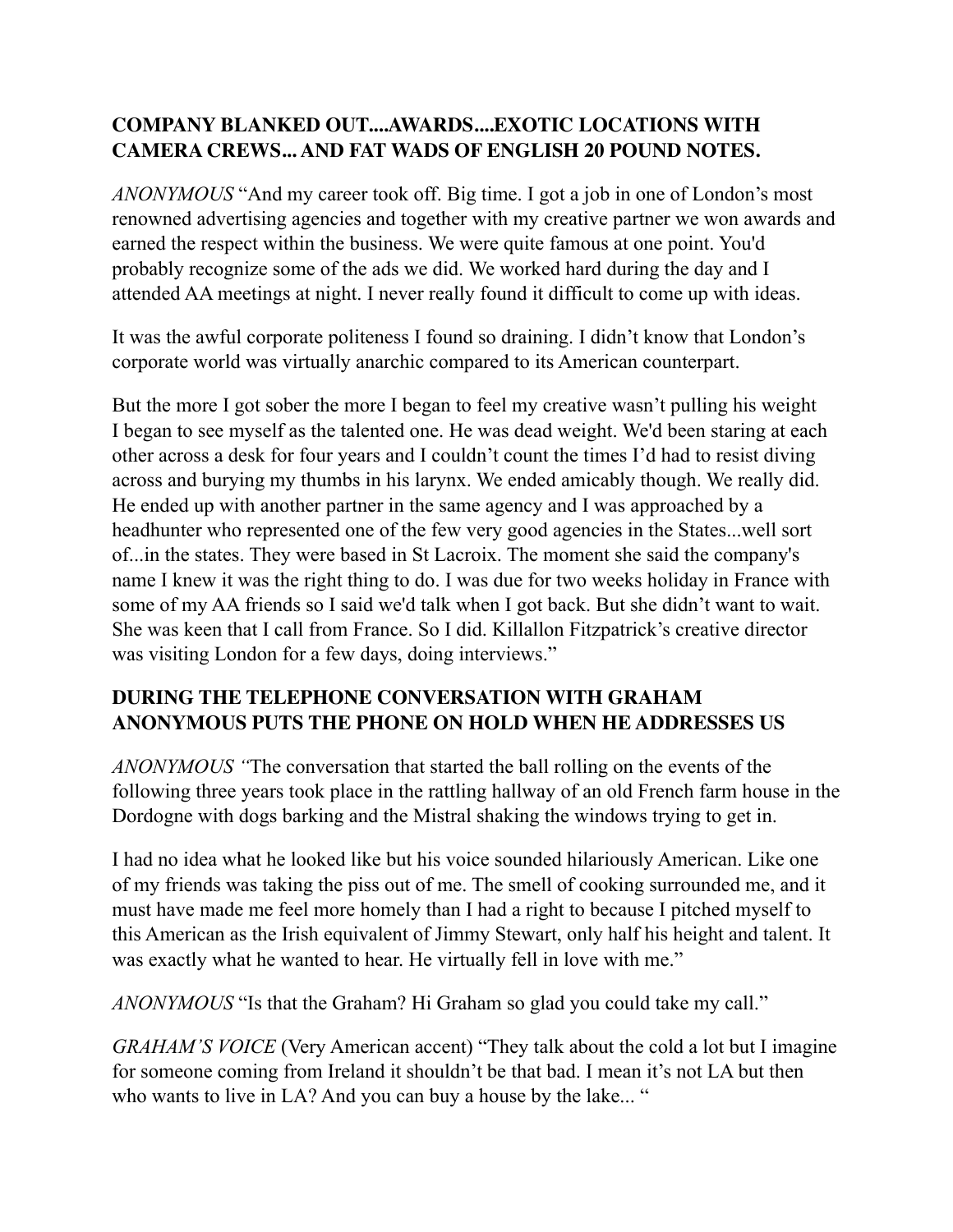*ANONYMOUS* (to audience) "I had already decided I would take the job before I even spoke to him. All he was doing now was convincing himself that he'd convinced me. Ad people need to feel like they've tricked you so that they can feel clever."

*GRAHAM'S VOICE "*...and you're just about the right age for the job...and there are plenty lovely ladies working in the agency we have a policy of hiring the prettiest girls ...and well I can tell you that as a foreigner you'll be pretty popular."

*ANONYMOUS* (to audience) "Pimp. But it was ok I was ripe for it. Of course, I loved London but I was bored. I'd gotten the awards, I'd succeeded. Time for something new. I told him I didn't care if it was cold because all I ever did was work anyway."

#### *ANONYMOUS* (to Graham)

"Hah...that sounds like a great way to stay warm. And of course you know I don't drink or smoke so I hope I won't be too boring for you. And from the sounds of it I might just be in the right place since I'm getting to the age where I'm starting to think about getting married."

#### THERE IS A PAUSE

*ANONYMOUS* (to audience) "There followed a moment of silence, which could only be satisfactorily explained by him punching the air in triumph and straightening his clothes before continuing. He began to talk like someone I'd known for years, dropping all use of the conditional tense in favor of the future...my future."

# **ANONYMOUS HANGS UP BUT HE HOLDS THE PHONE EXPECTANTLY**

*ANONYMOUS "*My dad had a rather nasty bubbly cough when he was driving me to the railway station. A month into my new job, in my new country, in my new city, in my new house, I got a call from my mother asking the most ridiculous question."

#### **THE PHONE RINGS AGAIN**

*MOTHER* "Are you sitting down?"

# *ANONYMOUS* (stands up) "Yes."

*ANONYMOUS* (to audience) "I knew immediately that my dad was dead. Only, he wasn't. She said he was doing very poorly and that I should expect to come back at any moment. My new bosses were very understanding and even helped me book a flight. You only get a cheaper flight if you can prove you have a relative who is seriously ill. You have to give them the hospital phone number. So I flew back and I'm guilty still over the fact that I hoped my father would die within the week I had allotted for my quality time at home.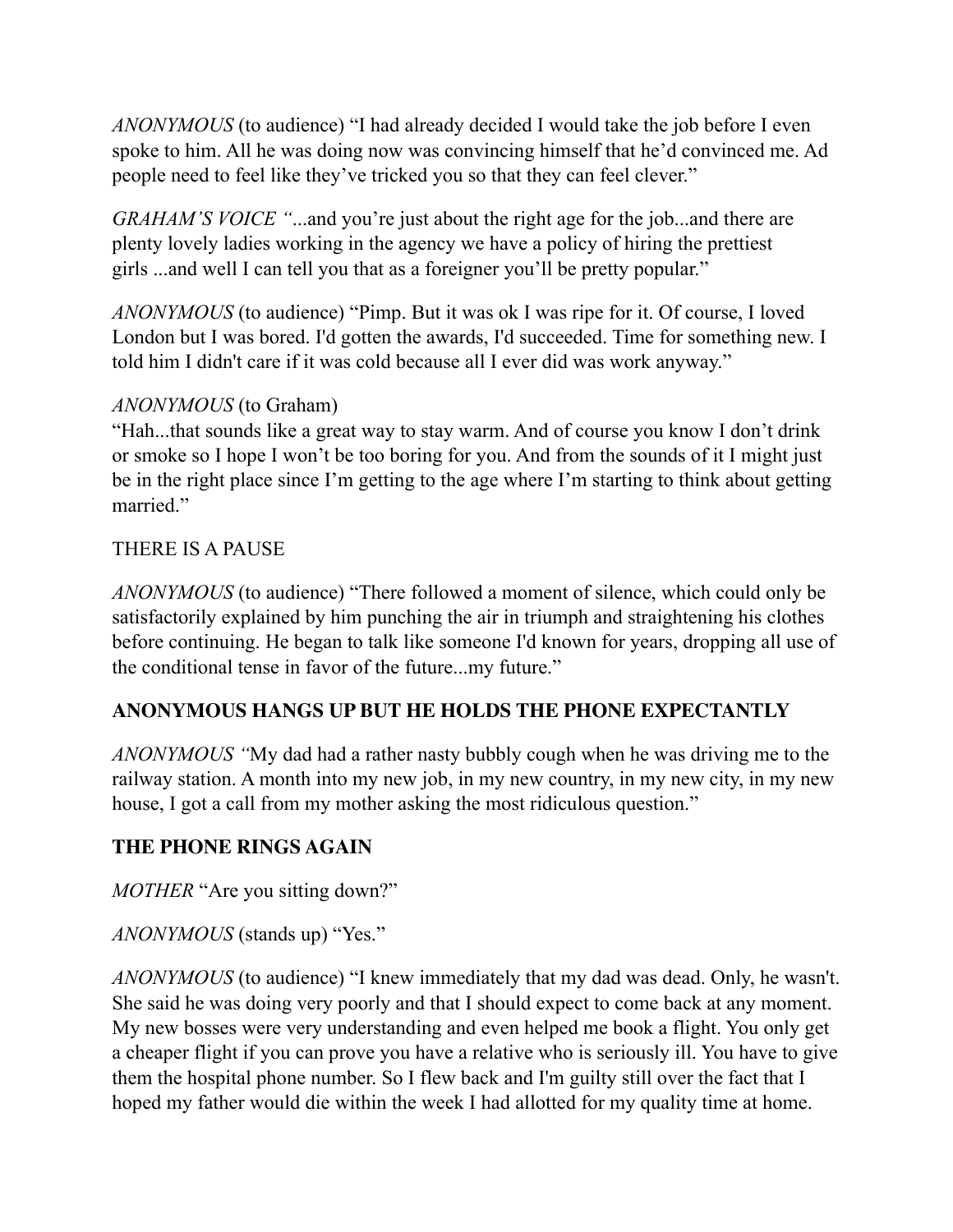Ever the gentleman, he obliged. He was dusted, dead and buried with a day to spare and, to my shame, I was back at work the following Monday."

# **ANONYMOUS PACKING BAGS**

*ANONYMOUS* "In my office on the thirty-second floor of a green-glass skyscraper looking out on the flatness of the Midwest, which stretched for hundreds of miles in every direction, I might just as well have arrived on the moon. I got myself hooked up with the local AA groups, which were great. I began to feel better. St Lacroix is the capital of rehab. They have more rehab centers than anywhere else in the world. This was one of the reasons I felt so comfortable about moving there. But just outside the grounds of the "Pentagon of Treatment Centers," (better known as Hazleton) there is a bar. Yes, that's right, a bar that sells alcoholic beverages. In that bar there is a sign on the wall. For every year you stay sober, you receive a little metallic coin called a chip. This sign offers free booze to any lapsed member of AA willing to exchange his chip. The wall behind the counter glitters with these chips."

# **A SIGN APPEARS ON THE SCREEN** *AA CHIPS EXCHANGED*

*ANONYMOUS "*I was suddenly making \$200k a year, my ego had been fluffed to the point of ejaculation, my favorite pieces of furniture had been carefully packed and shipped, my mother had been sent a huge bouquet of flowers sympathizing with the loss of her husband, my father, and the unspoken, unwritten expectation hung over me.

"Okay, big shot, let's go"

I thought a year would be more than enough and I only bought the house to convince them I was serious. It'd easy to sell and if I played my cards right I' might even make some money on the fucker...and anyway when was I ever going to be able to afford a Victorian house with hardwood floors and a cute swing seat on the verandah like in The Waltons? The agency talked to the bank to help me get it. And I got it. And it was great.... for about a month.

No one else appreciated the irony of a mostly empty house owned by a shavenheaded Irishman who didn't seem responsible enough to have been granted a mortgage. This amused me. It would not have seemed unnatural if someone had kicked in my door I half-expected the bank to knock on my door one day and say, "There's been a mistake. Get out." And I would have left quietly since I really didn't think I deserved such good fortune."

# **WE HEAR A LOUD KNOCK ON THE DOOR AND THE VOICE OF A MINNESOTAN MAN FROM OFF STAGE**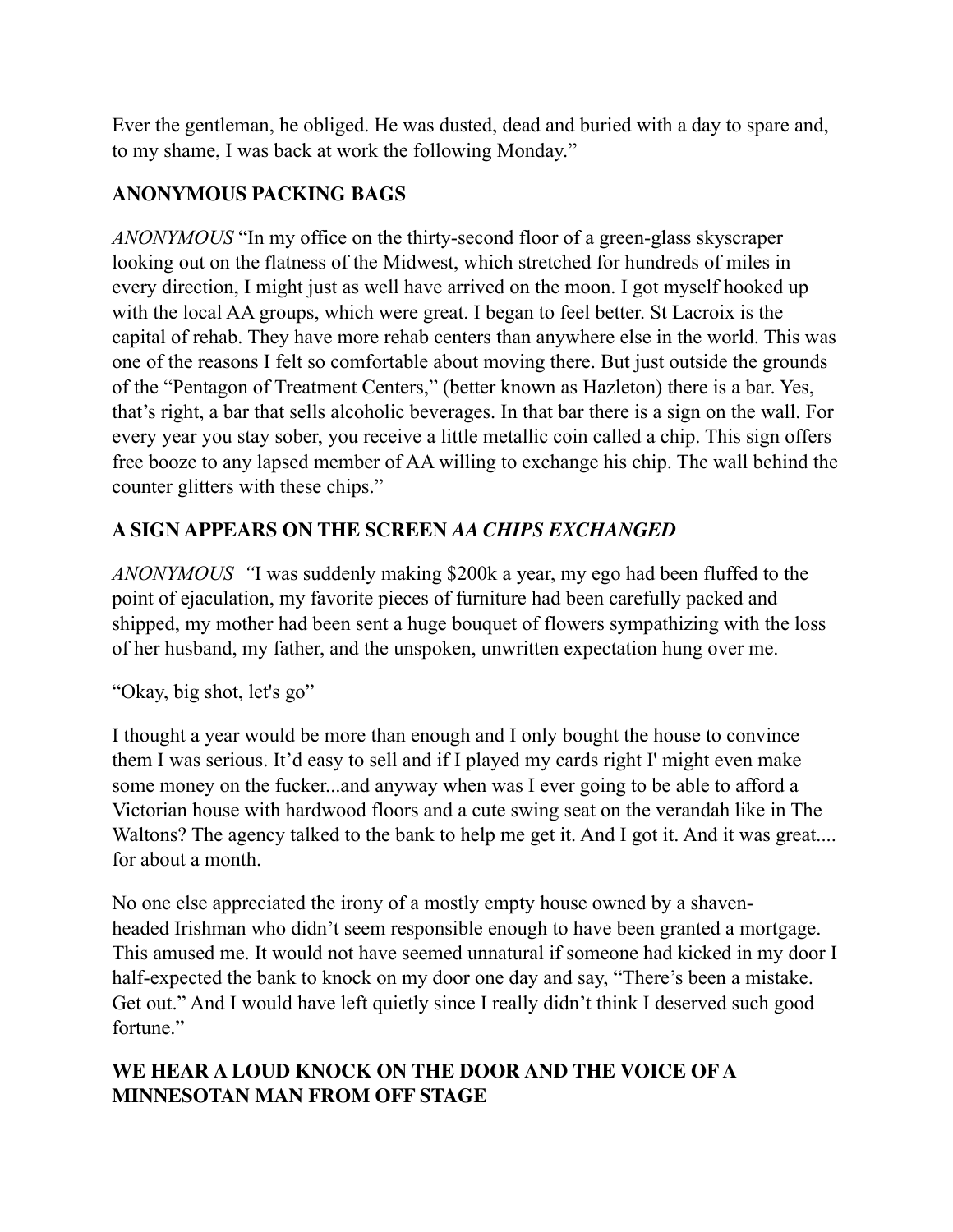*MINNESOTAN MAN "*I was noticin' how you were havin' some trouble with your lawncare and well I thought you might find this leaflet interestin'"

*ANONYMOUS* (to audience) "The lazy pronunciation of words like interestin' is code for informality. Saying "interest- in" instead of "interest-ing" is their way of announcin' they are just regular guys. I drew on the ten years of Britishness that lay in reserve for moments like these."

ANONYMOUS (sounding British) "Oh thank you very much that's really very kind of you."

*ANONYMOUS* (to audience) The lawn mower I borrowed from yet another neighbor had a full tank of gas and even I knew that it would need to be returned full. Such a task would entail conversation with a petrol-pump-assistant.

# **WE HEAR A MINNESOTAN MAN'S VOICE FROM OFF STAGE**

*MINNESOTAN MAN* You're not from around here, are ya?

*ANONYMOUS* (to audience) "Every time. I'd change my accent. Flatten it a little. At least I could pretend I was from New York or Los Angeles. This way they wouldn't feel as if they'd landed such a catch. The first job they put me on was a huge project overseeing the commercials for the launch of a new car and motorcycle from BNV which relied on a link-up with the Shane Pond movie Tomorrow Forever Cries. Both products were being featured in the movie and they wanted three commercials and a print campaign to announce this highly attractive association of icons."

# **ONSCREEN THERE ARE MOTORBIKES, CAR CHASES, HOT GIRLS AND LOGOS**

*ANONYMOUS "*It was a pain in the arse. You had to feature the car prominently while at the same time showing clips from the movie. Very difficult to get a nice clean idea when you had to include so many separate elements. On top of that there were three different clients to deal with. BNV North America, BNV Germany and DGR Pictures. It took nearly nine months and three times as many flights to get the bastard finished."

# **HE LOOKS AT THE AUDIENCE AS IF NOTICING A CHANGE OF MOOD**

*ANONYMOUS "*And yes...I am of course aware that hearing this you could conclude that any unhappiness I experienced was homemade. That my overt suspicion of his good intentions was in itself the problem. But it's what I do. I suspect. It's the other stuff I find hard. Like trusting people. Foreign concept. Just ask any of the billions of girls I haven't dated."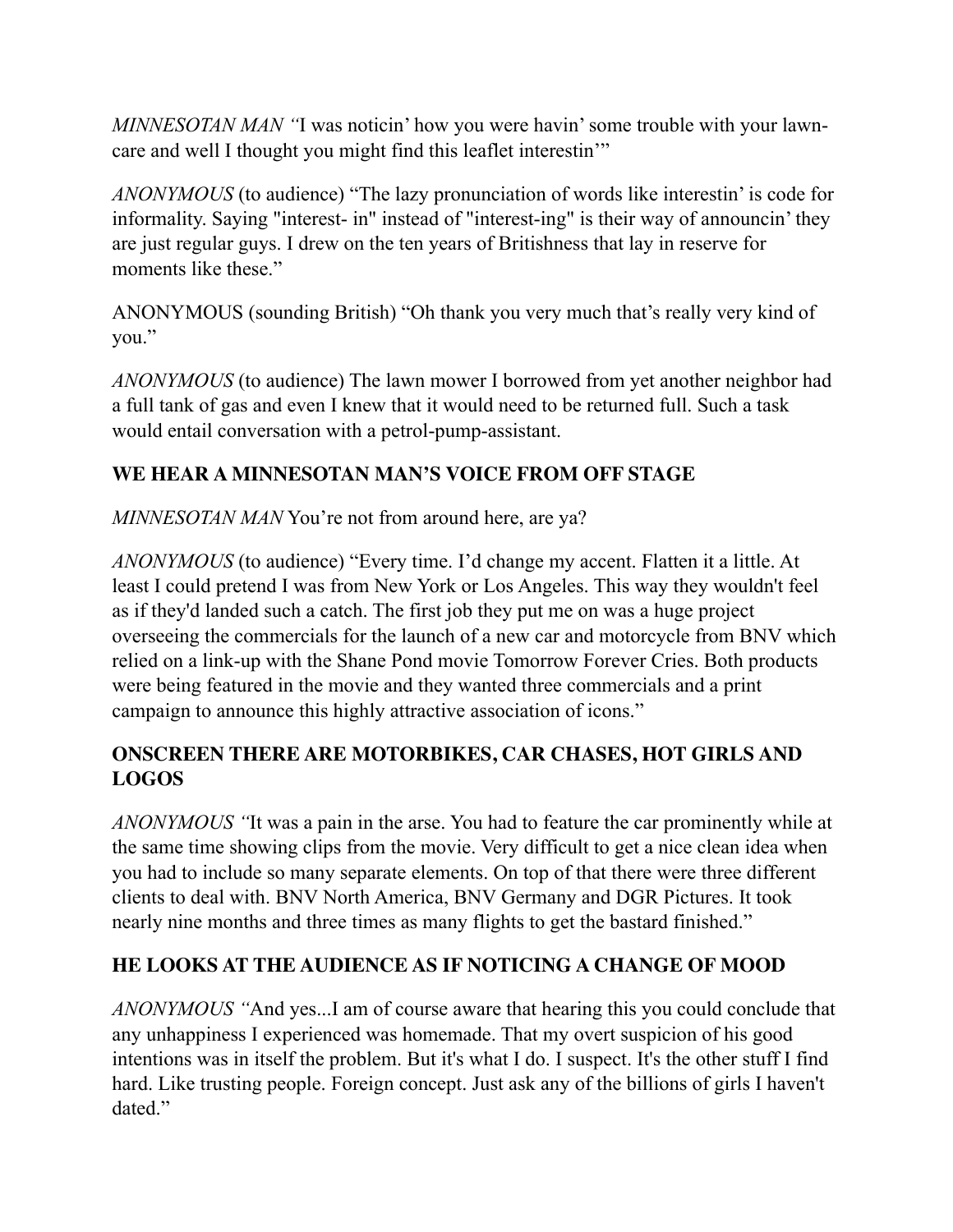# **HE LIES DOWN ON THE COUCH**

*ANONYMOUS* "I only mention all this stuff about advertising to give you a background. The real thrust of what I want to tell you about tonight is how I became purged of my sins against women and against myself. After all we're not punished for our sins we're punished by them. Also, I'm completely paranoid. I mean, seriously paranoid. Not just mildly interested in the fact that there may be people who don't necessarily have my best interests at heart. No. The word is paranoid. Another word is self-centered. I don't like that one as much, though. Doesn't sound medical enough. The paranoia is worth mentioning because it sometimes fuels my crazy thinking. At one point I thought Pen was paying people to follow me. Why she was doing this was not totally clear. My paranoia only gives broad scenarios. It's too lazy to go into detail. I somehow believed that people, ordinary people on the street, were operatives in her employ. Their mission was to disrupt me psychologically. Every time I left my basement flat a random old lady or a man with his daughter or a passing cyclist became highly trained undercover enemies. In a way THIS is my therapy. And that makes all of you my therapists. I hope you're taking notes."

#### **IT BEGINS TO SNOW OUTSIDE THE WINDOW**

*ANONYMOUS* (to audience) "Ahh yes, the Winter. If you're smiling, and brimming with fun, and full of lip, some Lutheran type will savor the moment before saying... "

#### *LUTHERN VOICE* "You wait."

*ANONYMOUS "* They don't like happiness. Seriously. All that Swedish/Norwegian influence has the same effect as a big wet hairy blanket that freezes hard in The Winter for two thirds of the year. Ten months of snow and two months of bad ice-skating. If you live there, the frozen-ness becomes relative. You feel a sense of elation if you wake up one morning and the asshole on the TV says it's minus 17 degrees instead of the minus 30 it was the day before. You're ready to break out your shorts and sandals. To any sane person, from the real world, it's still fucking freezing."

#### **A GIRL WEARING A BIKINI IN A TRAVEL AD APPEARS ON THE SCREEN SUDDENLY SHE COMES TO LIFE AND SPEAKS.**

#### *GIRL IN AD* "You are a fucking idiot."

*ANONYMOUS* "You'd cry, but tears would probably freeze and blind you. You don't know what tears do at these temperatures. How could you? You're not from here. You have no experience of this. You train myself to derive a perverse pleasure from the surrealism of the place. Hell in reverse. Instead of fire and brimstone, it's snow and ice. There exists in Minnesotan myth, a phenomenon that at certain temperatures somewhere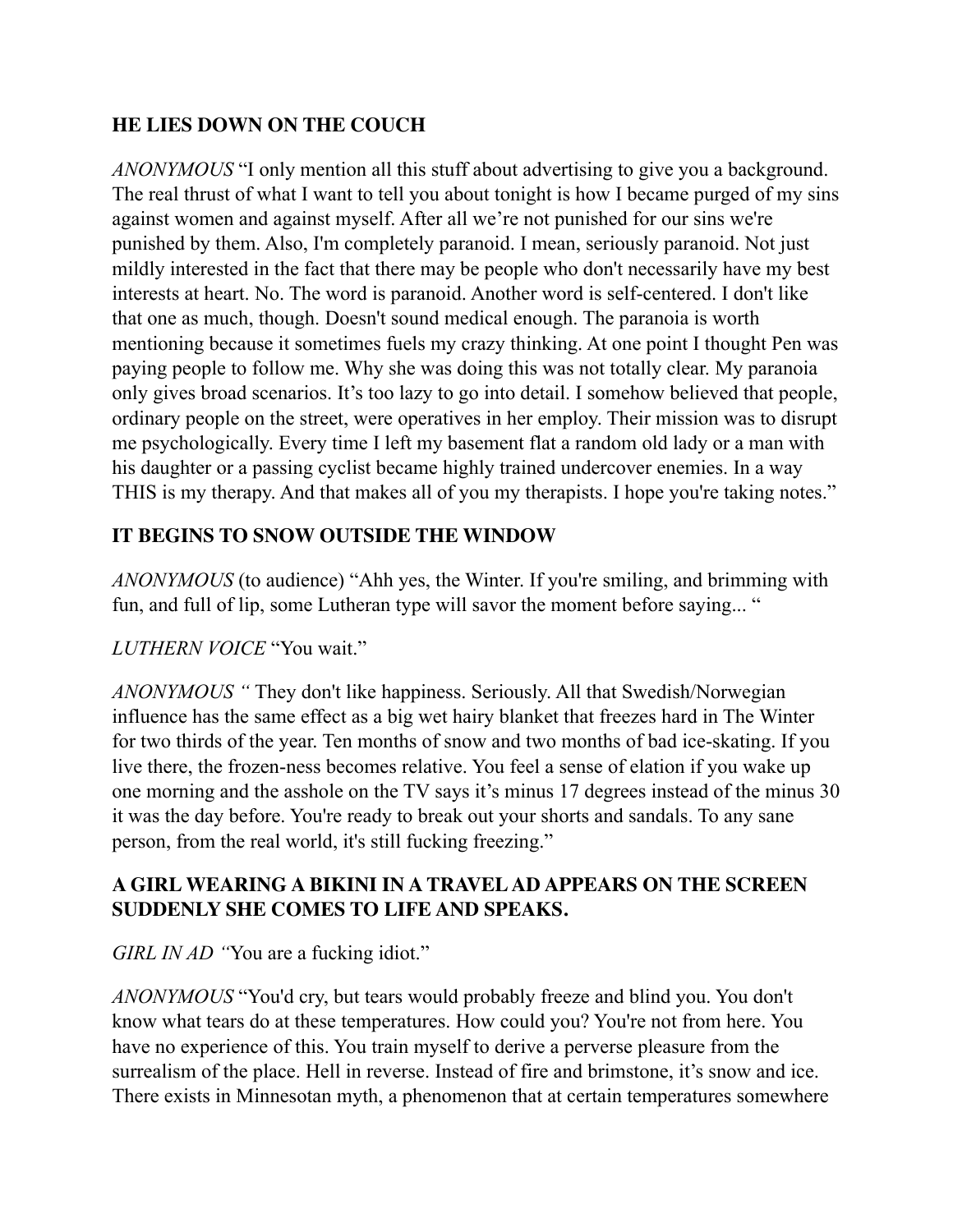in the minus 40s, a cup of coffee thrown into the air will crystallize before hitting the ground. I'd already heard this at least three times before experiencing my first winter. The purpose I suppose, of this little fact was to scare the fucking shit out of newcomers. It has a beautiful disguise built into it. On one level it appeared to be an interesting fact worthy of mentioning. It even had what we call in advertising a mnemonic. That is to say, it has one memorable idea you can take away from it. The story would come under the heading of The One Where Coffee Freezes in the Air. It has that fact as a decoy for the storyteller. The storyteller can impart this tale in the guise of one who is merely sharing knowledge. The truth though, has more to do with the satisfaction wrought from the face of the listener as he realizes just how fucking freezing it must be for a cup of coffee to turn into crystals in mid-air. He has to decide whether to react honestly, blanche and throw-up, or dishonestly, feign interest in the actual physics. On one particular night, my Victorian house had a bed, a table, a hi-fi and a Texan friend in it. I mention what state he was from only because it removes any authority we might attribute to him concerning his knowledge of all things fucking freezing."

# **BIG TEXAN GUY ENTERS STAGE LEFT**

*TEXAN "*Dude, it's minus 35 outside. Let's try that coffee deal."

ANONYMOUS (to Texan) "It's not cold enough."

ANONYMOUS (to audience) "I was afraid of having to make coffee and demonstrate my ignorance of the coffeemaker, which I had never used and only had because someone had given it to me as a moving-in present."

*TEXAN "*Dude, with wind-chill it's plenty cold."

*ANONYMOUS "*Well, I don't want to make coffee. I don't think I have any."

*TEXAN* "Dude, water'll do fine. Boil some water."

*ANONYMOUS* (to audience) "What the hell, I was bored listening to how great Texas was anyway. I actually did have some saucepans, believe it or not, and before you could say "Remember The Alamo," we had a pan of water boiling."

*TEXAN "*Dude, wait till it's bubblin'. It's gotta be bubblin', otherwise it won't work."

# **TEX WALKS CAREFULLY WITH THE SAUCEPAN OFF-STAGE**

*ANONYMOUS* (to audience) "Well fuck it, if it was true I didn't want to miss it. So he's out on the top step and it looks like there's smoke coming out the saucepan now because of the contrast between hot and cold. He's holding the pan in front of him. He says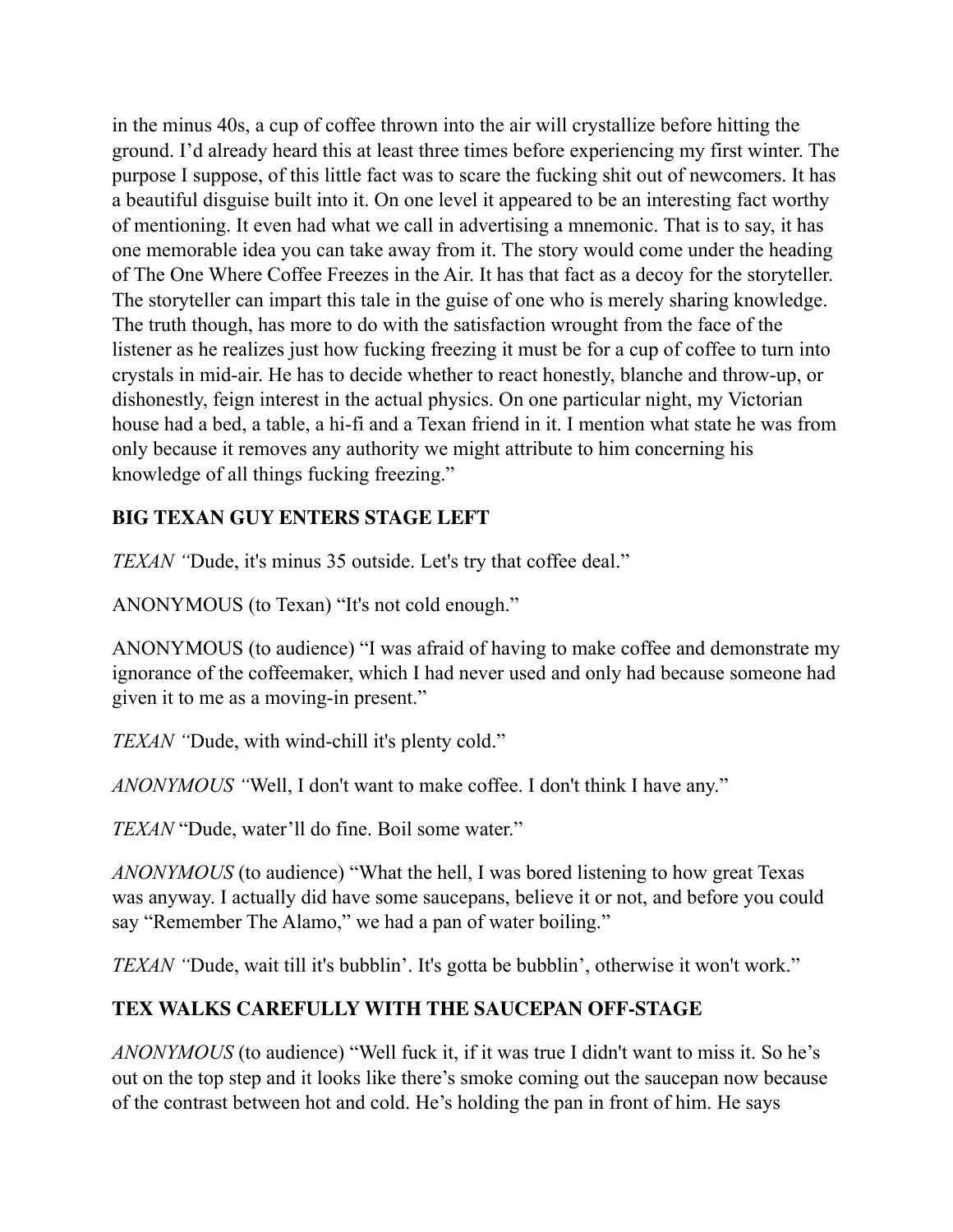"Dude" one more time just because there's an opportunity to and leaning back, flings the contents into the black sky. There is a little glint amongst all the steam."

# **WE HEAR AN ANGUISHED ROAR**

*ANONYMOUS* (to audience) "He's looking directly ahead. He is shuddering. At first, I thought he was cold. But then I realize it's the other way. The water, the boiling water, having gone up and then came down and landed on him. Far from crystallizing, it only cooled slightly, and this fact alone saved him a trip to the hospital."

# **LIGHTS CHANGE**

*ANONYMOUS* "The house wouldn't sell. My estate agent advised me was to dress it up a little. Basically give the impression someone lived there. Someone normal. So I rented furniture, the kind of furniture that looked like a middle-aged woman lived there. And I tended the garden, installed flowers, mowed the lawns and yes I even baked bread so that the aroma would exude homeliness. I became the very thing I had until then relished not being, in order to sell that whore of a house. But it wouldn't budge."

# **HE CHECKS ON THE BREAD IN THE OVEN AND WAFTS THE AROMA AT THE AUDIENCE**

*ANONYMOUS* "Makes you wonder what I'm selling you tonight doesn't it?" By the way, I fully accept that a lot of what I'm saying here is my own paranoia. Everything that follows could well be my own imaginings and totally unfounded. I mean, the actual facts and figures are true. Dates, salaries, locations, awards, etc... But the motivations and emotions of the people surrounding those solids are smoke."

# **VARIOUS FIGURES APPEAR FROM EITHER SIDE OF THE STAGE AND ARRANGE THEMSELVES IN A SEMI-CIRCLE IN FRONT OF HIM. WE ONLY SEE THE BACKS OF THEIR HEADS AS THEY SIT FACING HIM ON FOLD-UP CHAIRS.**

*ANONYMOUS* "Ok, I have to tell you about something that happened the first Christmas after my dad died. Remember now, I've only been in Minnesota four months. My mother and I were sitting in the kitchen sizing each other up. We were both in shock; her from the fact that her husband of forty years was suddenly missing, (she told me she had a dream where they were on holiday and she couldn't find him) and me from losing my father and being uprooted to live in the Arctic."

# **ANONYMOUS TAKES A LEGLESS TUKEY OUT OF THE FRIDGE AND HOLDS IT UP**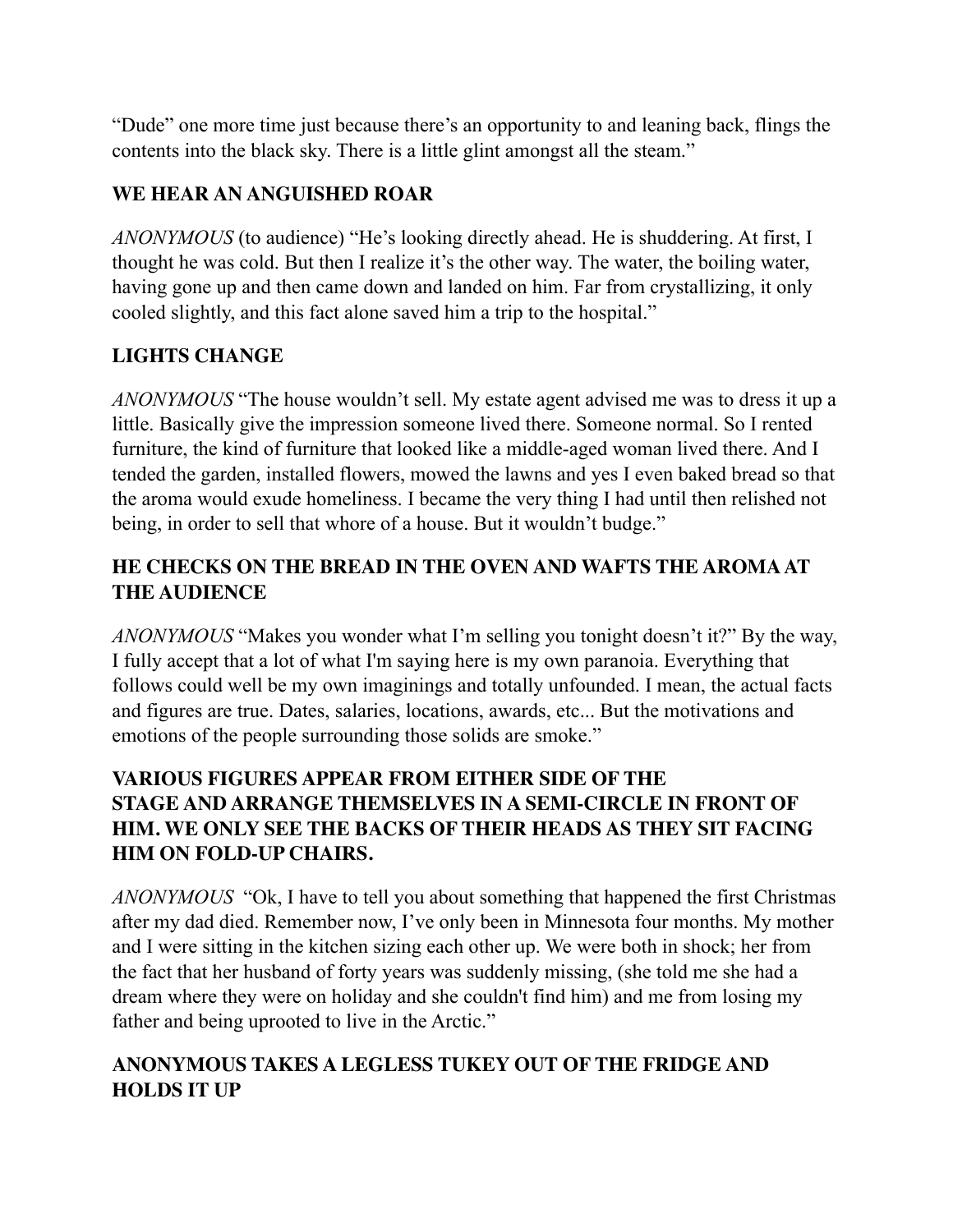*ANONYMOUS* (sits facing the semi circle) "It was the first time my mother had ever bought a turkey on her own and it had seemed like a bargain to buy the one with no legs because it was considerably cheaper than the able-bodied version. After a lifetime of having a man to deal with all financial matters, the cost of living had become urgent. But later during that same visit home I was "doing the chair" at the local AA meeting"Doing the Chair" meant a telling your story; how you drank, how you stopped and what it was like now. At smaller meetings they get tired of hearing the same people over and over so when someone arrived home on holiday they often got asked to speak. It was my turn that Sunday. Amongst the regular attendees, many of whom I'd gotten to know quite well over the years, was a young well-dressed red-haired girl, slender, tall, elegant, She definitely stood out. She could have been a model."

#### **ONE OF THE ATTENDEES LETS HER HOOD DOWN AND REVEALS A BEAUTIFUL HEAD OF RED HAIR**

*ANONYMOUS* "I tried not to embellish my story too much for her sake. I told how I used to enjoy hurting people, girls in particular. I touched on the pleasure I got from it, the pleasure I felt when they reacted with such abhorrence. The need I had to hurt. Not unlike some of the stuff I've already shared with you tonight but in a more general way. I went on to say how I now believed this behavior was linked to my alcoholism and that I didn't feel the need to do it anymore. After I finished my talk, the red-haired girl came up and thanked me. Standard procedure. But she said some things that didn't sink in until a year and much turbulence later."

*REDHEAD "*I have friend who likes to do things like you talked about. Only she does it to men. She lives in New York."

*ANONYMOUS* (not taking her seriously) "Really?"

*ANONYMOUS* (to audience) "This girl was obviously out of her tree. This happened a lot in AA, someone came in for one meeting and you never saw them again."

*REDHEAD* "She knows about you."

# **SHE HANDS HIM A COPY OF THE Deelford PEOPLE THE HEADLINE READS;** *Deelford BOY DOES WELL*

ANONYMOUS ( to audience) "My dad even got a mention as the parent of the wunderkind along with the school I attended and my hobbies (I put writing and music) and I couldn't help but supply the fact that I was single. Well, why not? There might be a nice Irish girl out there reading it…"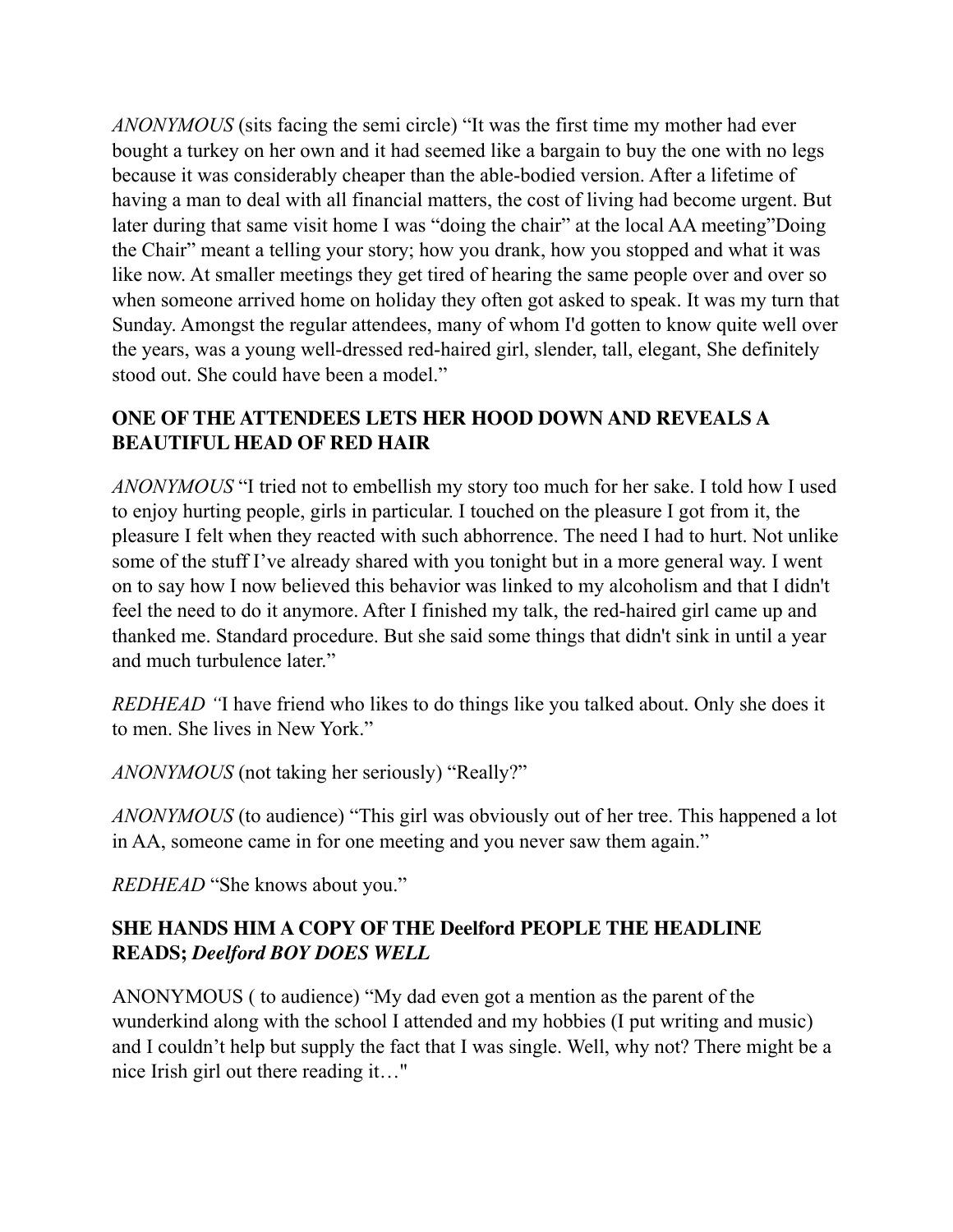#### **HE PAUSES FOR EFFECT**

*ANONYMOUS* "...apparently not."

*REDHEAD* "It's her eyes. They just can't believe she would be so... evil."

*ANONYMOUS* (still to audience) "I remember thinking it's a pity she's so fucked up because she's very tasty. But I also figured that who she was talking about had certainly put the fear of God into her. I thought no more about it. Why would I? There are a lot of people, some of them strange, some of them not, who pass through AA all the time."

#### **THE SEATED ACTORS LEAVE THE STAGE ALONG WITH THE REDHEAD**

*ANONYMOUS* "I never saw her again. I headed back to Minnesota for another four months of frightening winter weather. I ducked behind the big broad sheets of The Observer and warmed myself in the flicker of foreign films until the Summer arrived and transformed everything. Where there was once a white sheet of paper there now began to appear the most delicate crayon flicks of grass. And soon after that, leaves and flowers and then….girls."

#### **BEAUTIFUL SHAPELY GIRLS KITTED OUT IN JOGGING GEAR AND ROLLER BLADES APPEAR ONSTAGE AND STRIKE POSES FOR THE AUDIENCE.**

*ANONYMOUS "*Unbelievable Aryan examples of breast and thigh. Healthy to the point of insulting. Like well-trained troops circumnavigating the lakes on bikes, roller-blades and of course, on foot. The Sexual Infantry. I very quickly learned they were married or about-to-be. Snapped up early by canny investors. Go ahead and leer. They'd scratch their noses or adjust their various straps, sending a clear Morse message with those glinting rings."

#### **THEIR ENGAGEMENT RINGS FLASH ON AN OFF AS WE HEAR BEEPING ON THE SCREEN BEHIND WE SEE THE TRANSLATION OF MORSE CODE**

--N--O-- --C--H--A--N--C--E-- --P--E--R--V--E--R--T--

*ANONYMOUS* "The more beautiful and clear-skinned, the bigger and more blinding the glint. It was their fiancé's voice warning you by proxy. Saving you time. How very Minnesotan. Polite. There also seemed to be a great deal of pride in the bulbous nature of a pregnant belly; a phenomenon I had not yet encountered."

# **ONE OF THE GIRLS TURN AROUND AND WE SEE SHE IS PREGNANT THE OTHER GIRLS COO AND GIGGLE**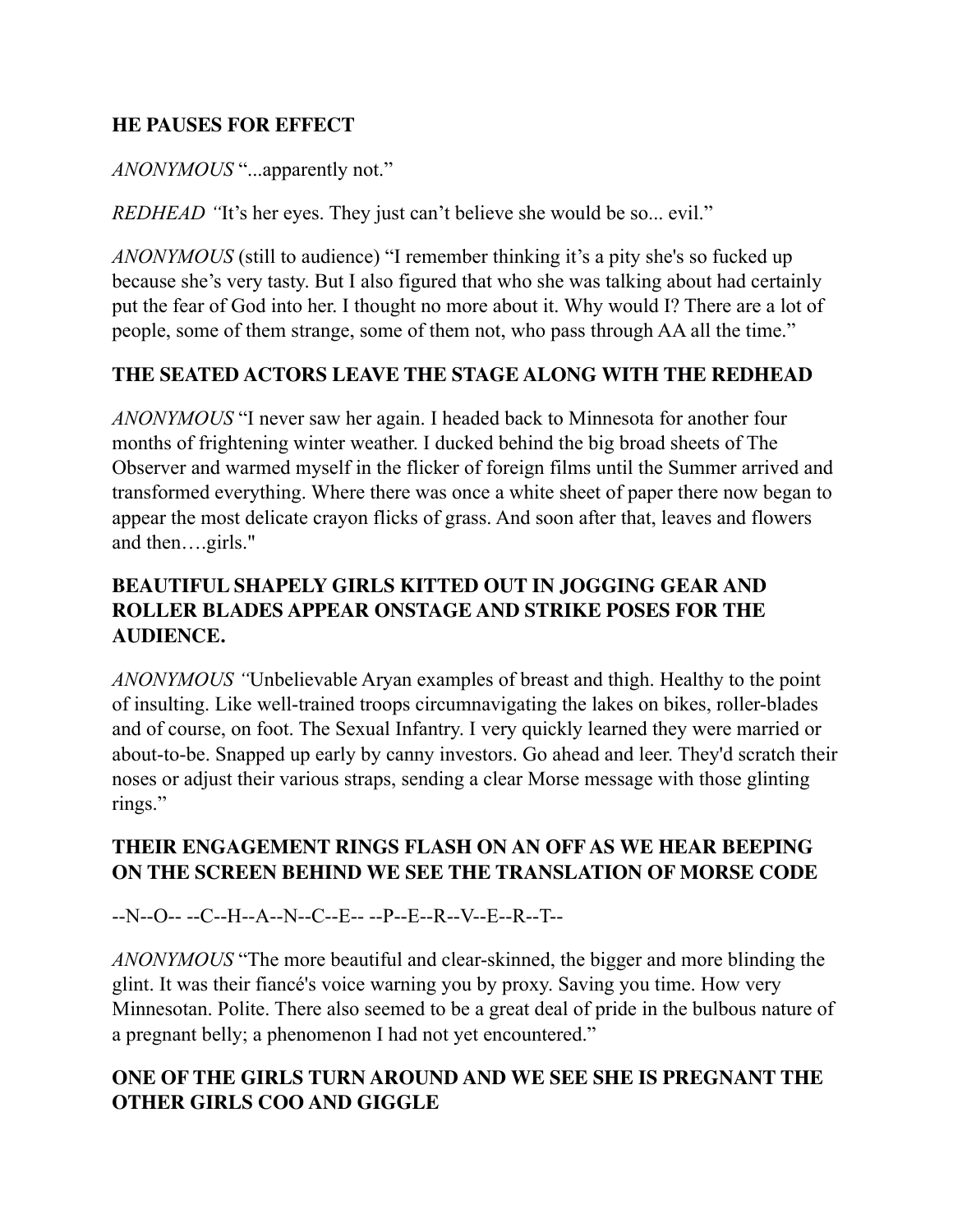*ANONYMOUS* "In London, pregnancy was associated with failure and social death. Here it was actively encouraged. People got promoted after having a kid. A little fleshy anchor prevented the minds of America's corporate soldiers from straying too far from their assignments. However...None of this prevented me from masturbating furiously over these images in the coolness of my own bath later that same today."

# **HEARING THIS, THE GIRLS LEAVE THE STAGE DISGUSTED**

*ANONYMOUS "*And as if that wasn't enough many of them drove away in their BNV. By this time the very sight of one in the street made me wince. Still does. But they'd spent all that money bringing me over to their fine country and they wanted me to work on BNFUCKINV so that was that. I had no leverage so I bit my already scarred tongue and mumbled something about this being the last time I was ever going to work on this silly car account. They knew and I knew they were just nodding at me out of boredom. I set to work on the project with a copywriter and pretty soon we had something not halfbad."

# **ON SCREEN: GLOSSY PHOTOS OF SILVERWARE MORPHS INTO A CAR**

*ANONYMOUS "*A still-life photographer would make an interesting change. Still-life guys normally shot knives and forks and shoes and shit. Never or rarely cars. This naturally made BNV nervous, but not for long. I did a sell on them with my Irish/English accent and was soon on a plane to New York with a week of shooting ahead. This was my favorite part of working in advertising. The shoots. All I knew about New York was what I'd gleaned five or six years before during St Patrick's week. I was off my face the entire time I was there, and it struck me as a miserable dark and dangerous place. This however, was not the New York that greeted me now."

#### **STREET-SCENES OF DOWNTOWN NEW YORK IN THE FALL**

*ANONYMOUS* "I shopped. An unheard of luxury for me. Oh they had shops in Minnesota, but in New York no one asked where you were from. They-just-didn't-give-afuck. God, I loved that. I turned up at the studio that first day and was treated like a minor celebrity. Obviously they were just licking my arse, but it was hard not to enjoy it. I ended up criticizing how well they were doing it. As if I had my arse in the air saying; "Excuse me, you missed a bit." Terrible really. It was an unspoken thing. They knew you knew they knew, etc...recurring to infinity."

#### **HE'S STILL HOLDING HIS ARSE AT AN ANGLE WHEN A PRETTY YOUNG BLONDE GIRL APPROACHES FROM OFF STAGE:**

AISLING (smiling) "What part of Ireland are you from?"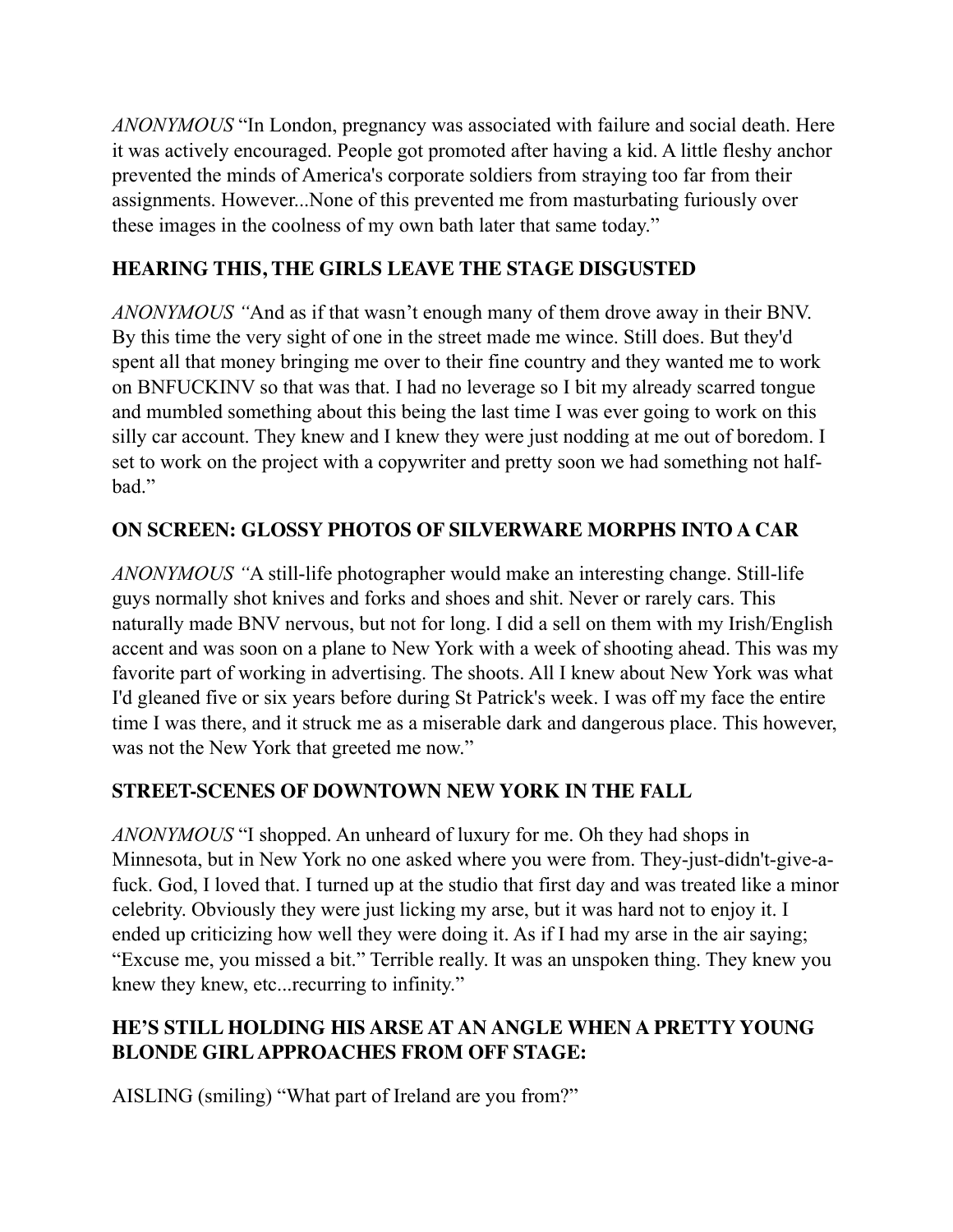*ANONYMOUS* (embarrassed) "Deelford"

#### *ANONYMOUS* (to audience)

"Yes of course I noticed how pretty she was, if not a little young. I'd seen her around the place earlier, but naturally thought she was one of the many assistants photographers seem to need. She was."

*AISLING* "Oh that's gas."

*ANONYMOUS* (to audience) I'd only ever heard Irish people use that expression.

*ANONYMOUS* You're Irish?

*AISLING* I am, yeah, from Dublin.

*ANONYMOUS* (to audience) "I've retraced these few moments many times since. Looking for clues. Anything that might help me explain what the fuck happened. If anything I thought she was too young. Dangerously young, if you know what I mean. But after talking to her a little longer, I learned that her mother was actually from Deelford and her uncle turned out to be the same guy I had a lot of money tied up with and who happened to be someone my father used to speak very highly of. She was very pretty. Very innocent looking and the fact that she was Irish and had connections in Deelford and that her uncle was my investment advisor seemed to mean something. I allowed it to mean that she was sent by my dead father as a gift to redress the balance for the suffering I'd endured in St Lacroix. She gave me her number and out of sheer lack of knowledge I booked a booth at the same restaurant Brian Tomkinsin had taken me to as his sociable statement a few nights before. After all what would her uncle think if he heard we'd met and I hadn't even offered to take her out?

Her name was Aisling.

Yeah, I liked it, too. It's Gaelic for dream. It's haunted me since. Aisling left a message on my hotel answering machine agreeing to meet me at the restaurant. "

#### **AISLING'S VOICE**

*AISLING* "See you there."

#### **FADE TO BLACK LIGHTS UP AND ANONYMOUS IS WAITING BY THE BAR FOR HER.**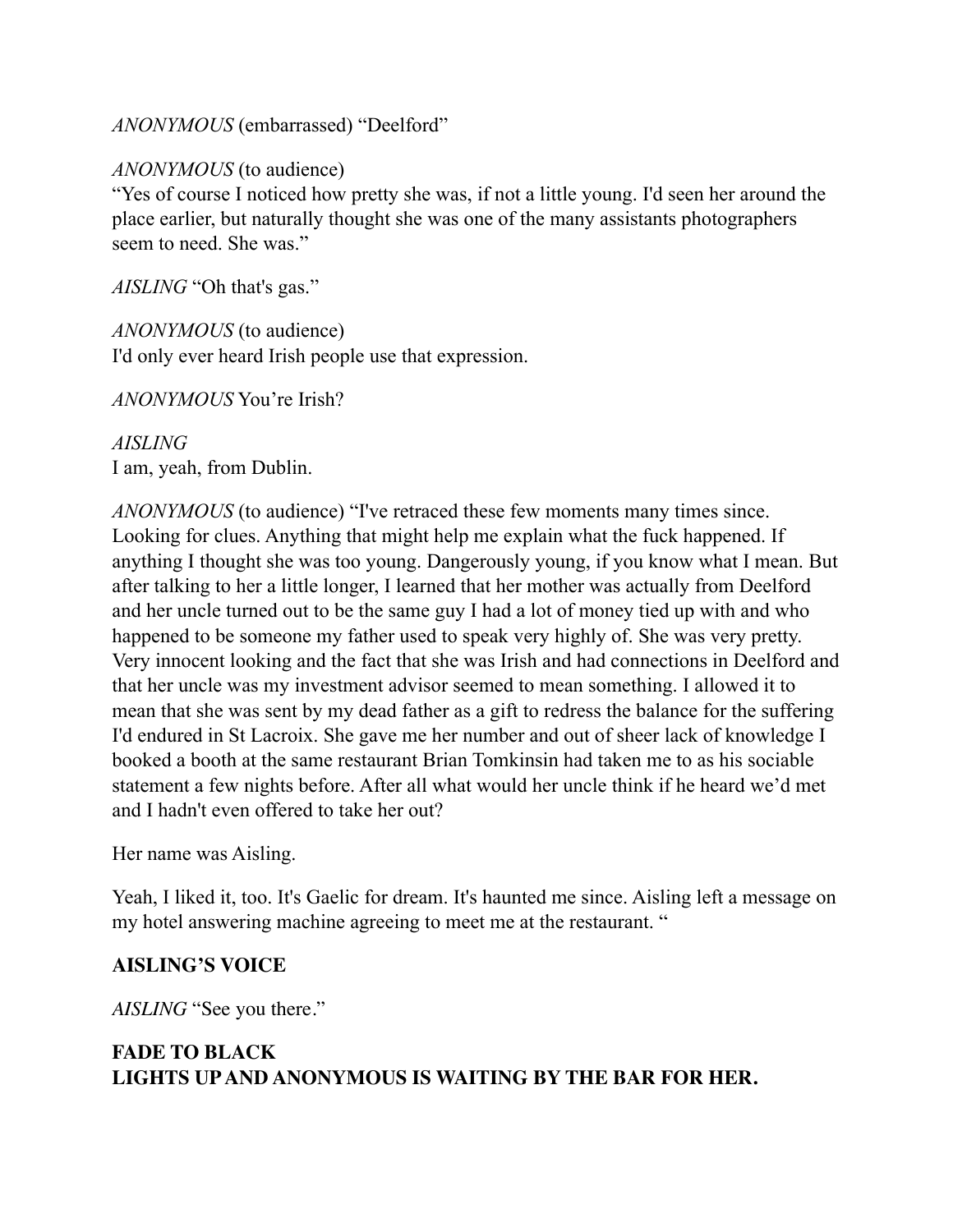*ANONYMOUS* (to audience) "She was a half hour late, but she looked fucking lovely. Very Prada. Those eyes. This is going to sound awful, but I don't care. I'm way past embarrassment. You can't hurt a man with a pinprick when he's already got a spear in his chest. I swear to you that she looked just like the pictures of the Virgin Mary in Irish Catholic homes."

# **SPOTLIGHT ON AISLING LOOKING VERY HIGH FASHION WITH DARK GREY HER HOOD UP AND WHITE COLLAR**

*ANONYMOUS* "I kid you not. The Virgin Fuckin' Mary."

*ANONYMOUS* (to Aisling) "You look great."

*AISLING* "Thanks, so do you."

ANONYMOUS (to audience) "That was her first lie. She was not stupid. That much was very clear, very quickly. This was no twenty-two, twenty-three or even twenty-four-yearold inexperienced bimbo. She talked older than she looked. I really was thrown by that. I was expecting to spend the evening deflecting compliments of such enormity that I would find myself hating her for her lack of subtlety. Instead, I ended up kicking myself for mine"

# **ANONYMOUS IS VERY UNCOMFORTABLE IN HIS SEAT**

*ANONYMOUS* "It was too late. I couldn't suddenly wake up and say, *Oh, I didn't realize you were Intelligent...I thought you were a stupid fawning child unworthy of my best game."*

ANONYMOUS (to Aisling)

Yeah I was hoping to catch that Keiwslowski retrospective before I left but I don't think I'll have time now.

*AISLING* "...well you didn't miss much. I was at the opening. A friend of mind worked with Kislovkski... she said he was just a dirty old man.

*ANONYMOUS "*..that makes me feel better about missing it...what about the Durer at the Met?"

*AISLING"*...they wheel that out every year. You'll definitely get another chance to see that."

*ANONYMOUS* (in basic kindergarden Gaelic) "Ta... an cat ....ar an mbord."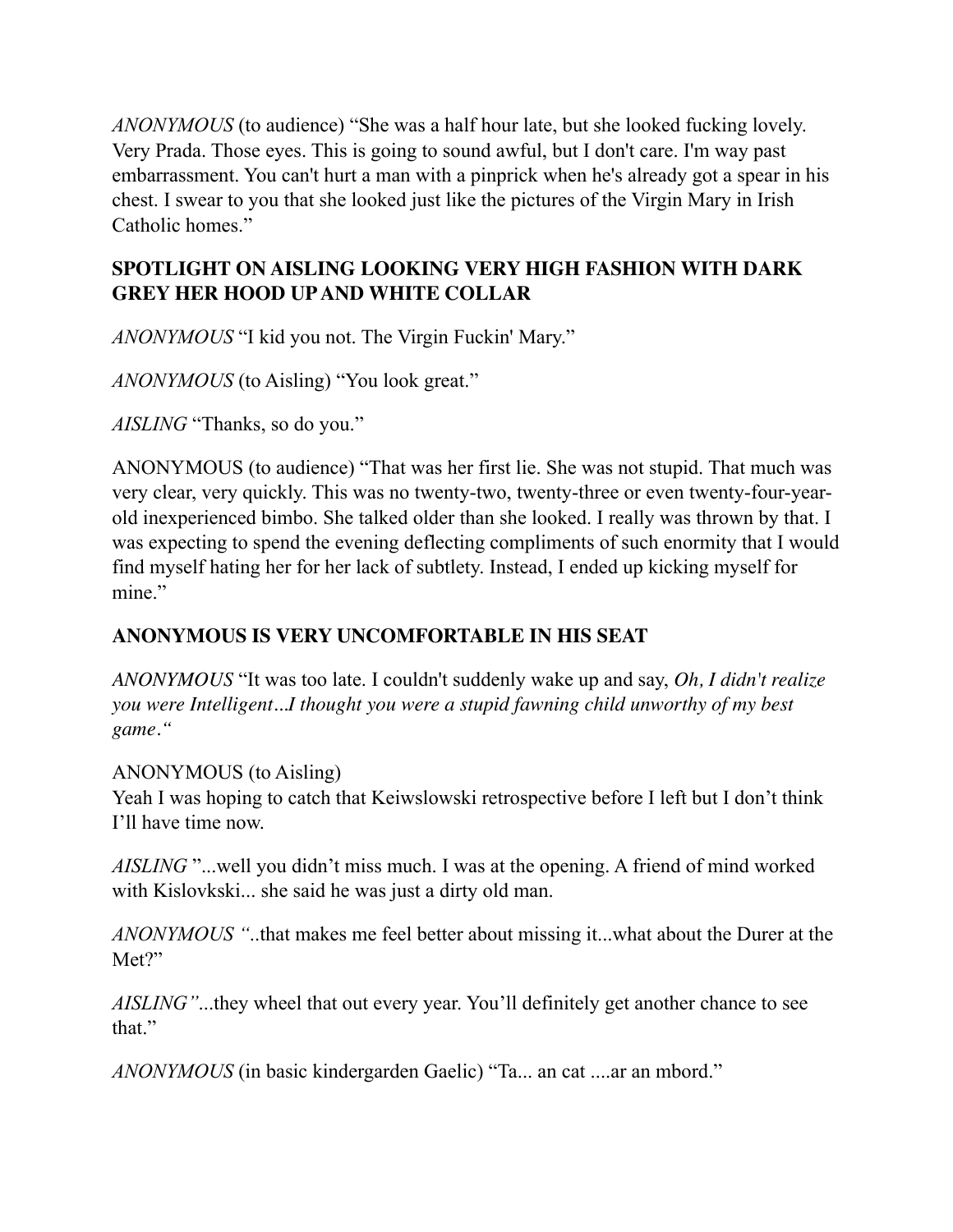# **SUBTITLES APPEAR ON THE SCREEN BEHIND**

#### *The cat is on the table*

*AISLING* (responds in fluent Gaelic) "Is docha go bhuils muchail ata anseo!!"

#### **SUBTITLES APPEAR ON THE SCREEN BEHIND**

*I was rather hoping it was lamb* 

*ANONYMOUS* (to audience) "She even spoke Gaelic. This was a sign of a classy artsy Irish chick who came from money. To gain access to Ireland's cultural elite you need fluent Gaelic. And then she began buttering me up shamelessly. "

# **AISLING GOES IN AND OUT OF MINI-VIGNETTES**

*AISLING* "Oh really, gosh that's great."

#### **SHE FREEZES**

*ANONYMOUS* (to audience) "But as she continued to talk I was falling totally and irrevocably in love. She was very attentive. That was it. She knew how to handle a guy. She made you feel like it was okay to be a guy. To be yourself. This it seems to me, is the most devastating weapon of all in a woman's arsenal. If you can encourage a man to be himself, to give you his character, his ways, then you know how to navigate him, and therefore, he will never be able to hide from you. "

#### **SHE UNFREEZES**

*AISLING* "They must think a lot of you."

#### **SHE FREEZES AGAIN**

*ANONYMOUS* (to audience) "The long hands, the direct look, the gentle head-flicks... "

#### **SHE UNFREEZES**

*AISLING* "I wish I had your problems."

#### **SHE FREEZES AGAIN**

*ANONYMOUS (looking at her) "*....commanding the soft tumbling hair, the clear skin on her neck, the gentle slope of her small breasts. Stop. I suddenly realized I was trying to impress her. I felt tricked into it. I wanted to start the whole evening all over again. I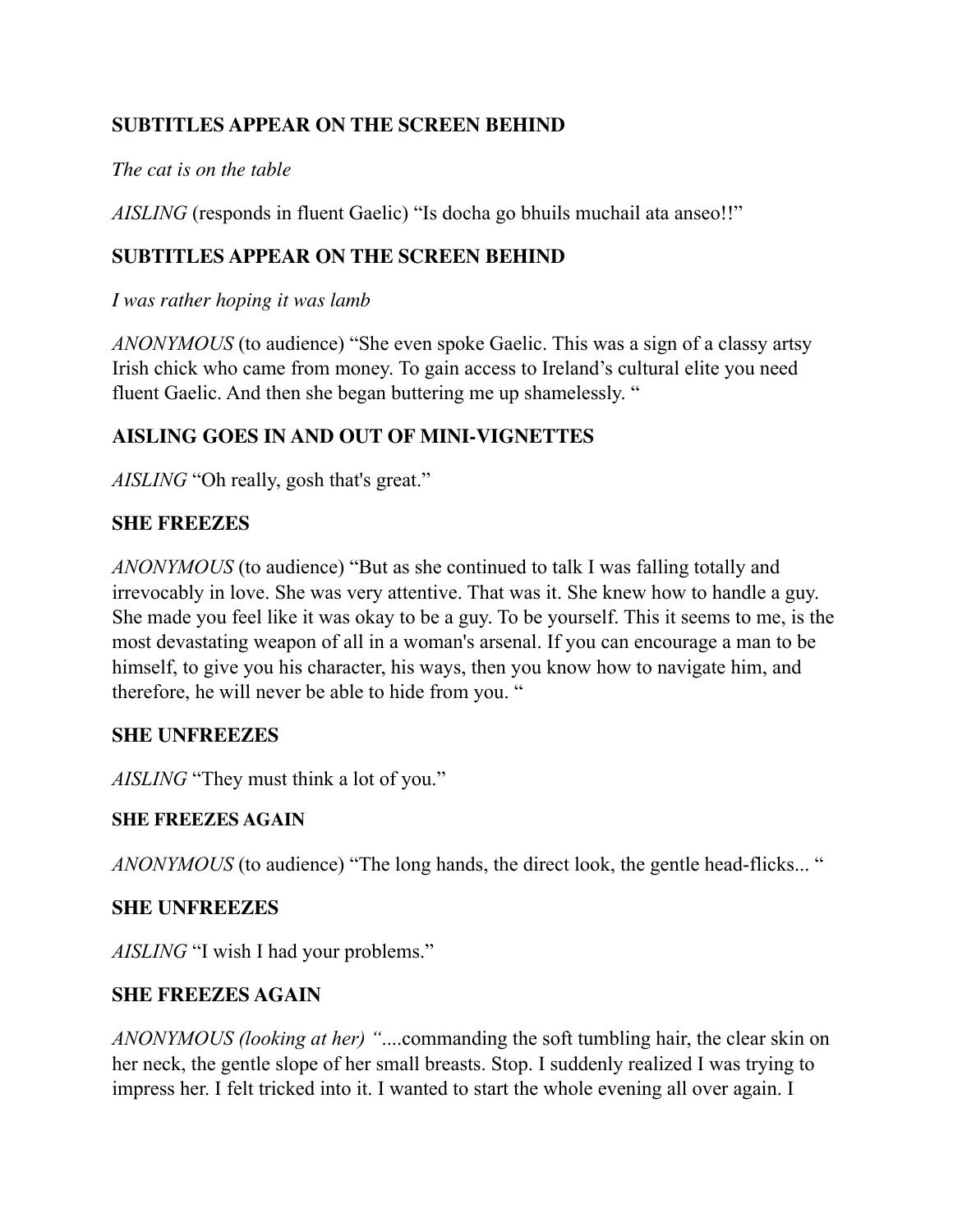couldn't help thinking she was bored but feigning interest. She had a Bacardi and Coke during dinner. A big one. I had pork chops. I still have the bill. I do."

#### **ANONYMOUS POINTS TO A DRAWER**

*ANONYMOUS* "I got it back on expenses, but I kept the bill. You see, that night changed my life. If it hadn't been for that night, I wouldn't be sitting here in the East Village in New York City, writing this fucking thing. She said I'd like the East Village. She was right."

#### **SOME MIDDLE AGED MEN APPEAR AND BEGIN SINGING A BROADWAY NUMBER IN CHORUS**

#### **AISLING UNFREEZES AND SMILES**

*ANONYMOUS* "She took me to a gay bar. I hadn't even been in a bar let alone gay bar for years. It took me about a half hour to figure it out."

*AISLING* "I'll be back in a sec."

#### **AISLING EXITS STAGE LEFT ONE OF THE MEN EDGES CLOSER AND SMILES BROADLY AT ANONYMOUS**

*ANONYMOUS "*She went to the toilet and left me on my own for longer than what I would have thought necessary. For all I know, she might have popped across the street for a leisurely drink."

#### **AISLING RE-ENTERS STAGE LEFT BUT SLOWS DOWN TO PROLONG HIS DISCOMFORT**

*ANONYMOUS* (relieved) "I'm very happy to see you."

# **SHE TAKES HIM BY THE HAND AND WITHOUT WARNING THEY KISS THE GAY MEN RETREAT AND THE LIGHTS GO DOWN**

# **AS THE KISS BECOMES MORE PASSIONATE THE IMAGE OF THE VIRGIN MARY MORPHS INTO A COME-COVERED WHORE**

*ANONYMOUS* (composing himself ) "Want to come back to the hotel room?"

*AISLING* (reluctant) "We can go back to the hotel room as long as we take it easy."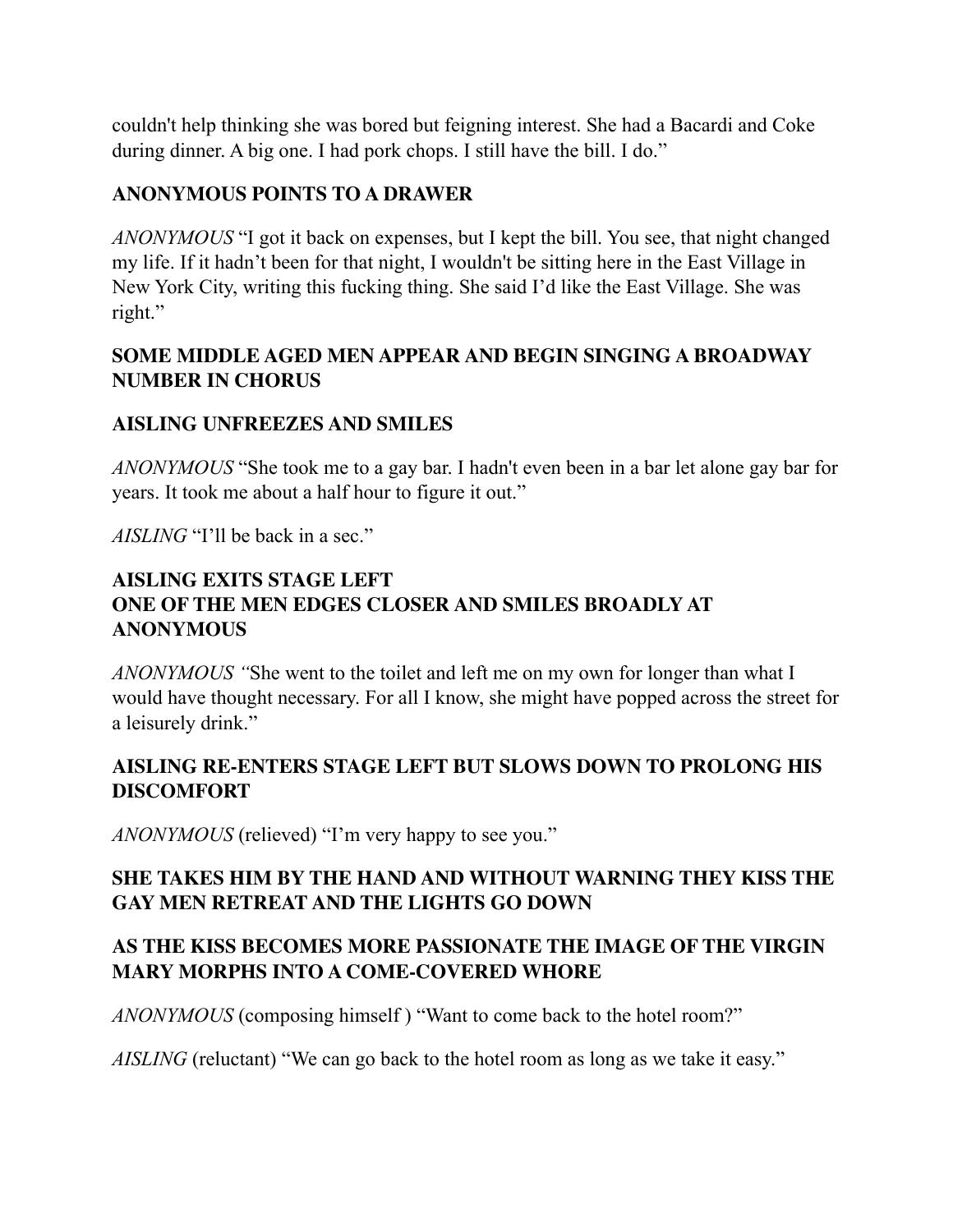*ANONYMOUS* (to audience) "I prayed the key card would work. I also prayed she was over eighteen. In this country one does not want to be associated even jokingly with pedophilia. And this girl did look young. I satisfied myself that she was at least in her twenties, but I still couldn't get it out of my mind that the police were going to kick in the door at any second. At one point, she turned to me, we were on the bed by now, blinked innocently and said: "

*AISLING* (wide eyed) "Tell me a story."

#### *ANONYMOUS*

"I must have gone white. She could have been fourteen. I told her a story about a woman who brought back a rat from India because she thought it was a dog."

# **AISLING LOOKS AT HIM STRANGELY**

*ANONYMOUS* " The light was too bright so I tuned on the tv to use as lighting...it was the same tv I'd used to watch porn the night before."

# **THE LIGHTS GO DOWN AND WE SEE ANONYMOUS AND AISLING ON THE TV SCREEN THEY ARE LIT LIKE THEY ARE PERFORMING IN A PORN MOVIE.**

*ANONYMOUS "*I went down on her. Now I don't want to get too graphic here, but I have to say it because it is true and in my experience, rare. Her womanhood tasted better than her mouth. I could have stayed down there all night...no problem. I only came up to see if she was as pretty as I'd suspected. She was. This went on until it began to get light. She said we should take it easy, so easy is what we took. I was adamant that we wouldn't go the whole way. And I was so petrified she wouldn't find me attractive I didn't even take my shirt off so she wouldn't see the hair on my back. I was glad we were taking it easy since it meant I didn't have to get into any performance issues. What if I came too quickly or couldn't get it up? I used an AA maxim which helped. *When in doubt be of service.* So I concentrated on giving her as much pleasure as I could. Pen had trained me to go down on her and now I was glad."

# **LIGHTS CHANGE**

*ANONYMOUS* "The next morning, I suggested we go for breakfast. I checked out. Soon we were in another taxi on our way to a café near her place. And soon after that I was in yet another cab and on my way back to That Place. She didn't look around after I got in the cab. I know this....  $\degree$ 

#### **HE LOOKS OVER HIS SHOULDER AT US**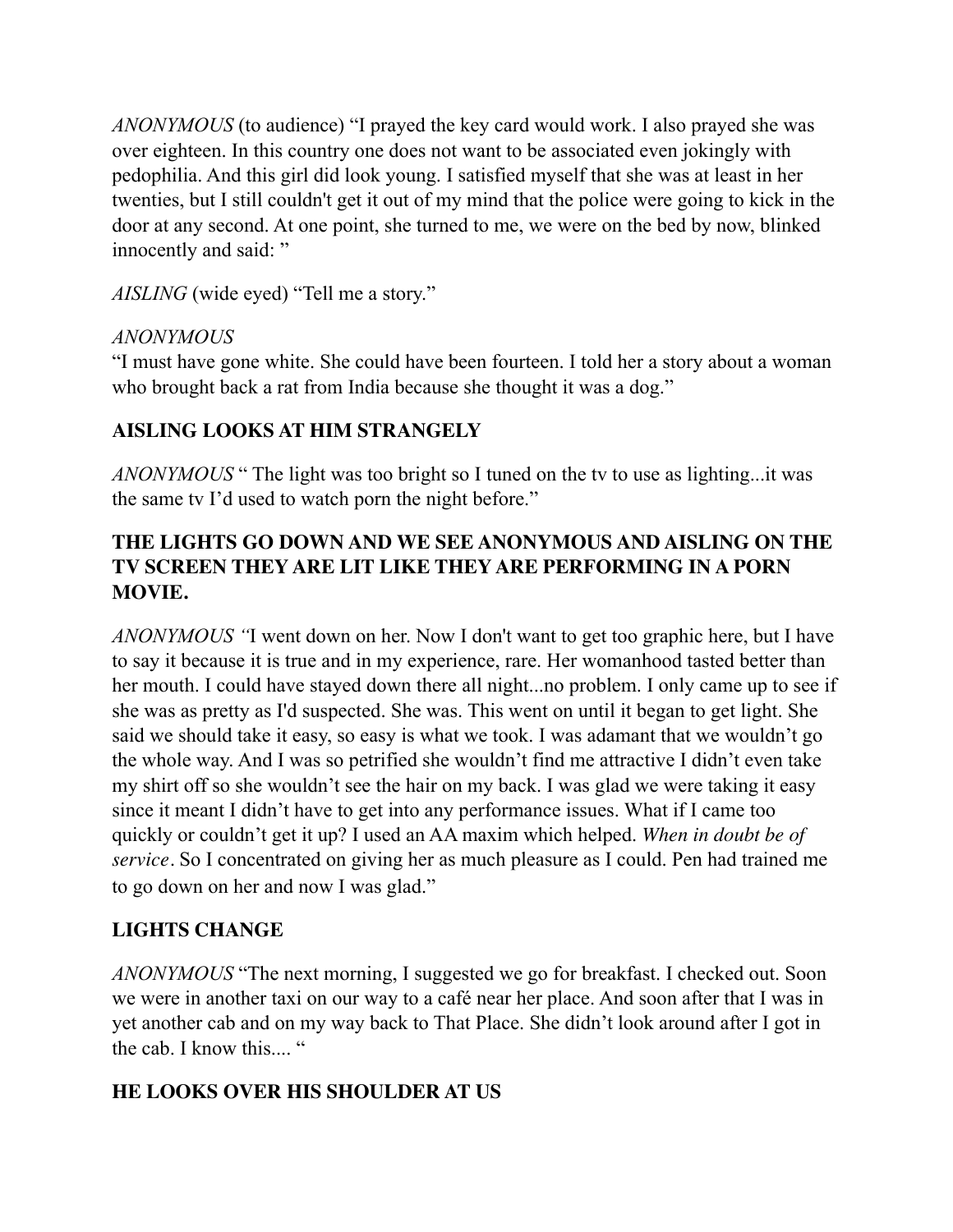*ANONYMOUS "*...because I did."

#### **AISLING EXITS**

*ANONYMOUS "*In the meantime back in St La Croix I conducted a love affair. The perfect love affair, with no interruptions from another person."

#### **ANONYMOUS MIMICS TALKING TO AN IMAGINED VERSION OF AISLING. HE LEANS FORWARD AND NODS ALMOST RELUCTANTLY BEFORE SEEMING TO CONCEDE A POINT. HE COCKS HIS HEAD IMPRESSED BY HER INTELLIGENCE. THEN HE LAUGHS HAPPILY.**

#### **HE PICKS UP HIS PHONE. PIUTS IT DOWN AGAIN. PICKS IT UP AGAIN. HE PRACTICES SOME CONVERSATIONAL LINES.**

#### **ANONYMOUS CALLS AISLING**

*ANONYMOUS* (into phone) "Oh...ok thanks...yes that would be great ... yes... tell her I called."

*ANONYMOUS* (to audience) "Not there? At 9.30am on a Saturday morning? Obviously, on her way home from some guy's flat or maybe even still there fucking him. Why not? she slept with me on our first date. But that was different, that was with me. That was love. Wasn't it?"

#### **LIGHTS GO DOWN AND UP AGAIN AS WE SEE AISLING IN VARIOUS SOFT PORN POSES.**

#### **ANONYMOUS WALKS AROUND HER STUDYING HER FROM DIFFERENT ANGLES.**

#### **SHE'S RECINING DOWN IN THIGH HIGHS.**

*ANONYMOUS* (narrating) "Aisling McCarthy. Twenty-seven years old. A photographic assistant. She worked as a hostess In Dublin's U2-owned Constance Hotel (We don't like to define the word "hostess" unless we're feeling particularly unkind) She worked as a producer in an ad agency in Dublin. Her boyfriend got her the job. She left Dublin after winning a Green Card in the lottery. The boyfriend was't happy about this so she had to leave in a hurry. She went to New Orleans for about a year. Her uncle, Mr. Tom Bannister is an associate of mine highly recommended by my father, now dead. Her mother is actually from Deelford my home town.

#### **WE SEE HER FRONT-ON WITH A HALF-OPEN KIMONO.**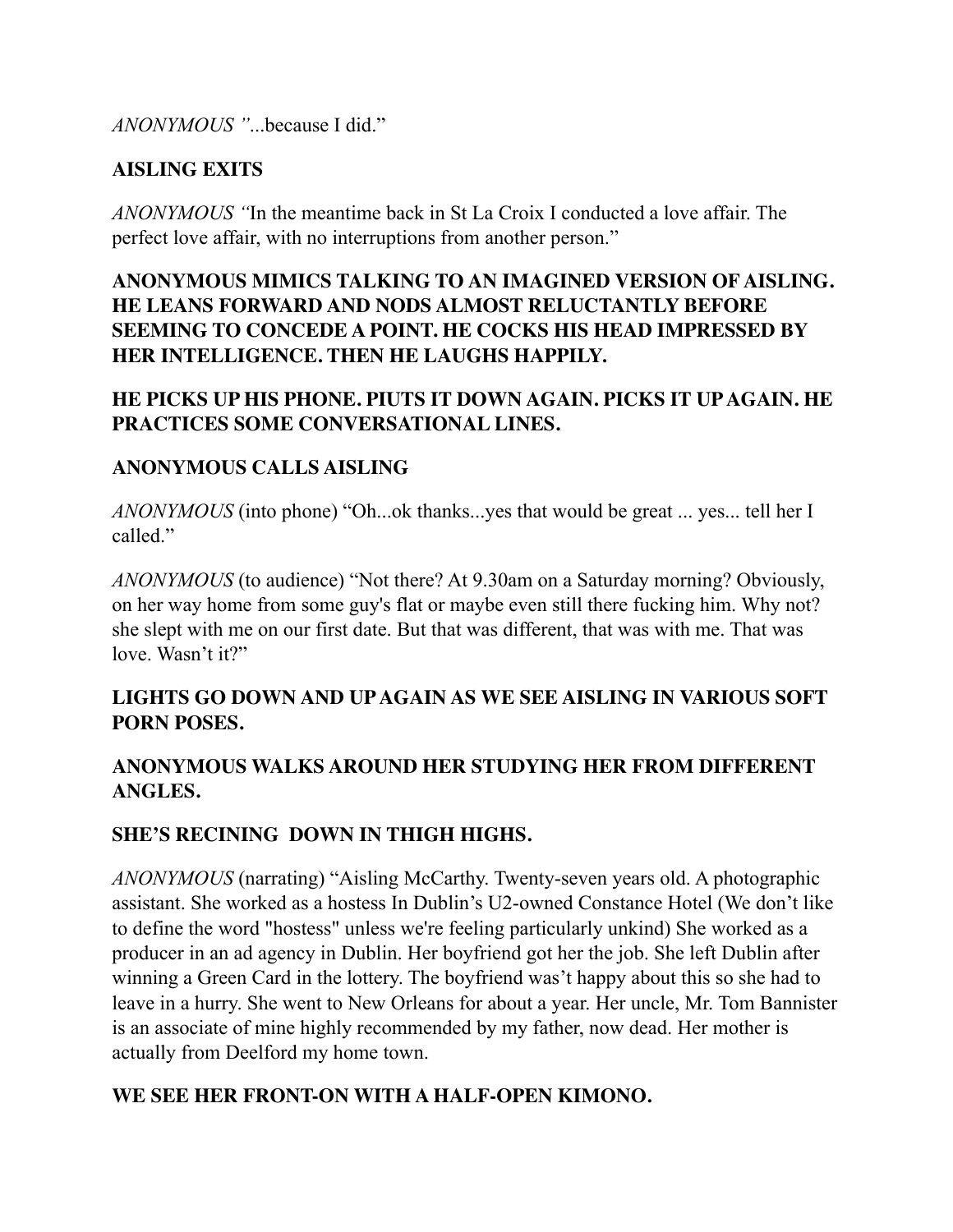*ANONYMOUS "*She's fairly patriotic towards Ireland, but not in an unattractive Fenian sort of way. During the period in question, she worked as Peter Freeman's assistant, bigshot photographer very big-shot photographer, probably one of the best in New York and therefore the world. She shares an apartment in Nolita with an architect friend called Shawn, and a "precious stones" buyer for Macy's called Maurette. Her home in Ireland is in the pretty seaside resort of Whiteheath, South of Dublin.

# **FROM BEHIND WEARING ONLY A FUR HAT.**

*ANONYMOUS "*Very fucking posh, believe me. Her brother works for The Strategist Magazine in London. Her sister is married to some hotel developer in Florida. She looks very, very young. She's been mistaken for sixteen. Spent time with nuns as a kid, at least that is what she told me. There was nun with whom she was quite close. Oh, yeah? Her grandaunt, I believe. Also, her grandmother died during the time I knew her. She is fascinated with double- exposures. One image being be laid over another. Two-faced? Because she worked as an au pair in France she speaks passable French. All this data retained after one short evening and no more than four phone calls. She could never accuse me of not listening. If anything I listened *too* much. I was trying to soak her up into me. I could have written a book about her... "

# **AISLING BREAKS OUT OF HER POSE TO ACKNOWLEDGE THE IRONY OF WHAT HE JUST SAID**

*ANONYMOUS* "Whoops."

**LYING DOWN IN THIGH HIGHS.** (continued) "One night when I did manage to get her on the phone she told me she had a publishing deal.... "

# **ANONYMOUS TAKES OUT HIS PHONE**

*ANONYMOUS* (to Aisling) "Really? That's interesting. How did you manage to wangle that?"

*AISLING "*Oh, I have some friends studying publishing in Harvard."

#### **ANONYMOUS MAKES AN IMPRESSED FACE TO AUDIENCE**

*AISLING* (continued) Maybe you'll be in it.

ANONYMOUS Maybe I will...I might like that.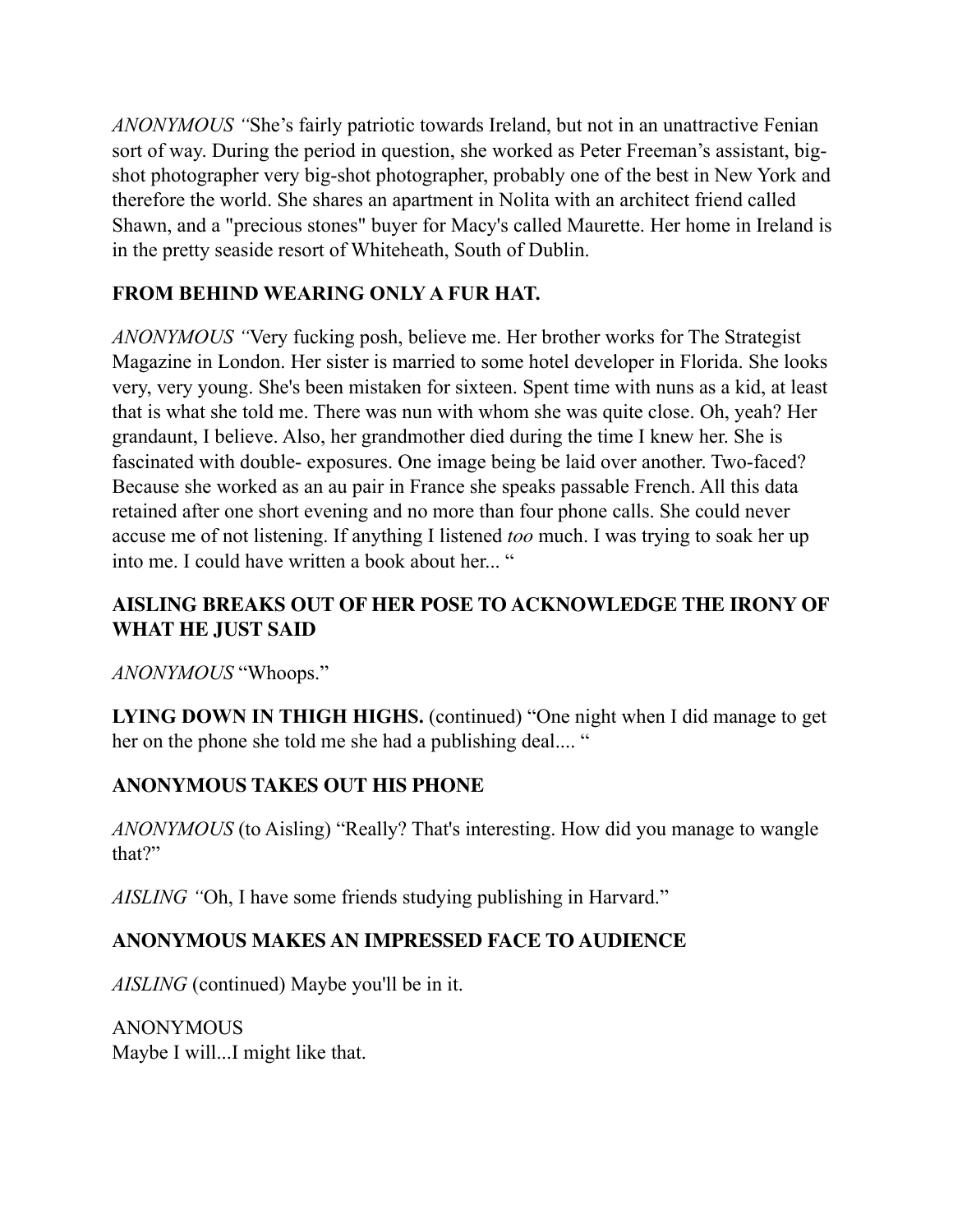*AISLING* (changing the subject) So...are you going home for Christmas to see your mammy?

*ANONYMOUS "*I am yes...I'll be there for a week."

*AISLING* Maybe "I'll see you there."

*ANONYMOUS* (huge smile) "Maybe you will."

*ANONYMOUS "*Oh ok...so you hang up first...or should I ...oh... "

# **SHE HANGS UP IMMEDIATELY. ONCE HE GETS OVER THE SHOCK AT HOW QUICKLY SHE HUNG UP HE HAS AN IDEA AND BEGINS TO PROD NUMBERS INTO THE PHONE**

*ANONYMOUS* (frantically) "Yes ,hello? I'd like to book a room....what sort of options do you have or the 23rd of December .....well how much is the deluxe? Ok, yes, let's do that then. Just for one night that's right. Perfect thank you."

# **LIGHTS GO DOWN AND FADE UP ON... ANONYMOUS AND AISLING SITTING AT A CAFÉ TABLE**

*ANONYMOUS* "So do you carry a camera with you everywhere?"

*AISLING "*Yes but you'd laugh if you saw it.

*ANONYMOUS* "No I won't."

*AISLING* "You will"

*ANONYMOUS* (sincerely) Aisling, I promise ... I won't.

# **AISLING TAKES OUT A CHEAP DISPOSABLE CAMERA AND ANONYMOUS IMMEDIATELY LAUGHS**

# **CAMERA FLASH ON STAGE AS AISLING TAKES A PICTURE OF HIM THE ANGLE IS NOT FLATTERING FROM UNDER HIS CHIN. HE NOW LOOKS CONFUSED AND HURT.**

*ANONYMOUS* "You got me."

*AISLING "*Oh, it probably won't even come out."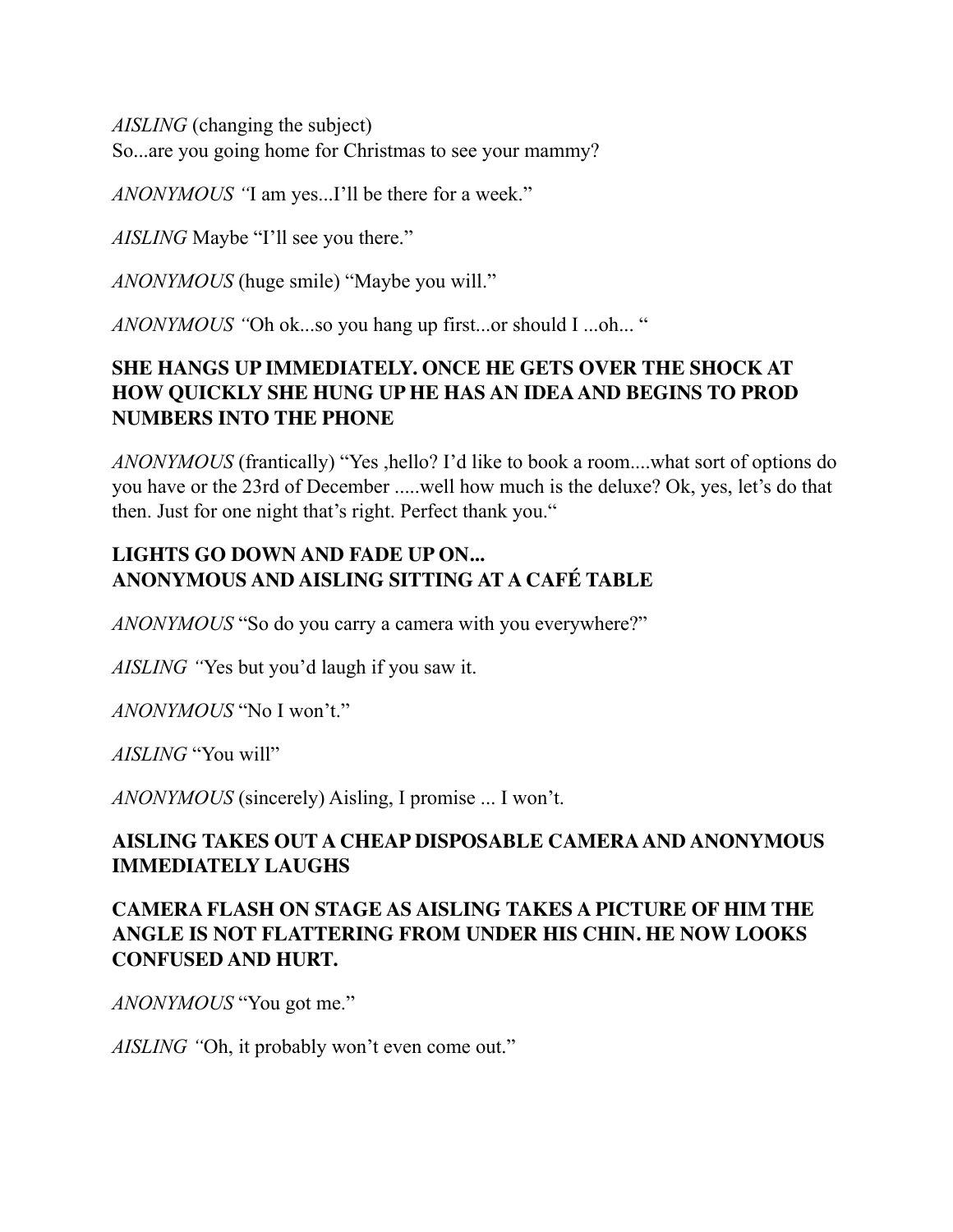# **THERE IS AN UNCOMFORTABLE PAUSE AS SHE DRINKS DOWN A PINT OF GUINNESS IN FRONT OF HIM**

*ANONYMOUS "*It's a pity you can't come back to the hotel."

*AISLING* (surprised) "Why? Are there rules? Can't you have people back?"

*ANONYMOUS "*No, I just assumed you wouldn't be able to come back, what with your parents and... "

*AISLING "*Oh no. I'd like to come back."

#### **LIGHTS SOFTEN AS AISLING UNDRESSES IN EXTREME SLO MO**

*ANONYMOUS* (watching her undress) "Yes, she was very beautiful. Very. I suppose we wouldn't even be talking about this if she hadn't been. It wasn't every day a guy had the chance for unrushed sex with the Virgin Mary... when she was sixteen. She had a beautiful angular back. I had hair on mine."

#### **THEY HUG AND KISS AND BEGIN CARESSING**

ANONYMOUS (giggling) Ha ha ha ha!

*AISLING* "What are you laughing at?"

*ANONYMOUS* "Just...feels... good."

# **AISLING GETS ON TOP AND STARTS FUCKING HIM. HER HAIR FALLS FORWARD CASTING HER FACE INTO DARKNESS. THERE ARE TWO RED GLINTS WHERE HER EYES SHOULD BE**

#### **LIGHTS DOWN**

# **ANONYMOUS COMING FROM THE BATHROOM AN AISLING TAKING PICTURES OUT THE WINDOW AND OF THE ROOM AND SOME OF HIM HALF DRESSED**

#### **AISLING EXITS**

*AISLING "*I look like shit."

*ANONYMOUS* "You don't look that bad."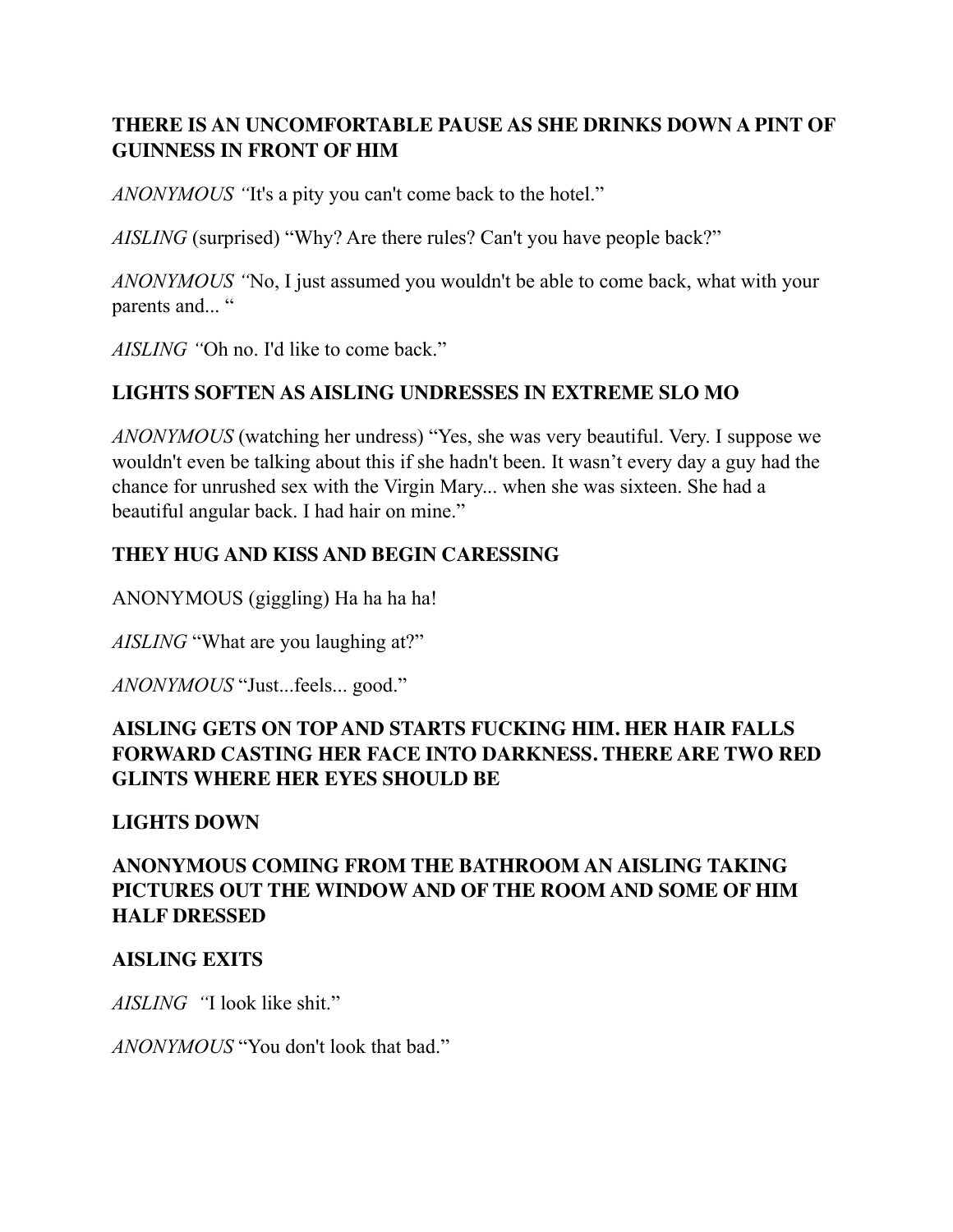*ANONYMOUS* (to audience) "I was trying not to let her know how just how beautiful she did look.

*AISLING "*That bad?"

*ANONYMOUS* (taking out his phone again) "Yes is that the Clarence hotel? I'd like to book a room."

# **ANONYMOUS CALLING AISLING.**

*ANONYMOUS* (into phone) "Hello, could I speak to Aisling, please?"

*AISLING'S MOTHER* "Who shall I say is calling?

*ANONYMOUS* (with his hand over phone, to audience) "I told her my name confident that Aisling had already mentioned me to her."

*AISLING'S MOTHER* "Sorry who?"

#### **ANONYMOUS LOOKS AT THE AUDIENCE KNOWINGLY.**

*ANONYMOUS* "And when the girl of my dreams did finally fumble sleepily with the phone and say hello, I could only hear disappointment in her croaky voice. And then the "No's" began to emerge from the receiver in single file. No...she had to spend time with her parents; No...she saw them rarely enough at it was; No...maybe when we're both back in New York. No. No. No. I didn't tell her I'd booked the hotel. At The Clarence Hotel they have a hundred percent cancellation charge. Just in case you're ever thinking about it, this means you don't get your money back. My sister put it best.

#### **A VIDEO OF A WOMAN WALKS OUT ON STAGE TAKES A DEEP BREATH**

*SISTER "*Sounds like an expensive wank."

#### **HAVING DELIVERED HER LINE THE WOMAN EXITS**

*ANONYMOUS "*Now *she* has an enviable command of the English language. And at 600 Euros a night she had a point."

# **ANONYMOUS STARTS PACING TO AND FRO HIS PHONE VIBRATES AND HE READS AN EMAIL.**

*ANONYMOUS* "The house sold!! At last...I immediately texted Aisling that I'd be in New York the following week. I was careful not to mention that I was moving there permanently because if she knew this she might not feel any urgency to meet me. And I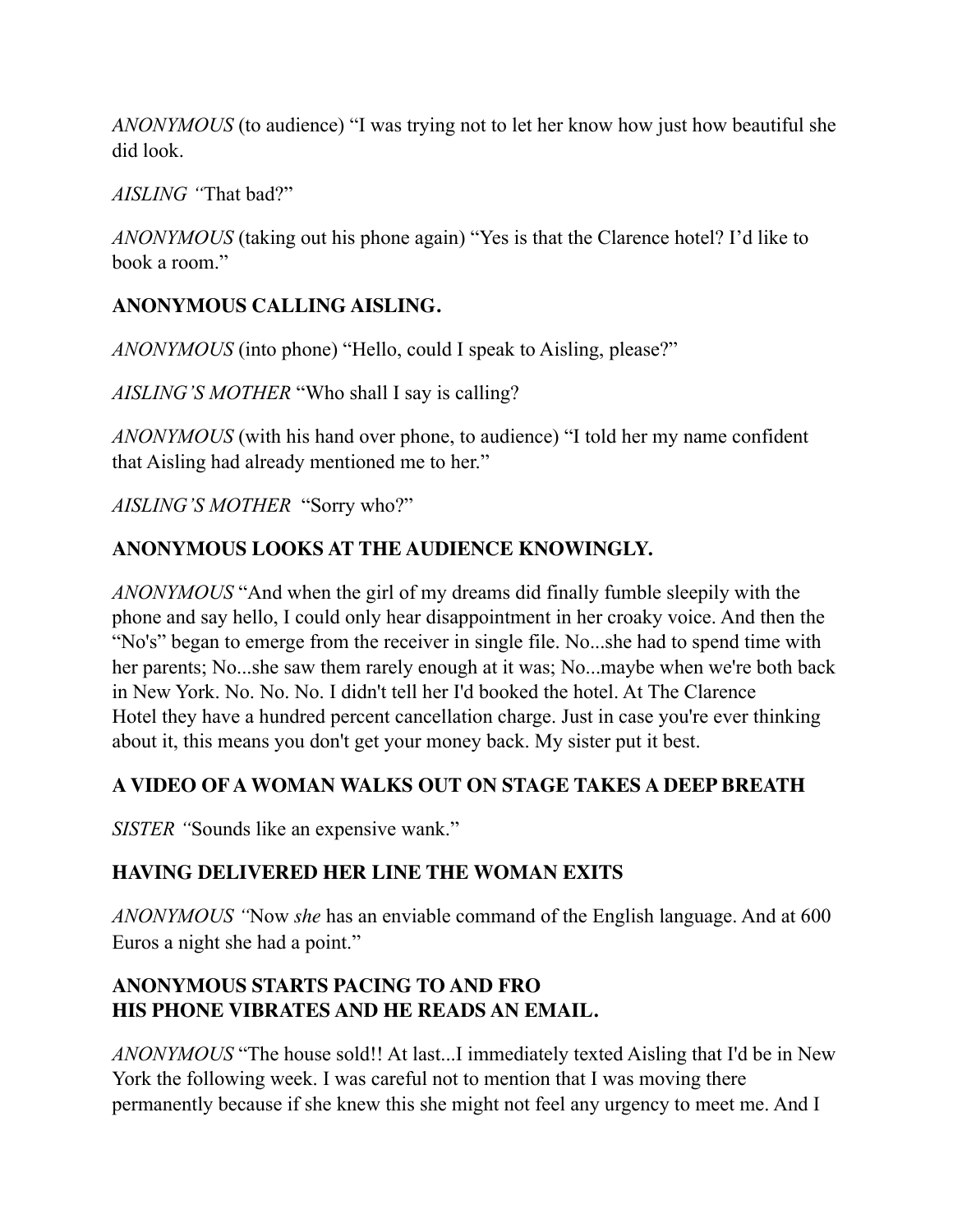needed to see her. We agreed to meet in Fanelli's on Prince Street. I got there early and sat at a little table."

# **AISLING ENTERS THE CAFÉ LOOKING A LITTLE TIRED AND UNKEMPT SHE HASN'T MADE ANY EFFORT TO LOOK GOOD. HE TRIES TO KISS HER BUT SHE OFFERS ONLY A RELUCTANT CHEEK.**

*ANONYMOUS* (wary but cheerful) "Thanks for picking such a charming place, I hope I'll be able to find it again."

*AISLING* "You'll remember it after tonight."

*ANONYMOUS* (still cheerful) What do you mean? Am I in for some big surprise tonight?

#### **UNCOMFORTABLE PAUSE**

*AISLING* "Wait."

*AISLING* (yawning slightly) Ok I think I'll go now.

*ANONYMOUS "*You mean you want us to be friends? "

*AISLING* "I want to get to know you better."

#### **UNCOMFORTABLE PAUSE AS ANONYMOUS SHIFTS IN HIS SEAT**

*AISLING* (continued) "You look thoughtful...are you angry?"

*ANONYMOUS* "Do I? I'm sorry. Angry? No. Why should I be angry? I'm the one who came here."

#### **THERE IS A CAMERA FLASH AS A MAN SITTING AT A NEARBY TABLE APOLOGISES AND INDICATES THAT IT WAS AN ACCIDENT**

#### **ANONYMOUS IS SUSPICIOUS**

*AISLING* (indicating her beer) "Don't you want something....else? Something to drink?"

ANONYMOUS (to audience) "And as always, I had my theories."

# **A TITLE APPEARS:** *CONSPRIRACY THEORY 1* **AISLING GETS UP FROM THE TABLE AND STANDS CENTRE STAGE.**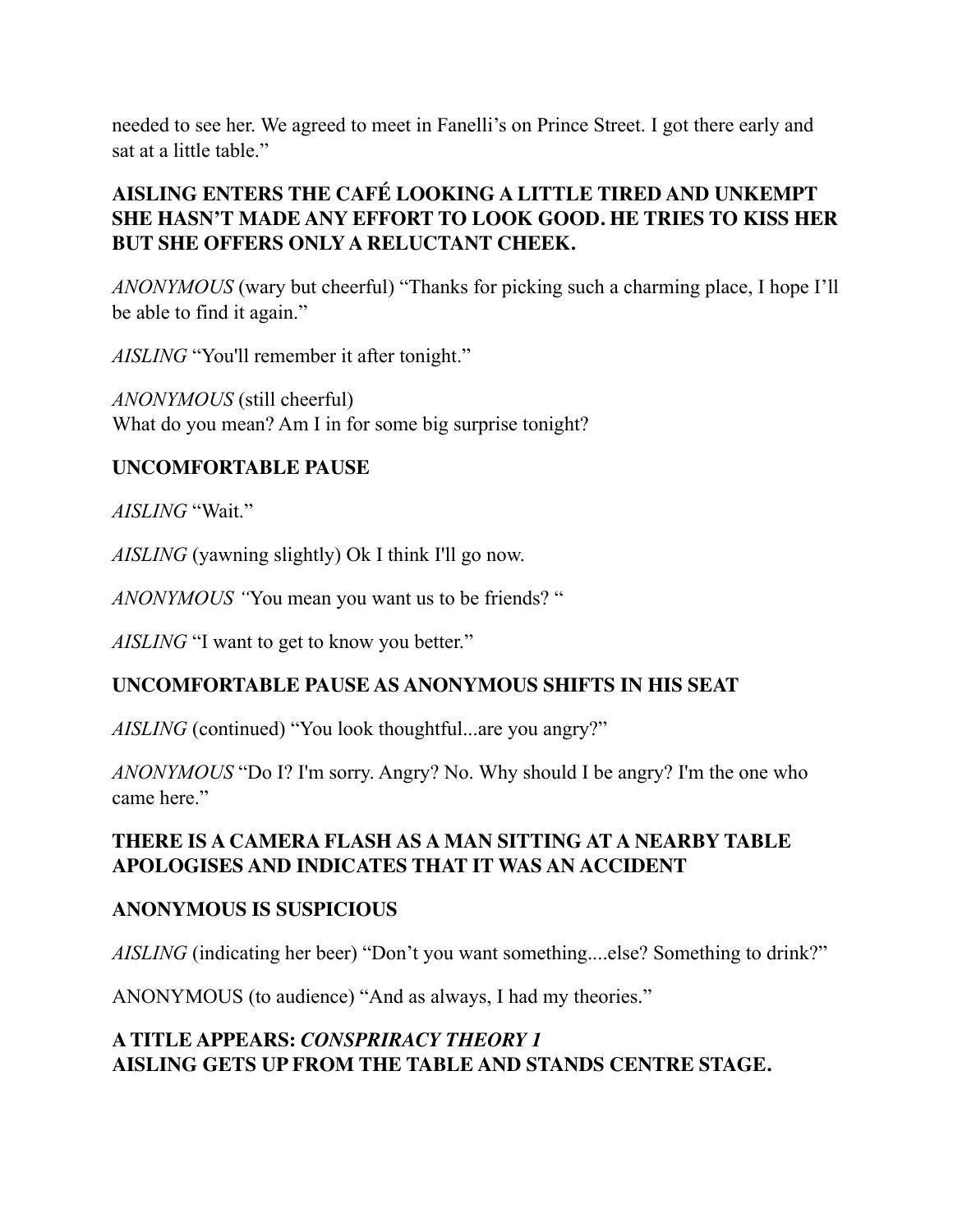*AISLING"*Killallon Fitzpatrick don't like the idea of someone they've invested in so heavily leaving them for New York so they hire me to put him off the idea. I'm perfect for the part. Pretty Irish girl with links to his hometown and ambitions of becoming a photographer. Remember I got the assisting job with Peter Freeman only a week after sleeping with him. My mission is to emotionally torture him and break his heart so that the idea of living in New York is abhorrent to him, Humbled by his experience he'll return to St LaCroix grateful for his understanding employer, find a Minnesotan wife and bury himself in his work."

# **ANOTHER TITLE:** *CONSPRIRACY THEORY 2*

*AISLING "*In this version some friends of mine from Harvard have landed a publishing deal for a coffee-table book of photography featuring True Romance-style-photo-essays. Myself and various hand-picked yuppies will feature in each of these romances.The idea is to secretly photograph their real-life angst as I emotionally destroy each one of them until they are incapable of performing their job titles...a PR Director Of British Petroleum, A Merrill Lynch bond trader, a South African Diamond Miner and yes a hotshot, hot shit creative genius from Killallon Fitzpatrick. Basically these corporate lackeys will get what they deserve."

# **THIRD TITLE:** *CONSPRIRACY THEORY 3*

*AISLING* "Theory Three is that Theories One and Two are complete bullshit and that life is random and everything that happens has no meaning or structure and that I and all my machinations are just figments of his paranoia."

# **THE LIGHTS GO DOWN AND SHE DISAPPEARS LEAVING ANONYMOUS STANDING THERE INSTEAD**

*ANONYMOUS* "She had already covered the early stages of this "True Romance" scenario and even the beginning of its demise. But she didn't have anything decent. Just moon-faced shots of a man too much in love. No anger, no tears, no anguish. What's a romance without anger, tears and woe? Can't have a book entitled True Friendship can we? Not if you've got a publishing deal which means a deadline and money already spent from a limited budget."

# **BIG CAMERA FLASH**

*ANONYMOUS* "Another photo outside Fannelli's just as I raised my hands ...tilted upward....in what could, I realize, be misconstrued as a pleading gesture and that particular page in her forthcoming book turned over."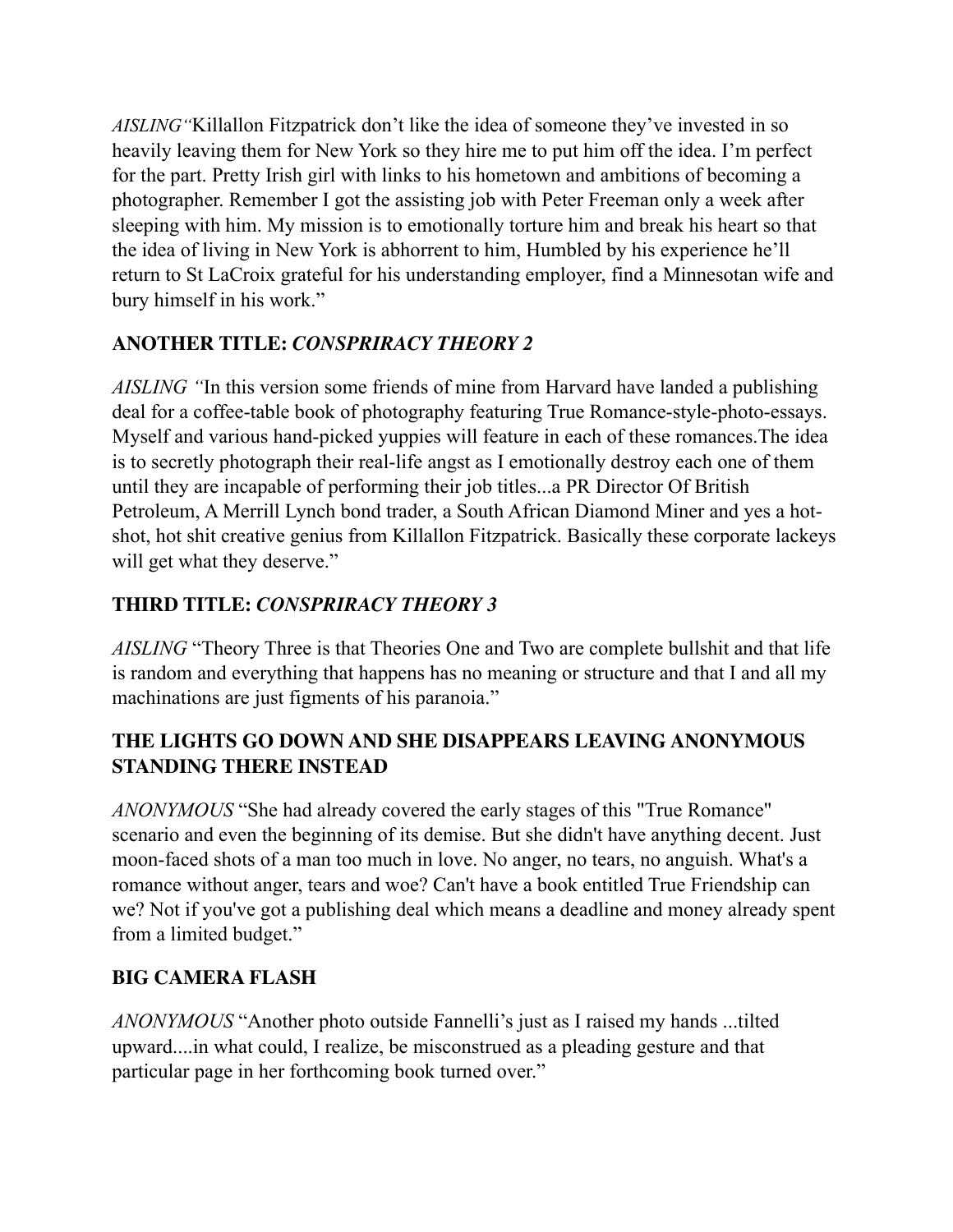#### **HE HAS ALREADY BEGUN TO WALK AWAY WHEN SHE SPEAKS.**

#### **FADE TO BLACK**

*AISLING* "So. Are you coming on Wednesday?"

*ANONYMOUS* (brightening up) "Oh yeah, I forgot, your exhibition. What's the address?"

**WHEN THE LIGHTS COME UP, WE SEE A LARGE BLACK AND WHITE PHOTO (IT LOOKS LIKE MAN RAY MEETS KANDINSKI) HANGING ON THE WALL BEHIND. AISLING AND SOME FRIENDS ARE GATHERED BENEATH IT. ONE OF HER MALE FRIENDS WEARING A BRAZILIAN SOCCER SHIRT STEPS FORWARD WHEN HE SEES ANONYMOUS APPROACH. HE SEEMS PROTECTIVE.** 

*ANONYMOUS* "Hi. I'm a friend of Aisling's."

*BRAZILIAN SHIRT* "Oh, another one?"

**THE BRAZILIAN-SHIRT GUY LEANS IN VERY CLOSE TO AISLING. TOO CLOSE. AS IF HE'S TRYING TO MAKE ANONYMOUS JEALOUS. HE'S STANDING BETWEEN HER LEGS WHERE SHE'S SITTING ON A STOOL** 

**AISLING LOOKS OVER THE GUYS SHOULDER TO SEE THE EFFECT ON ANONYMOUS** 

**BRAZILIAN SHIRT STEPS BACK AND AISLING HOLDS BOTH HANDS IN FRONT OF HER AS IF DESCRIBING THE LENGTH OF A SMALL FISH.** 

**SHE SNICKERS DELIGHTEDLY** 

**BRAZILIAN LOOKS AT HIM. SMIRKING. ALMOST SYMPATHETIC.** 

**SHE LEANS FORWARD AND AS SHE WHISPERS SOMETHING HIS SMIRK WIDENS. SHE DOES THE "FISH" THING AGAIN. THIS TIME IT'S EVEN SMALLER. SHE LOOKS ANONYMOUS UP AND DOWN. AND THEY LAUGH TOGETHER. THE WHISPERING CONTINUES UNTIL WE CAN HEAR BRAZILIAN SHIRT SAY:** 

*BRAZILIAN SHIRT* "I'd tell him he's dead and buried and that there are four others buried over him. How many...? "

#### **AISLING COUNTS HER FINGERS OVER-DRAMATICALLY**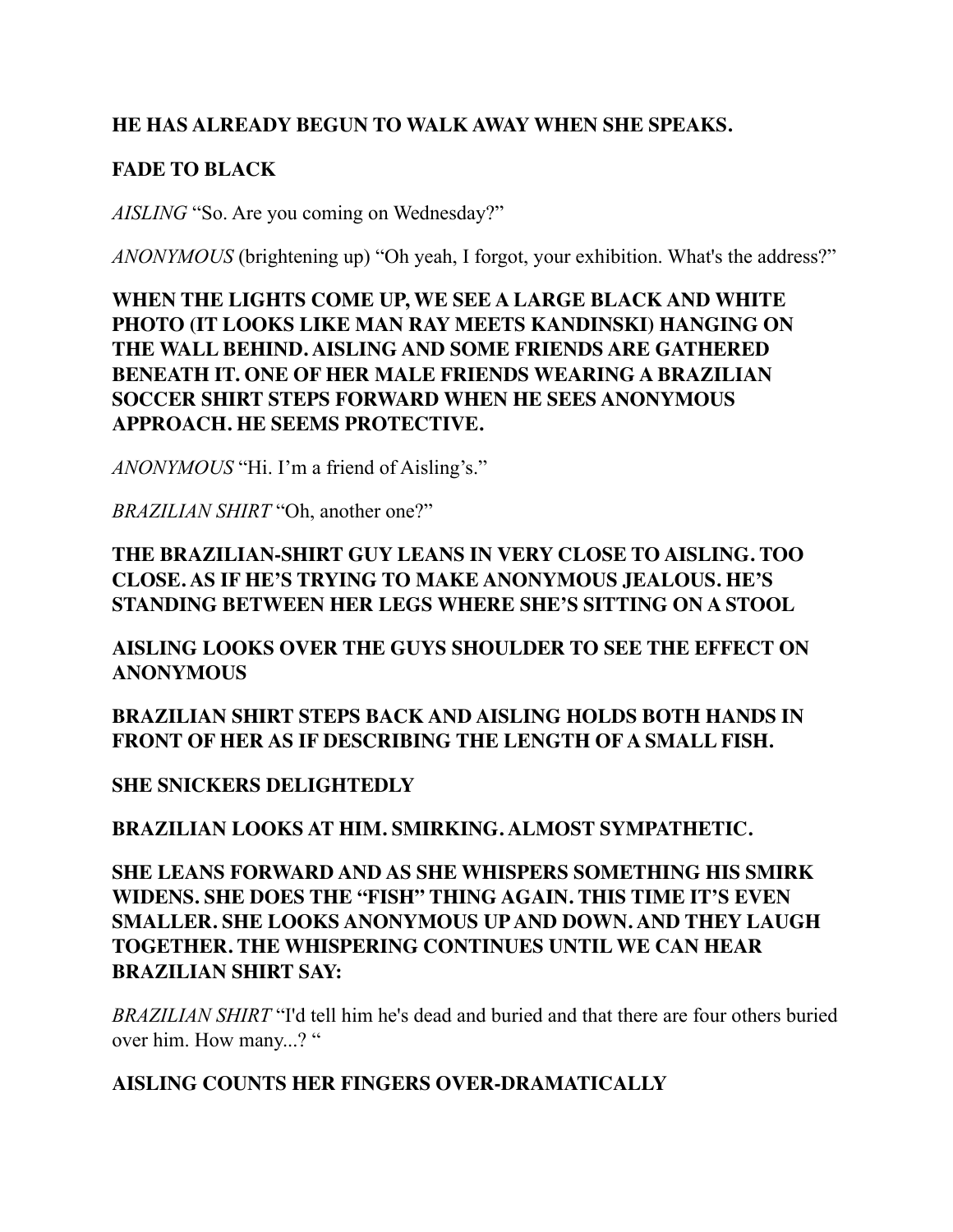*BRAZILIAN SHIRT* "I'm buried over him... I'd like to be buried over him...or buried in you. "

*AISLING* "No, I'd be on top."

#### **ANONYMOUS IS PRETENDING NOT TO UNDERSTAND.**

# **BRAZILIAN SHIRT HAS NOW PUT ON A COMBAT JACKET AND PLACES A CANVAS BAG ON THE FLOOR.**

*ANONYMOUS* (trying to sound casual) "You're leaving already?

#### **BRAZILIAN SHIRT LAUGHS AT THIS AND TAKES A LIGHT METER FROM THE BAG AND POINTS IT AT ANONYMOUS.**

**HE THEN TAKES OUT A CAMERA LENS. HE BEGINS SQUINTING INTO IT. HE'S OVERACTING, PERFORMING FOR AISLING AND FRIENDS.** 

# **HE PRETENDS TO REMOVE SOME DUST FROM IT. HE HOLDS IT UP TO THE LIGHT.**

**HIS MOVEMENTS ARE CLOWN-LIKE AND GROTESQUE.** 

# **HE BRINGS THE LENS DOWN AGAIN. IT'S POINTING AT ANONYMOUS' GROIN.**

*ANONYMOUS* "You could make it look like I've got a small dick."

# **ANONYMOUS TRIES TO LAUGH ALONG.**

**BRAZILIAN SHIRT SHRUGS HIS SHOULDERS AND MOUTHS THE WORDS "HE KNOWS" HE IS NOW OPENLY POINTING THE LENS AT ANONYMOUS'S GROIN AND STRAING TO SEE ANYTHING AT ALL** 

**AISLING AND HER FRENDS ARE IN HYSTERICS LAUGHING. EMBARRASSED GROANING LAUGHTER** 

**BRAZILIAN-SHIRT WINKS AT ANONYMOUS SAVOURING HIS DISCOMFORT.** 

**THE LAUGHTER CONTINUES FOR A WHILE UNTIL IN A SEEMINGLY MERCIFUL GESTURE BRAZILIAN-SHIRT OFFERS THE LENS TO ANONYMOUS.**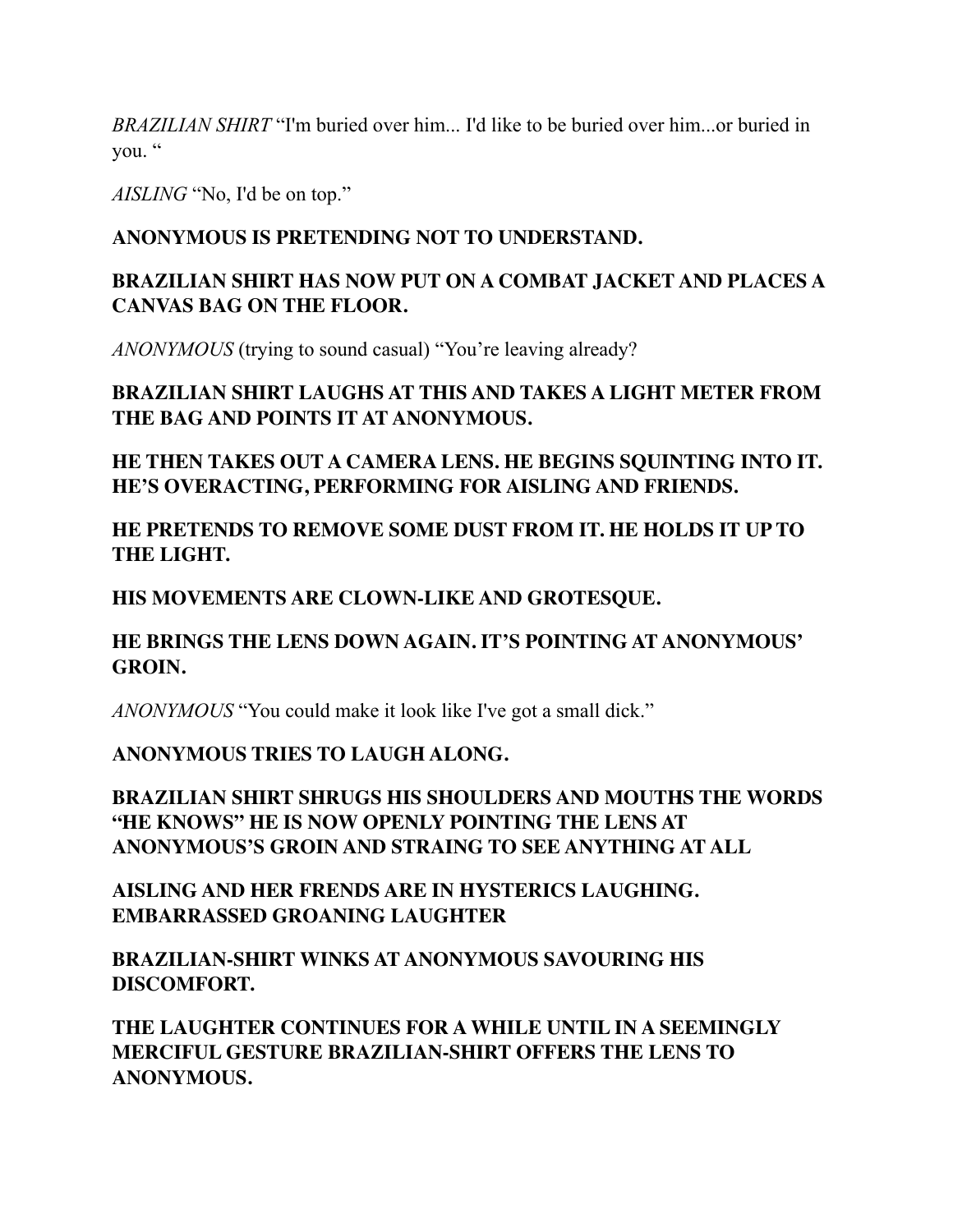**ANONYMOUS, SUSPICIOUS AT FIRST TAKE STHE LENS FROM HIM AND NOW CAN'T RESIST POINTING IT AT BRAZILIAN SHIRT'S GROIN.** 

**THIS FEELS LIKE REVENGE OF SORTS UNTIL BRAZILLIAN SHIRT** 

**REACHES INTO THE BAG AND TAKES OUT ANOTHER LENS FROM THE BAG...** 

**THIS TIME IT'S A HUGE TELEPHOTO LENS. HE WINKS AT ANONYMOUS AGAIN** 

**A HUGE CAMERA FLASH ILUMINATES THE ENTIRE THEATRE (THIS FLASH IS MUCH BIGGER THAN THE EARLIER ONES)** 

**ANONYMOUS RAISES HIS MIDDLE FINGER IN DEFIANCE. NOT EXACTLY A VICTORY BUT IT SHOWS AT LEAST THAT HE'S AWARE OF WHAT'S GOING ON.** 

**BRAZILIAN SHIRT HAS AN IDEA. HE TAKES CLOSE-UPS OF THE FINGER INSTEAD. ANONYMOUS MORTIFIED LOWERS HIS ARM. BRAZILIAN-SHIRT WANTS HIM TO RAISE IT AGAIN. AISLING APPLAUDS THE FINGER IDEA SOUNDLESSLY AND BRAZILIAN SHIRT TAKES A BOW. SHE GESTURES FOR HIM TO GET MORE SHOTS OF THE FINGER.** 

*BRAZILAIN SHIRT* "We didn't get it. Just do that with your hand again and we'll leave you alone."

**ANONYMOUS REFUSES AND SEEING THIS BRAZILIAN SHIRT TRIES SOMETHING ELSE.** 

**HE REACHES INTO HIS BAG AGAIN AND TAKES SOMETHING OUT. IT'S A COMB.** 

**HE HOLDS IT HIGH FOR EVERYONE TO SEE. LIKE A MAGICIAN HE HOLDS IT BETWEEN FINGER AND THUMB.** 

**HE DEFTLY BEGINS TO COMB ANONYMOUS'S SHOULDERS. HE REACHES AROUND HIS BACK, COMBING AS HE DOES SO.** 

**ANONYMOUS IS PERPLEXED BY THIS.** 

**AISLING AND HER CREW ARE ESCTATIC, THEIR HEADS THROWN BACK IN HELPLESS LAUGHTER.**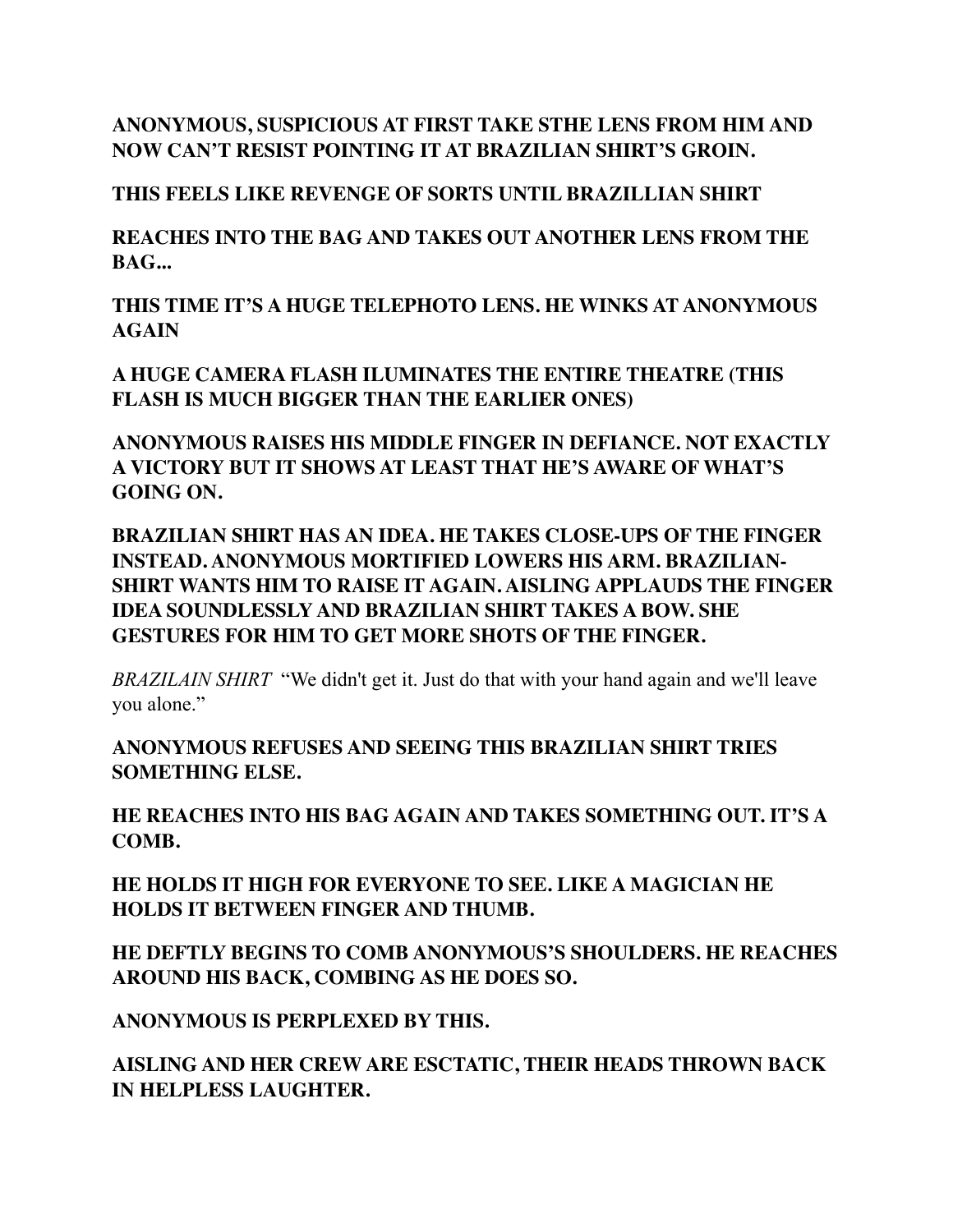# **SUDDENLY THE SMOKE ALARM IN THE APARTMENT GOES OFF AND LIGHTS COME UP AS ANONYMOUS REMOVES THE BURNT BREAD FROM THE OVEN AND STANDS ON A STOOL TO DISMANTLE THE ALARM ATTACHED TO THE CEILING.**

# **ANONYMOUS TIDIES UP HIS KITCHEN AREA**

# **A STAGE HAND CARRIES A SPOTLIT PINT OF COCA-COLA FROM THE REAR OF THE AUDIENCE**

# **AS ANONYMOUS TAKES THE GLASS FROM THE STAGEHAND HE NOTICES AISLING IS STILL ON THE STAGE AFTER THE SMOKE HAS CLEARED.**

#### **SHE HOLDS UP HER GLASS OF GUINNESS TOASTING HIM.**

#### **ANONYMOUS RAISES HIS GLASS TO HER.**

*ANONYMOUS* (to audience) "One little trick you learn if you don't want to start drinking again is to get into the habit of smelling everything you drink. Even tea. It's a good habit. Might save your life. Vodka isn't supposed to have a smell. AA is full of people who used to believe this, That was the reason they so vehemently downed the stuff. An alcoholic doesn't want to smell like booze. Funny really, you'd have thought we wouldn't care. "

#### **ANONYMOUS PUTS THE GLASS DOWN GENTLY AND AISLING DISAPPEARS.**

*ANONYMOUS* "So here's the thing...if this play gets produced then the likelihood is they won't publish her book of photo-essays because her methods were exposed. Or if they do, then at least I'll get the first word in and I will have aired all my feelings about what happened. If it doesn't get made, then her book will come out and I'll be humiliated or at least mildly embarrassed and she'll be the victor and I will remain in awe of her forever. On the other hand if you're sitting here watching an actor recite these very words then the play not only got produced but I'm already working on the next one, in which case...congratulate me."

#### **THE END**